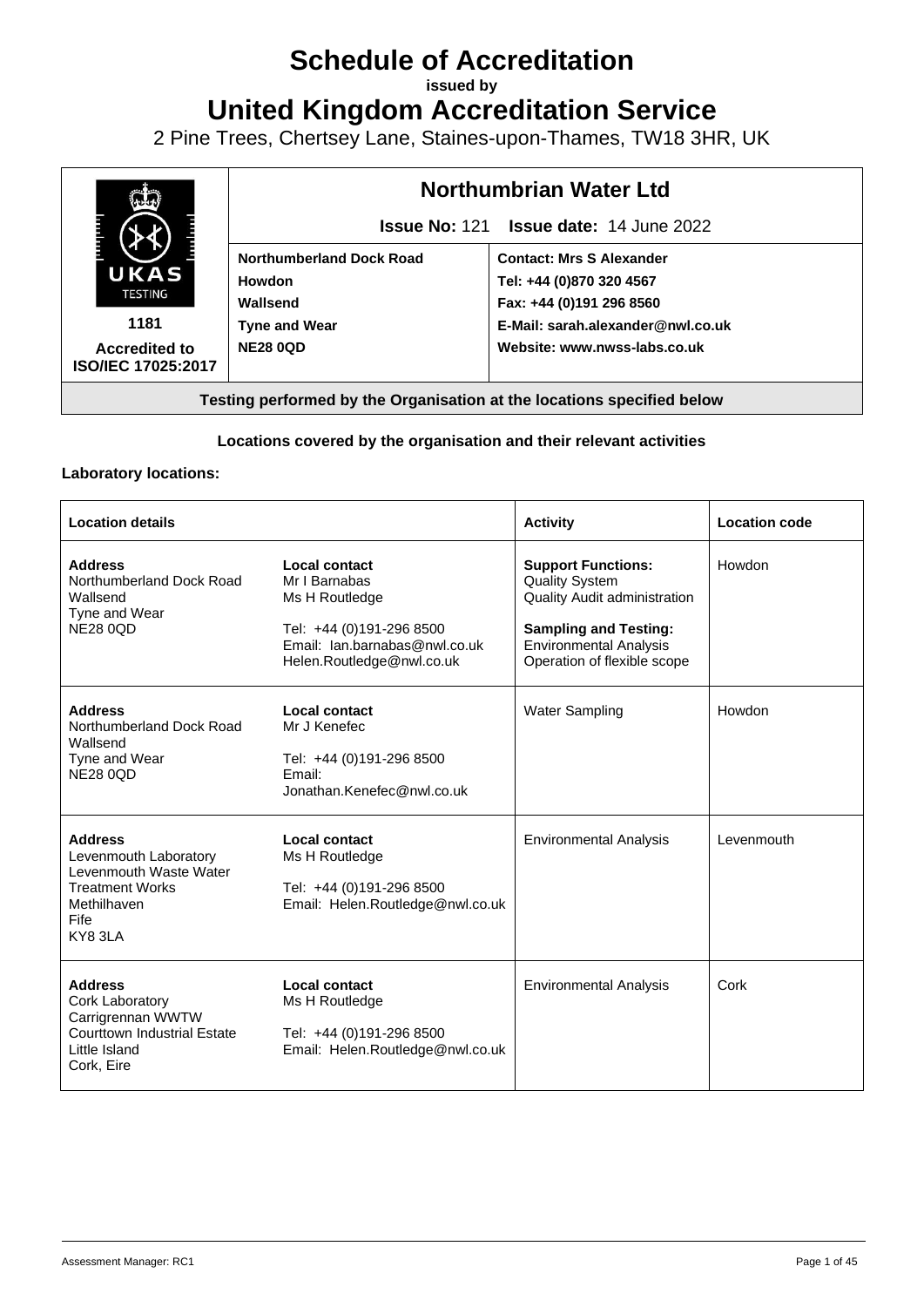|                        | <b>Schedule of Accreditation</b><br>issued by<br><b>United Kingdom Accreditation Service</b><br>2 Pine Trees, Chertsey Lane, Staines-upon-Thames, TW18 3HR, UK |
|------------------------|----------------------------------------------------------------------------------------------------------------------------------------------------------------|
| UKAS<br><b>TESTING</b> | Northumbrian Water Ltd                                                                                                                                         |
| 1181                   | <b>Issue No: 121 Issue date: 14 June 2021</b>                                                                                                                  |
| <b>Accredited to</b>   |                                                                                                                                                                |
| ISO/IEC 17025:2017     |                                                                                                                                                                |
|                        | Testing performed by the Organisation at the locations specified                                                                                               |

| <b>Location details</b>                                                                                                                |                                                                                                        | <b>Activity</b>                                                    | <b>Location code</b>                         |
|----------------------------------------------------------------------------------------------------------------------------------------|--------------------------------------------------------------------------------------------------------|--------------------------------------------------------------------|----------------------------------------------|
| <b>Address</b><br><b>Chelmsford Laboratory</b><br>Hanningfield Treatment Works<br>South Hanningfield<br>Chelmsford<br>Essex<br>CM3 8HS | Local contact<br>Mr B Wilson<br>Tel: +44 (0) 191-296 8500<br>+Email: Bob.wilson@nwl.co.uk              | <b>Environmental Analysis</b><br>Water Microbiology                | Chelmsford                                   |
| <b>Address</b><br>Horsley Laboratory<br><b>Water Lane</b><br>Horsley<br>Newcastle-upon-Tyne<br><b>NE15 0PA</b>                         | <b>Local contact</b><br>Mr Bob Wilson<br>Tel: +44 (0) 191-296 8500<br>+Email: Bob.Wilson@nwl.co.uk     | <b>Environmental Analysis</b><br><b>Water Microbiology</b>         | Horsley                                      |
| <b>Address</b><br>Leat House<br><b>Pattinson Road</b><br>District 15<br>Washington<br><b>NE38 8LB</b>                                  | <b>Local contact</b><br>Mr Ian Lumsdon<br>Tel: +44 (0)191-296 8500<br>Email: Ian.Lumsdon@nwl.co.uk     | Waste water sampling                                               | Site - Trade effluents<br>Site - Water Waste |
| <b>Address</b><br>Horsley Laboratory<br><b>Water Lane</b><br>Horsley<br>Newcastle-upon-Tyne<br><b>NE15 0PA</b>                         | <b>Local contact</b><br>Mr Ian Lumsdon<br>Tel: +44 (0)191-296 8500<br>Email: Ian.Lumsdon@nwl.co.uk     | Raw and drinking water<br>sampling                                 | Site - Water clean                           |
| <b>Address</b><br><b>Chelmsford Laboratory</b><br>Hanningfield Treatment Works<br>South Hanningfield<br>Chelmsford<br>Essex<br>CM3 8HS | <b>Local contact</b><br>Mr Ian Lumsdon<br>Tel: +44 (0)191 2968500<br>Email: Ian.Lumsdon@nwl.co.uk      | Raw and drinking water<br>sampling                                 | Site - Water clean                           |
| <b>Address</b><br>Levenmouth Laboratory<br>Levenmouth Waste Water<br><b>Treatment Works</b><br>Methilhaven<br>Fife<br>KY83LA           | <b>Local contact</b><br>Ms H Routledge<br>Tel: +44 (0)191-296 8500<br>Email: Helen.Routledge@nwl.co.uk | Untreated Sewage and<br><b>Treated Sewage Effluent</b><br>Sampling | Site - MACS                                  |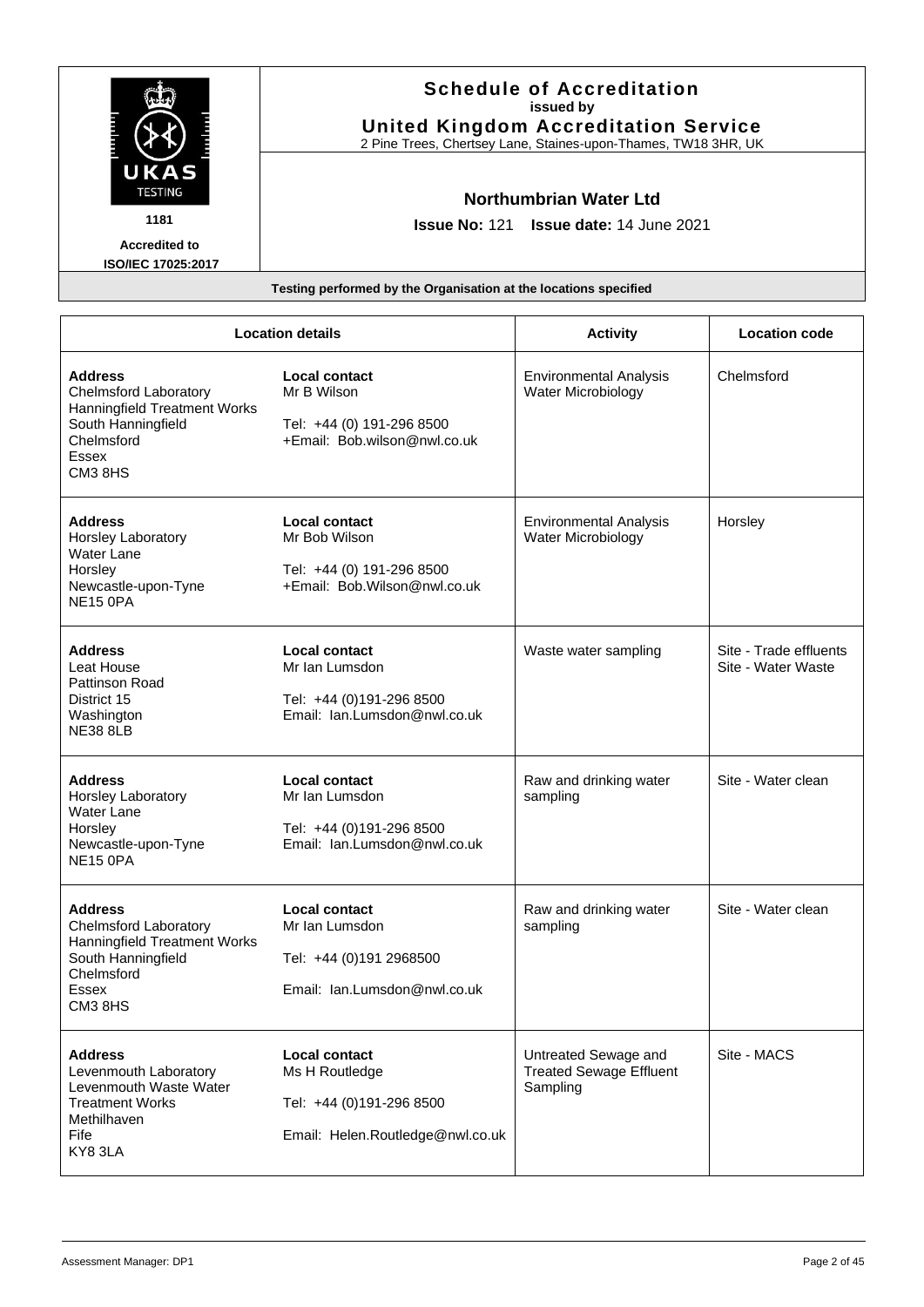|                        | <b>Schedule of Accreditation</b><br>issued by<br><b>United Kingdom Accreditation Service</b><br>2 Pine Trees, Chertsey Lane, Staines-upon-Thames, TW18 3HR, UK |
|------------------------|----------------------------------------------------------------------------------------------------------------------------------------------------------------|
| UKAS<br><b>TESTING</b> | Northumbrian Water Ltd                                                                                                                                         |
| 1181                   | <b>Issue No: 121 Issue date: 14 June 2021</b>                                                                                                                  |
| <b>Accredited to</b>   |                                                                                                                                                                |
| ISO/IEC 17025:2017     |                                                                                                                                                                |
|                        | Testing performed by the Organisation at the locations specified                                                                                               |

## **Site activities performed away from the locations listed above:**

| <b>Location details</b>                                                                                                                          | <b>Activity</b>                              | <b>Location code</b>  |
|--------------------------------------------------------------------------------------------------------------------------------------------------|----------------------------------------------|-----------------------|
| Waste water treatment works                                                                                                                      | Sampling (teams from Washington)             | Site - Water waste    |
| Customer premises - Trade effluents                                                                                                              | Sampling (teams from Washington)             | Site - Trade effluent |
| Water treatment works (to include trade effluent<br>to controlled water), service reservoirs and<br>commercial, industrial and domestic premises | Sampling (teams from Horsley and Chelmsford) | Site - Water clean    |
| Commercial, industrial and domestic premises                                                                                                     | Sampling (teams from Howdon)                 | Site - Water Customer |
| Waste Water treatement works - untreated<br>sewage and treated sewage effluent to MACS<br>requirements                                           | Sampling (teams from Levenmouth)             | Site - MACS           |

# **This schedule is ordered as follows:**

## **[Section 1](#page-4-0)**

Laboratory Flexible scope of accreditation to ISO/IEC 17025, the Drinking Water Testing Specification (DWTS) and the EA MCERTS: performance standard for organisations undertaking sampling and chemical testing of water (waters)

## **[Section 2](#page-5-0)**

Accreditation to ISO/IEC 17025 and the Drinking Water Testing Specification (DWTS)

#### **[Section 3](#page-18-0)**

Accreditation to ISO/IEC 17025 and the EA MCERTS: performance standard for organisations undertaking sampling and chemical testing of water (waters)

#### **Section 4 - [Levenmouth](#page-21-0)**

Accreditation to ISO/IEC 17025 and the SEPA MACS Performance Standard MACS-WAT-01 Sampling and chemical testing of water

## **Section 5 - [Levenmouth](#page-22-0)**

Accreditation to ISO/IEC 17025 only

## **[Section 6](#page-23-0) - Cork**

Accreditation to ISO/IEC 17025 only

## **[Section 7](#page-24-0)**

Accreditation to ISO/IEC 17025 and the EA MCERTS: performance standard for laboratories carrying out testing of samples from stack emissions monitoring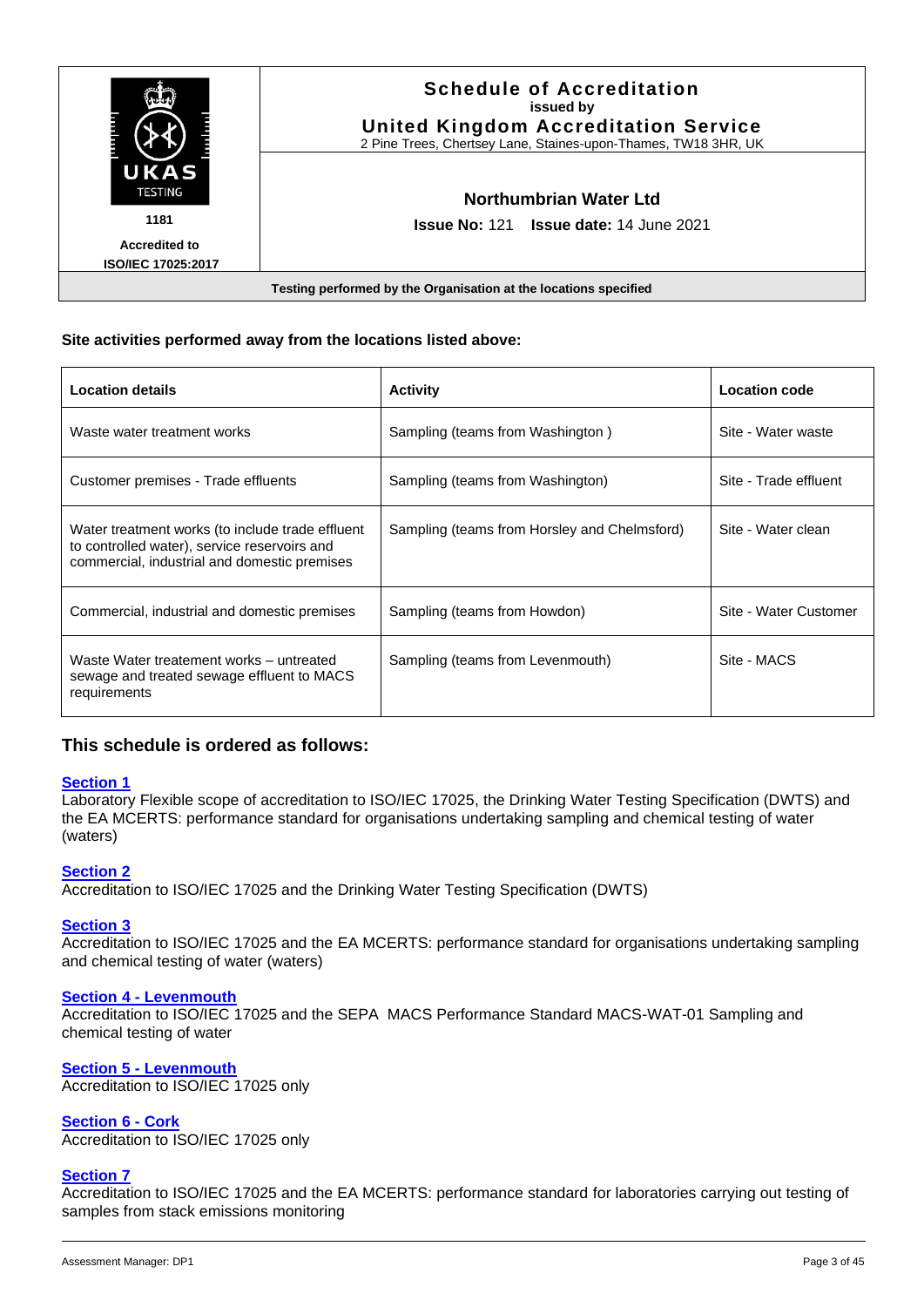

# **[Section 8](#page-26-0)**

Accreditation to ISO/IEC 17025 only

**Note: accreditation to MCERTS (waters), MCERTS (Stack analysis), MACS (waters) and DWTS automatically confers an equivalent accreditation to ISO/IEC 17025**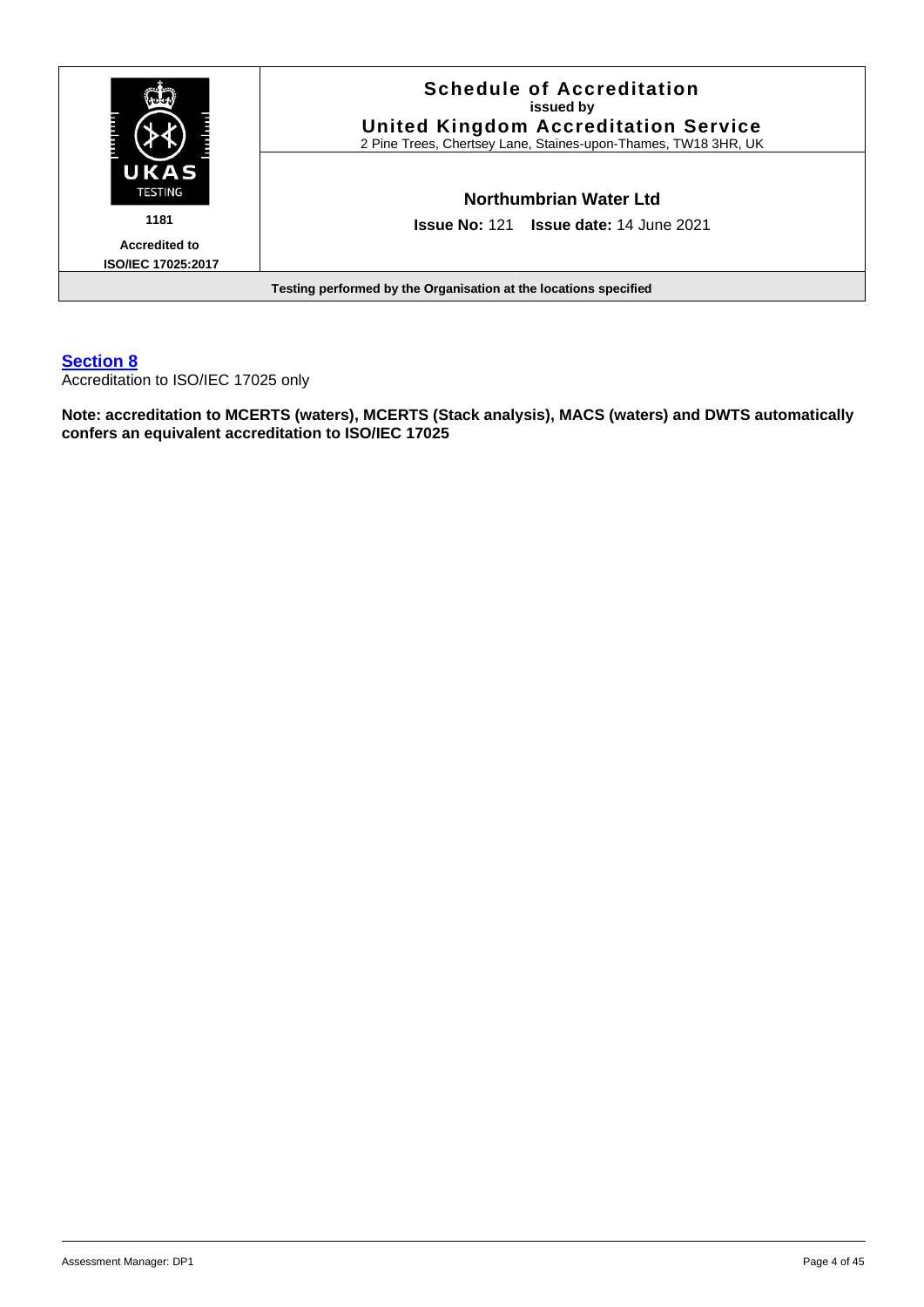|                        | <b>Schedule of Accreditation</b><br>issued by<br><b>United Kingdom Accreditation Service</b><br>2 Pine Trees, Chertsey Lane, Staines-upon-Thames, TW18 3HR, UK |
|------------------------|----------------------------------------------------------------------------------------------------------------------------------------------------------------|
| UKAS<br><b>TESTING</b> | Northumbrian Water Ltd                                                                                                                                         |
| 1181                   | <b>Issue No: 121 Issue date: 14 June 2021</b>                                                                                                                  |
| <b>Accredited to</b>   |                                                                                                                                                                |
| ISO/IEC 17025:2017     |                                                                                                                                                                |

DETAIL OF ACCREDITATION

<span id="page-4-0"></span>

| Materials/Products tested | Type of test/Properties<br>measured/Range of<br>measurement                                                                                                                                                                                                                                                                                                                                                                                                                                                                                                                                                                                                                                                                                                                                              | Standard specifications/<br>Equipment/Techniques used                                                                                                                                                                                                                                                                  | Location<br>Code                |  |  |
|---------------------------|----------------------------------------------------------------------------------------------------------------------------------------------------------------------------------------------------------------------------------------------------------------------------------------------------------------------------------------------------------------------------------------------------------------------------------------------------------------------------------------------------------------------------------------------------------------------------------------------------------------------------------------------------------------------------------------------------------------------------------------------------------------------------------------------------------|------------------------------------------------------------------------------------------------------------------------------------------------------------------------------------------------------------------------------------------------------------------------------------------------------------------------|---------------------------------|--|--|
|                           | <b>SECTION 1 - Flexible Scope</b>                                                                                                                                                                                                                                                                                                                                                                                                                                                                                                                                                                                                                                                                                                                                                                        |                                                                                                                                                                                                                                                                                                                        |                                 |  |  |
|                           | The laboratory holds a<br>flexible scope of accreditation<br>for inorganic and organic<br>chemistry test methods<br>managed by the Howdon<br>Laboratory in accordance<br>with TI347 covering the<br>following:<br>Incorporation of<br>additional determinands<br>(Howdon only) or<br>matrices (Howdon,<br><b>Horsley and Chelmsford)</b><br>to existing accredited<br>methods<br>Authorising the use of<br>$\bullet$<br>replacement equipment<br>for existing methods<br>(Howdon, Horsley and<br>Chelmsford)<br>Development of new<br>$\bullet$<br>methods for matrix types<br>and using techniques and<br>instruments that appear<br>on the fixed scope<br>(Howdon only)<br><b>Please contact the laboratory</b><br>for details of the individual<br>determinands and matrices<br>that can be analysed. | Meeting the requirements of<br><b>The Drinking Water Testing</b><br><b>Specification (DWTS) and</b><br>the requirements of the<br><b>Environment Agency</b><br><b>MCERTS Performance</b><br>Standard - sampling and<br>chemical testing of<br>untreated sewage, sewage<br>effluent and trade effluent as<br>applicable | Howdon<br>Horsley<br>Chelmsford |  |  |
|                           | <b>END of SECTION 1</b>                                                                                                                                                                                                                                                                                                                                                                                                                                                                                                                                                                                                                                                                                                                                                                                  |                                                                                                                                                                                                                                                                                                                        |                                 |  |  |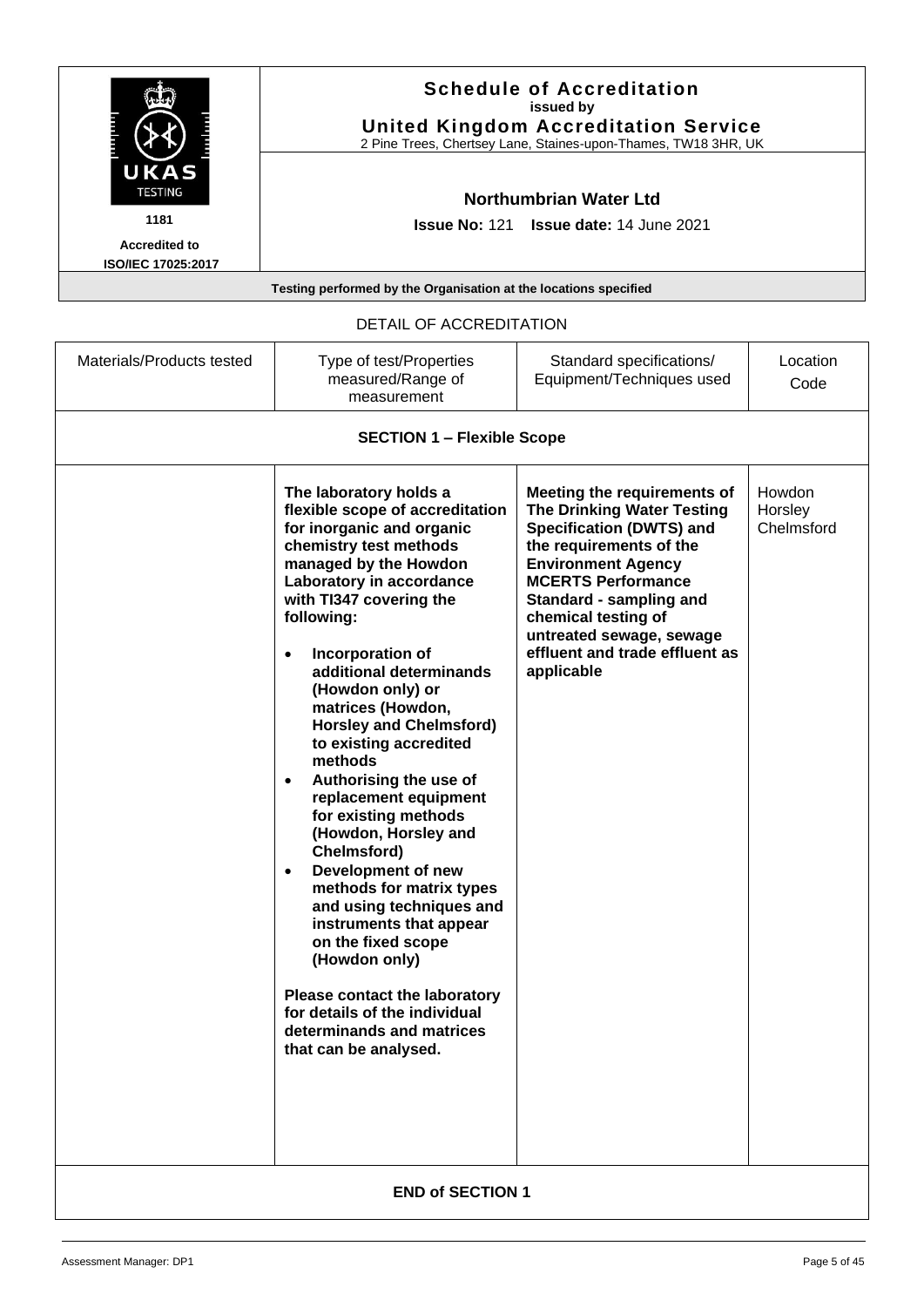<span id="page-5-0"></span>

|                                                                                                                                                                                                                                                            | <b>Schedule of Accreditation</b><br>issued by<br><b>United Kingdom Accreditation Service</b><br>2 Pine Trees, Chertsey Lane, Staines-upon-Thames, TW18 3HR, UK<br><b>Northumbrian Water Ltd</b><br><b>Issue No: 121</b><br>Issue date: 14 June 2021 |                                                                                                                                                                                                                                                                                                                |                        |
|------------------------------------------------------------------------------------------------------------------------------------------------------------------------------------------------------------------------------------------------------------|-----------------------------------------------------------------------------------------------------------------------------------------------------------------------------------------------------------------------------------------------------|----------------------------------------------------------------------------------------------------------------------------------------------------------------------------------------------------------------------------------------------------------------------------------------------------------------|------------------------|
| <b>KAS</b><br><b>TESTING</b><br>1181<br><b>Accredited to</b><br>ISO/IEC 17025:2017                                                                                                                                                                         |                                                                                                                                                                                                                                                     |                                                                                                                                                                                                                                                                                                                |                        |
|                                                                                                                                                                                                                                                            | Testing performed by the Organisation at the locations specified                                                                                                                                                                                    |                                                                                                                                                                                                                                                                                                                |                        |
| Materials/Products tested                                                                                                                                                                                                                                  | Type of test/Properties<br>measured/Range of<br>measurement                                                                                                                                                                                         | Standard specifications/<br>Equipment/Techniques used                                                                                                                                                                                                                                                          | Location<br>Code       |
|                                                                                                                                                                                                                                                            | <b>SECTION 2 - Sampling and Analysis to DWTS specification</b>                                                                                                                                                                                      |                                                                                                                                                                                                                                                                                                                |                        |
| WATERS, drinking, surface<br>and groundwaters                                                                                                                                                                                                              | Sampling and Analysis for the<br>purpose of enforcement of The<br>Water Supply (Water Quality)<br>Regulations 2016<br>(SI 2016/614)                                                                                                                 | Methodology meeting the<br>requirements of The<br><b>Drinking Water Testing</b><br><b>Specification (DWTS)</b>                                                                                                                                                                                                 |                        |
| <b>Distribution samples</b><br>including:-<br>Consumer taps<br>Standpipes<br>Commercial and industrial<br>premises<br>Service reservoirs<br>Water treatment works<br>Raw waters including:<br>Impounding reservoirs<br>Spring supplies<br><b>Boreholes</b> | Sampling with subsequent<br>analysis by an ISO/IEC 17025<br>and DWTS Accredited<br>Laboratory for Chemical and<br>Microbiological testing<br>(including cryptosporidium)                                                                            | Documented In-House<br>Methods L1 and L17 for<br>sampling based on:<br>a) Standing Committee of<br>Analysts Methods<br>b) "The Microbiology of<br>Drinking Water 2010"<br>c) DWI SOP for the<br>monitoring of Cryptosporidium<br>oocysts to satisfy water supply<br>(water quality) regulations<br>2000:Part 1 | Site-Water<br>Clean    |
| WATERS, drinking, surface<br>and groundwaters                                                                                                                                                                                                              | <b>Physical and Chemical Tests</b>                                                                                                                                                                                                                  | Documented In-House<br>Methods using:                                                                                                                                                                                                                                                                          |                        |
| Consumer taps<br>Standpipes<br>Commercial and industrial                                                                                                                                                                                                   | <b>Free Residual Chlorine</b><br><b>Total Residual Chlorine</b>                                                                                                                                                                                     | Method L13 using a<br>Colorimeter                                                                                                                                                                                                                                                                              | Site-Water<br>Clean    |
| premises<br>Raw waters including:<br>Impounding reservoirs<br>Spring supplies                                                                                                                                                                              |                                                                                                                                                                                                                                                     | Method L13B using a<br>Colorimetric Hach SL 1000<br>Meter                                                                                                                                                                                                                                                      | Site-Water<br>Clean    |
| <b>Boreholes</b>                                                                                                                                                                                                                                           | <b>Temperature Measurements</b>                                                                                                                                                                                                                     | Method L7 using Digital<br>Thermometers                                                                                                                                                                                                                                                                        | Site-Water<br>Clean    |
| Consumer taps,<br>Commercial and industrial<br>premises                                                                                                                                                                                                    | Sampling with subsequent<br>analysis by an ISO/IEC 17025<br>and DWTS Accredited<br>Laboratory for Chemical and<br>Microbiological testing                                                                                                           | Method L1                                                                                                                                                                                                                                                                                                      | Site-Water<br>Customer |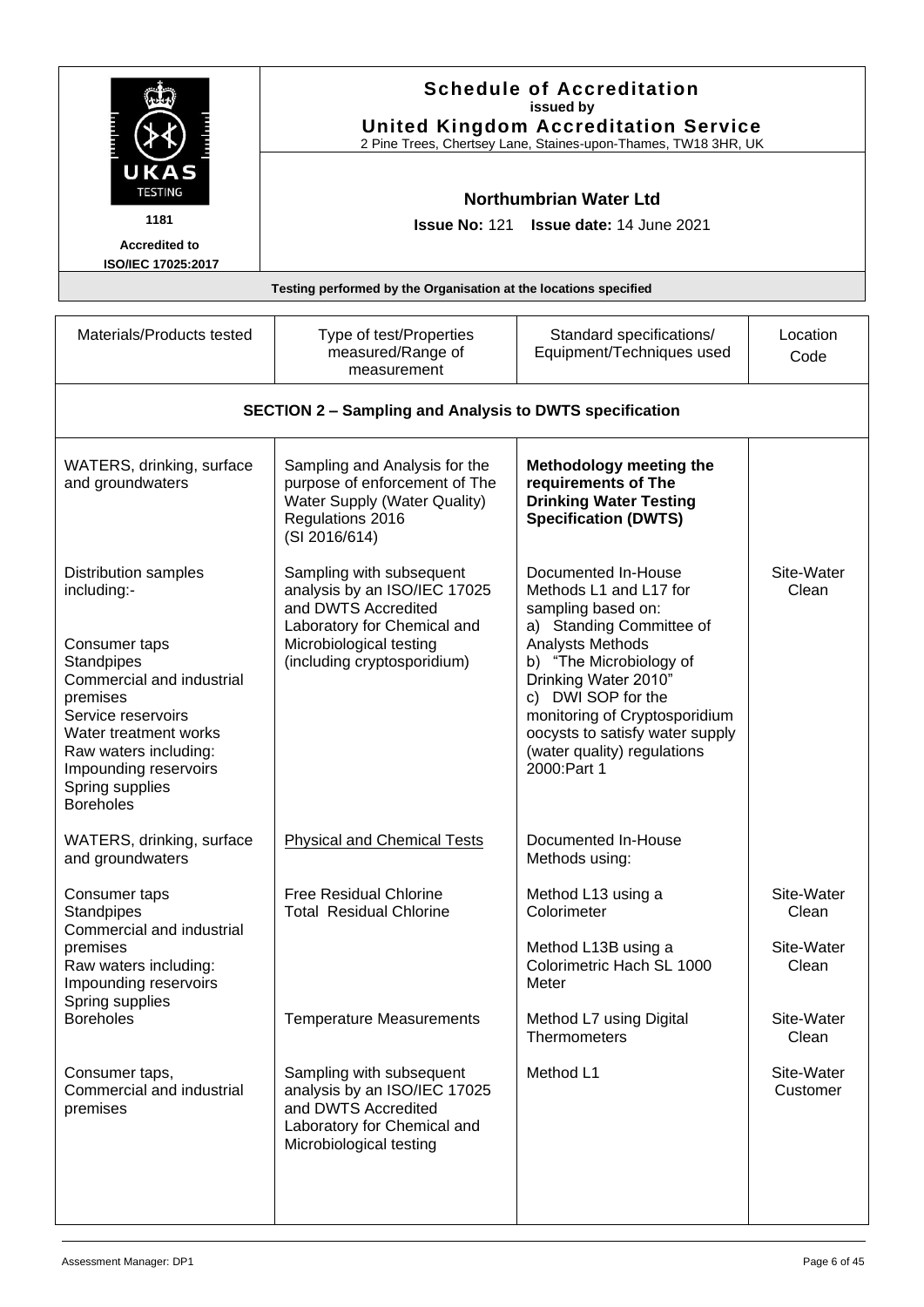|                                            | <b>Schedule of Accreditation</b><br>issued by<br><b>United Kingdom Accreditation Service</b><br>2 Pine Trees, Chertsey Lane, Staines-upon-Thames, TW18 3HR, UK |  |
|--------------------------------------------|----------------------------------------------------------------------------------------------------------------------------------------------------------------|--|
| UKAS<br><b>TESTING</b>                     | Northumbrian Water Ltd                                                                                                                                         |  |
| 1181                                       | <b>Issue No: 121 Issue date: 14 June 2021</b>                                                                                                                  |  |
| <b>Accredited to</b><br>ISO/IEC 17025:2017 |                                                                                                                                                                |  |
|                                            | Testing performed by the Organisation at the locations specified                                                                                               |  |

| Materials/Products tested                               | Type of test/Properties<br>measured/Range of<br>measurement                                                                                       | Standard specifications/<br>Equipment/Techniques used                                                          | Location<br>Code       |
|---------------------------------------------------------|---------------------------------------------------------------------------------------------------------------------------------------------------|----------------------------------------------------------------------------------------------------------------|------------------------|
| WATERS, drinking, surface<br>and groundwaters (cont'd)  | Analysis for the purpose of<br>enforcement of The Water<br>Supply (Water Quality)<br>Regulations 2016<br>(SI 2016/614)                            | Methodology meeting the<br>requirements of The<br><b>Drinking Water Testing</b><br><b>Specification (DWTS)</b> |                        |
| WATERS, drinking, surface<br>and groundwaters           | <b>Physical and Chemical Tests</b>                                                                                                                | Documented In-House<br>Methods using:                                                                          |                        |
| Consumer taps,<br>Commercial and industrial<br>premises | <b>Free Residual Chlorine</b><br><b>Total Residual Chlorine</b>                                                                                   | Method L13 using a<br>Colorimeter                                                                              | Site-Water<br>Customer |
|                                                         |                                                                                                                                                   | Method L13B using a<br>Colorimetric Hach SL 1000<br>Meter                                                      | Site-Water<br>Customer |
| Consumer taps,<br>Commercial and industrial<br>premises | <b>Temperature Measurements</b>                                                                                                                   | Method L7 using Digital<br>Thermometers                                                                        | Site-Water<br>Customer |
|                                                         | <b>Inorganic Testing:</b>                                                                                                                         |                                                                                                                |                        |
| Raw (Ground and Surface),<br>and Drinking Waters        | Alkalinity<br>Carbonate<br>Bicarbonate                                                                                                            | Method HY279 using auto-<br>titrator                                                                           | Howdon                 |
| Raw (Ground and Surface)<br>and Drinking Waters         | Ammonium<br>Chloride<br>Soluble reactive Phosphate (as<br>Phosphorus)<br><b>Nitrite</b><br><b>Total Oxidised Nitrogen</b><br>Nitrate (calculated) | Method HY207 using<br>automated colorimetry                                                                    | Howdon                 |
| Raw (Ground and Surface),<br>and Drinking Waters        | Ammonium<br>Chloride<br>Soluble reactive Phosphate (as<br>Phosphorus)<br><b>Nitrite</b><br><b>Total Oxidised Nitrogen</b><br>Nitrate (calculated) | Method 68 using Automated<br>Colorimetry                                                                       | Chelmsford             |
| <b>Drinking Waters</b>                                  | Turbidity                                                                                                                                         | Method HY272 by<br>Turbidimeter                                                                                | Horsley                |
| Raw (Ground and Surface),<br>and Drinking Waters        | Turbidity                                                                                                                                         | Method HY272 by<br>Turbidimeter                                                                                | Chelmsford             |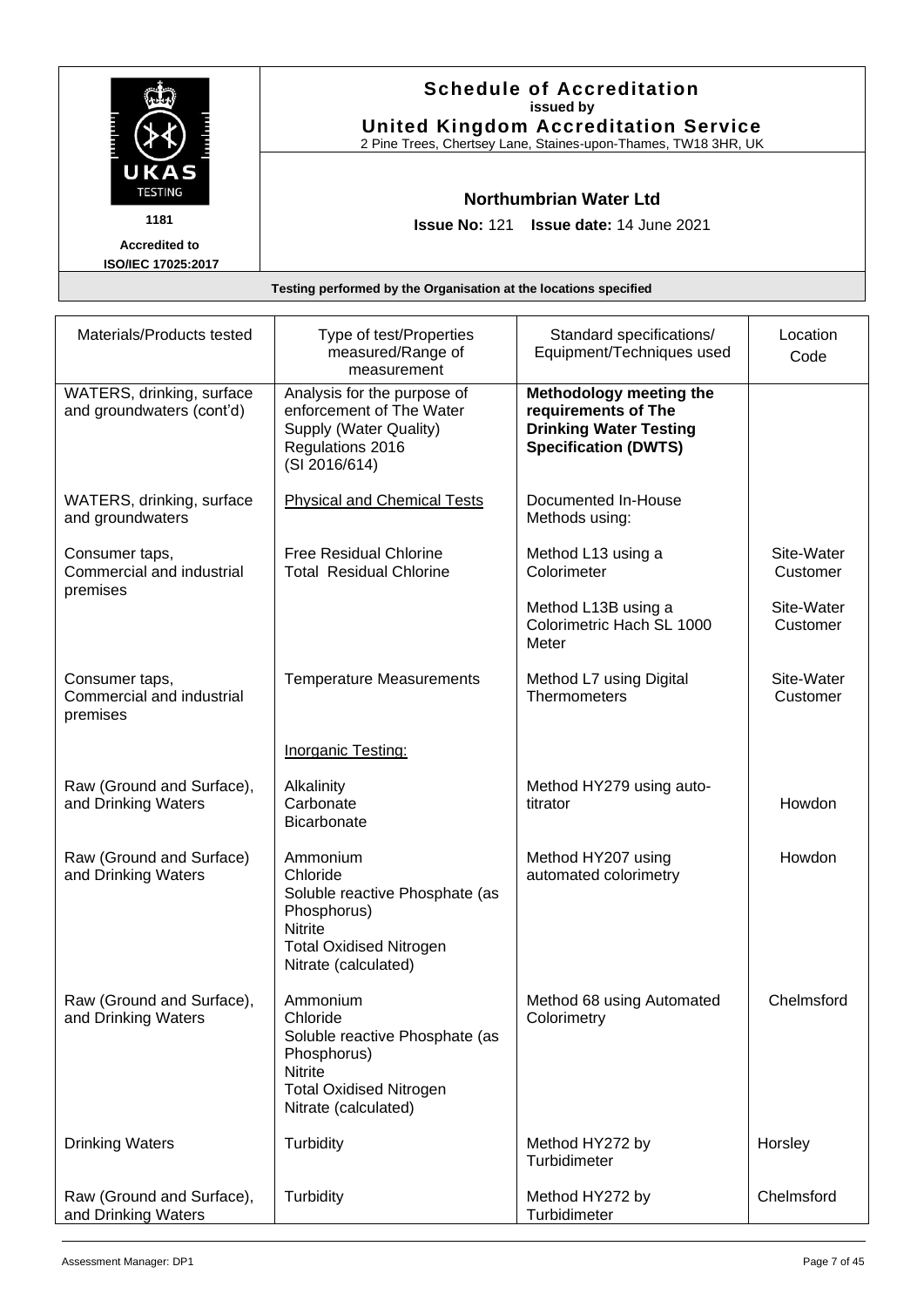|                                            | <b>Schedule of Accreditation</b><br>issued by<br><b>United Kingdom Accreditation Service</b><br>2 Pine Trees, Chertsey Lane, Staines-upon-Thames, TW18 3HR, UK |  |
|--------------------------------------------|----------------------------------------------------------------------------------------------------------------------------------------------------------------|--|
| UKAS<br><b>TESTING</b>                     | Northumbrian Water Ltd                                                                                                                                         |  |
| 1181                                       | <b>Issue No: 121 Issue date: 14 June 2021</b>                                                                                                                  |  |
| <b>Accredited to</b><br>ISO/IEC 17025:2017 |                                                                                                                                                                |  |
|                                            | Testing performed by the Organisation at the locations specified                                                                                               |  |

| Materials/Products tested                              | Type of test/Properties<br>measured/Range of<br>measurement                                                            | Standard specifications/<br>Equipment/Techniques used                                                          | Location<br>Code |
|--------------------------------------------------------|------------------------------------------------------------------------------------------------------------------------|----------------------------------------------------------------------------------------------------------------|------------------|
| WATERS, drinking, surface<br>and groundwaters (cont'd) | Analysis for the purpose of<br>enforcement of The Water<br>Supply (Water Quality)<br>Regulations 2016<br>(SI 2016/614) | Methodology meeting the<br>requirements of The<br><b>Drinking Water Testing</b><br><b>Specification (DWTS)</b> |                  |
|                                                        | Inorganic Testing: (cont'd)                                                                                            |                                                                                                                |                  |
| Raw (Ground and Surface)<br>and Drinking Waters        | Colour (filtered)                                                                                                      | Method HY266 using<br>Spectrophotometry                                                                        | Howdon           |
| Raw (Ground and Surface)<br>and Drinking Waters        | Conductivity                                                                                                           | Method HY201 using<br>automated water analyser or<br>using conductivity Meter                                  | Howdon           |
| Raw (Ground and Surface)<br>and Drinking Waters        | Dry Residues                                                                                                           | Method HY212 using<br>gravimetry                                                                               | Howdon           |
| Raw (Ground and Surface)<br>and Drinking Waters        | Suspended solids                                                                                                       | Method HY217 using<br>gravimetry                                                                               | Howdon           |
| Raw (Ground and Surface)<br>and Drinking Waters        | Total dissolved solids                                                                                                 | Method HY225 using<br>gravimetry                                                                               | Howdon           |
|                                                        |                                                                                                                        |                                                                                                                |                  |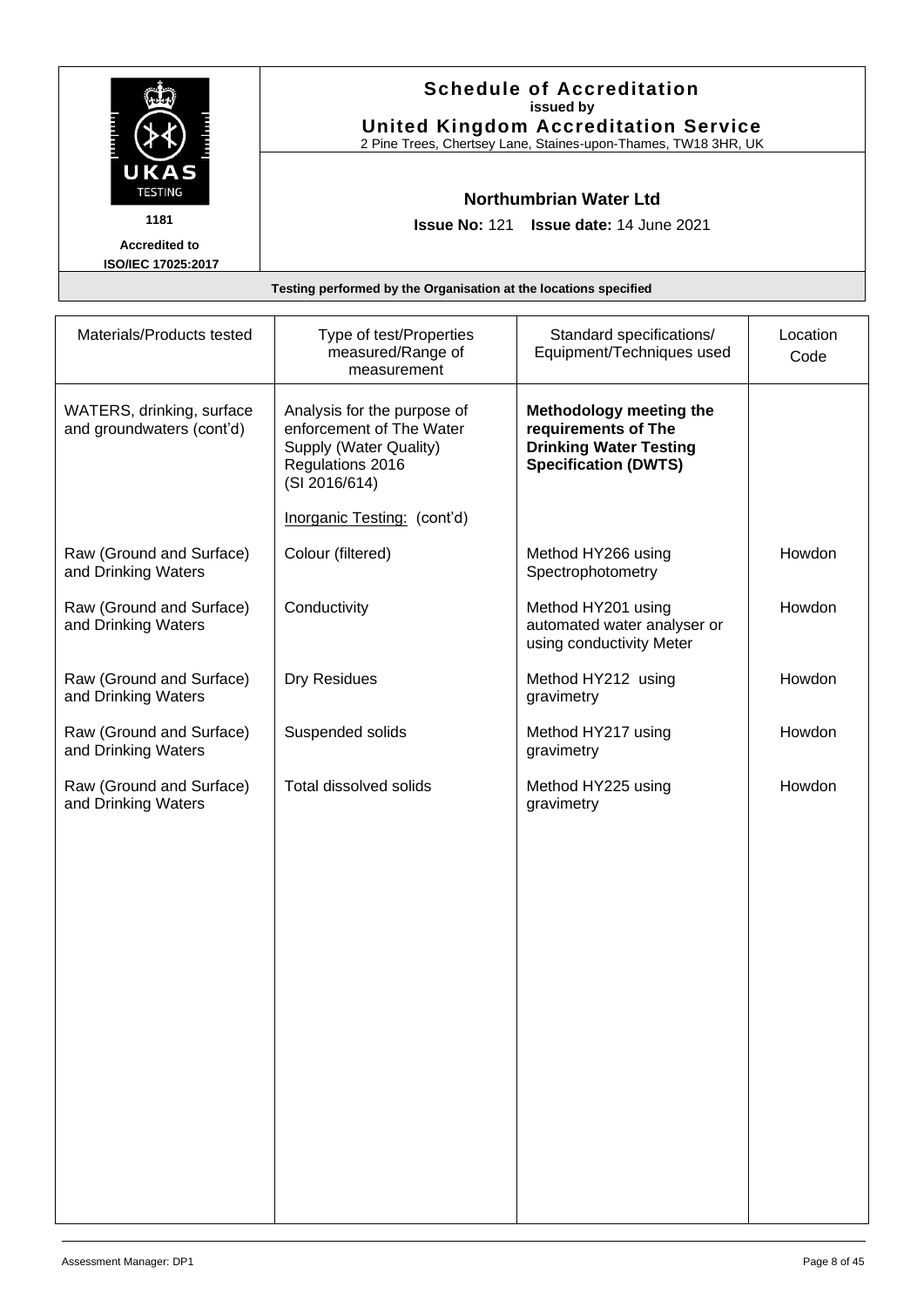|                                            | <b>Schedule of Accreditation</b><br>issued by<br><b>United Kingdom Accreditation Service</b><br>2 Pine Trees, Chertsey Lane, Staines-upon-Thames, TW18 3HR, UK |  |
|--------------------------------------------|----------------------------------------------------------------------------------------------------------------------------------------------------------------|--|
| UKAS<br><b>TESTING</b>                     | Northumbrian Water Ltd                                                                                                                                         |  |
| 1181                                       | <b>Issue No: 121 Issue date: 14 June 2021</b>                                                                                                                  |  |
| <b>Accredited to</b><br>ISO/IEC 17025:2017 |                                                                                                                                                                |  |
|                                            | Testing performed by the Organisation at the locations specified                                                                                               |  |

| Materials/Products tested                              | Type of test/Properties<br>measured/Range of<br>measurement                                                            | Standard specifications/<br>Equipment/Techniques used                                                          | Location<br>Code |
|--------------------------------------------------------|------------------------------------------------------------------------------------------------------------------------|----------------------------------------------------------------------------------------------------------------|------------------|
| WATERS, drinking, surface<br>and groundwaters (cont'd) | Analysis for the purpose of<br>enforcement of The Water<br>Supply (Water Quality)<br>Regulations 2016<br>(SI 2016/614) | Methodology meeting the<br>requirements of The<br><b>Drinking Water Testing</b><br><b>Specification (DWTS)</b> |                  |
|                                                        | Inorganic Testing: (cont'd)                                                                                            |                                                                                                                |                  |
| Raw (Ground and Surface)<br>and Drinking Waters        | pH                                                                                                                     | Method HY201 using<br>automated water analyser or<br>using pH meter                                            | Howdon           |
| Raw (Ground and Surface)<br>and Drinking Waters        | Total organic carbon (TOC)<br>Dissolved organic carbon (DOC)                                                           | Method HY210 using catalytic<br>oxidation followed by Infra-red<br>detection                                   | Howdon           |
| Raw (Ground and Surface)<br>and Drinking Waters        | <b>Bromate</b><br><b>Bromide</b><br>Chlorate                                                                           | Method HY 228 using lon<br>Chromatography                                                                      | Howdon           |
| Raw (Ground and Surface)<br>and Drinking Waters        | Turbidity                                                                                                              | Method HY272 using turbidity<br>Meter                                                                          | Howdon           |
|                                                        |                                                                                                                        |                                                                                                                |                  |
|                                                        |                                                                                                                        |                                                                                                                |                  |
|                                                        |                                                                                                                        |                                                                                                                |                  |
|                                                        |                                                                                                                        |                                                                                                                |                  |
|                                                        |                                                                                                                        |                                                                                                                |                  |
|                                                        |                                                                                                                        |                                                                                                                |                  |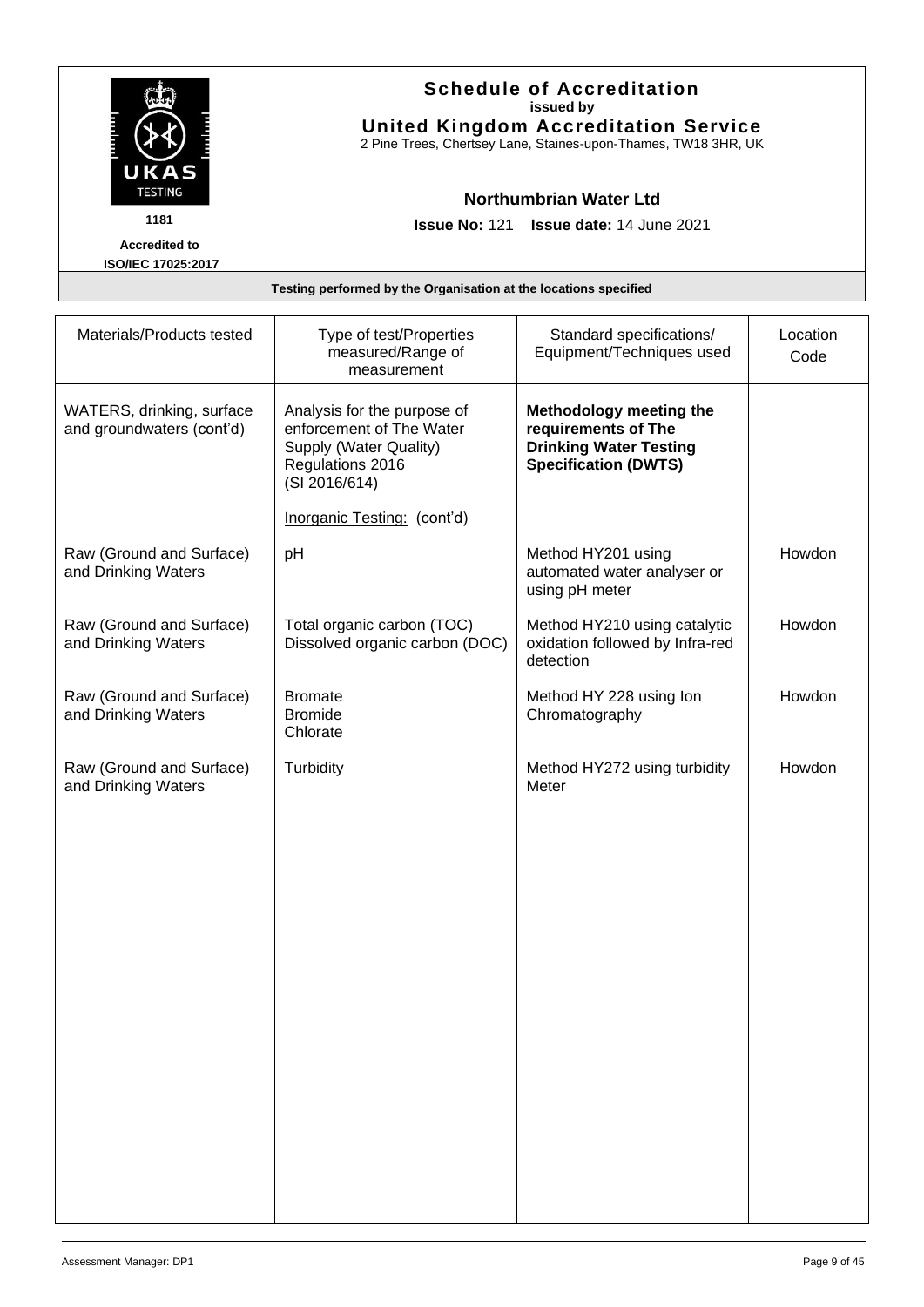|                        | <b>Schedule of Accreditation</b><br>issued by<br><b>United Kingdom Accreditation Service</b><br>2 Pine Trees, Chertsey Lane, Staines-upon-Thames, TW18 3HR, UK |
|------------------------|----------------------------------------------------------------------------------------------------------------------------------------------------------------|
| UKAS<br><b>TESTING</b> | Northumbrian Water Ltd                                                                                                                                         |
| 1181                   | <b>Issue No: 121 Issue date: 14 June 2021</b>                                                                                                                  |
| <b>Accredited to</b>   |                                                                                                                                                                |
| ISO/IEC 17025:2017     |                                                                                                                                                                |
|                        | Teather performed butter Opperlaation at the least can appelled.                                                                                               |

| Testing performed by the Organisation at the locations specified |                                                                                                                                                                                                                                    |                                                                                                                       |                  |  |
|------------------------------------------------------------------|------------------------------------------------------------------------------------------------------------------------------------------------------------------------------------------------------------------------------------|-----------------------------------------------------------------------------------------------------------------------|------------------|--|
| Materials/Products tested                                        | Type of test/Properties<br>measured/Range of<br>measurement                                                                                                                                                                        | Standard specifications/<br>Equipment/Techniques used                                                                 | Location<br>Code |  |
| WATERS, drinking, surface<br>and groundwaters (cont'd)           | Analysis for the purpose of<br>enforcement of The Water<br>Supply (Water Quality)<br>Regulations 2016<br>(SI 2016/614)<br>Inorganic Testing: (cont'd)                                                                              | <b>Methodology meeting the</b><br>requirements of The<br><b>Drinking Water Testing</b><br><b>Specification (DWTS)</b> |                  |  |
| Raw (Ground and Surface)<br>and Drinking Waters                  | Total cyanide                                                                                                                                                                                                                      | Method HY243 using<br>colorimetry                                                                                     | Howdon           |  |
| Raw (Ground and Surface)<br>and Drinking Waters                  | Fluoride                                                                                                                                                                                                                           | Method HY209 using<br>automated Ion selective<br>electrode                                                            | Howdon           |  |
| Raw (Ground and Surface)<br>and Drinking Waters                  | Metals:<br>Aluminium<br><b>Barium</b><br>Iron<br>Manganese<br>Phosphorous<br>Potassium<br>Sodium<br><b>Total Boron</b><br>Soluble Boron<br>Calcium<br>Magnesium<br><b>Total Hardness</b><br>Sulphate<br>Silica as SiO <sub>2</sub> | Method HY276 using<br><b>ICP-Optical Emission</b><br>Spectrometry                                                     | Howdon           |  |
| Raw (Ground and Surface<br>Water) and Drinking Water             | Metals:<br>Antimony<br>Arsenic<br>Cadmium<br>Chromium<br>Copper<br>Lead<br>Nickel<br>Mercury<br>Selenium                                                                                                                           | Method HY267 using<br><b>ICP-MS</b>                                                                                   | Howdon           |  |

Silver Zinc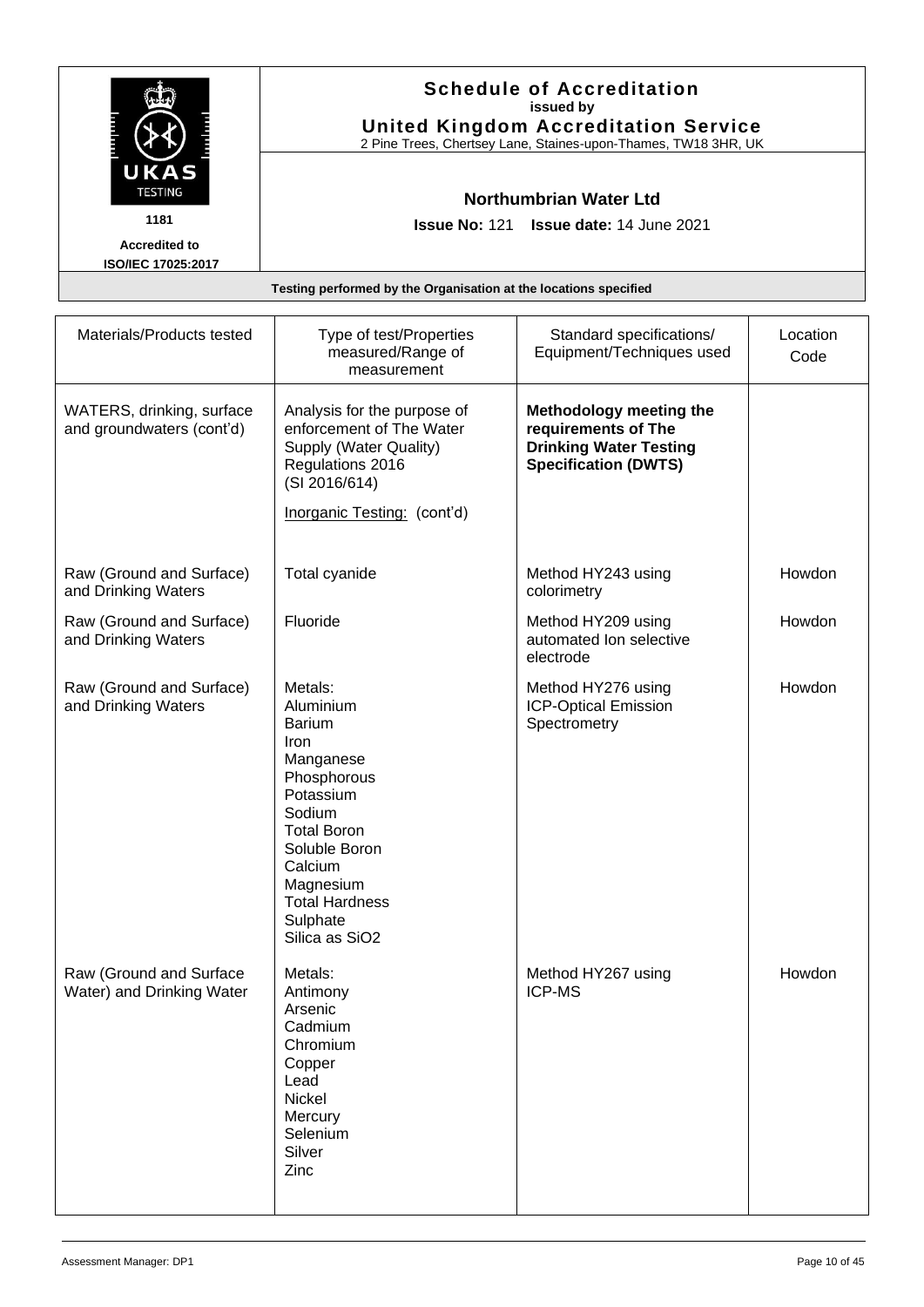|                                            | <b>Schedule of Accreditation</b><br>issued by<br><b>United Kingdom Accreditation Service</b><br>2 Pine Trees, Chertsey Lane, Staines-upon-Thames, TW18 3HR, UK |
|--------------------------------------------|----------------------------------------------------------------------------------------------------------------------------------------------------------------|
| UKAS<br><b>TESTING</b>                     | Northumbrian Water Ltd                                                                                                                                         |
| 1181                                       | <b>Issue No: 121 Issue date: 14 June 2021</b>                                                                                                                  |
| <b>Accredited to</b><br>ISO/IEC 17025:2017 |                                                                                                                                                                |
|                                            | Testing performed by the Organisation at the locations specified                                                                                               |

| Materials/Products tested                              | Type of test/Properties<br>measured/Range of<br>measurement                                                                                                                        | Standard specifications/<br>Equipment/Techniques used                                                                 | Location<br>Code |
|--------------------------------------------------------|------------------------------------------------------------------------------------------------------------------------------------------------------------------------------------|-----------------------------------------------------------------------------------------------------------------------|------------------|
| WATERS, drinking, surface<br>and groundwaters (cont'd) | Analysis for the purpose of<br>enforcement of The Water<br>Supply (Water Quality)<br>Regulations 2016<br>(SI 2016/614)                                                             | <b>Methodology meeting the</b><br>requirements of The<br><b>Drinking Water Testing</b><br><b>Specification (DWTS)</b> |                  |
|                                                        | <b>Organic Testing:</b>                                                                                                                                                            |                                                                                                                       |                  |
| Raw (Ground and Surface)<br>and Drinking Waters        | Trichloromethane<br>Trichloroethene<br>Tribromomethane<br>Tetrachloroethene<br>Tetrachloromethane<br>Dichlorobromomethane<br>Dibromochloromethane<br>Benzene<br>1,2 Dichloroethane | Method HY277 using<br>Headspace GC/MS                                                                                 | Howdon           |
| Raw (Ground and Surface)<br>and Drinking Waters        | <b>Total THMs</b><br>Total Ethenes (total of those<br>measured)                                                                                                                    | Method HY277 by Calculation                                                                                           | Howdon           |
| Raw (Ground and Surface)<br>and Drinking Waters        | Polyaromatic Hydrocarbons:<br>Anthracene<br>Fluoranthene<br>Benzo(b)fluoranthene*<br>Benzo(k)fluoranthene*<br>Benzo(a)pyrene<br>Indeno(1,2,3-cd)pyrene*<br>Benzo(ghi)perylene*     | Method HY 123 using<br>GC-MS                                                                                          | Howdon           |
| Raw (Ground and Surface)<br>and Drinking Waters        | <b>Total PAH</b><br>(total of those marked *)                                                                                                                                      | Method HY 123 by calculation                                                                                          | Howdon           |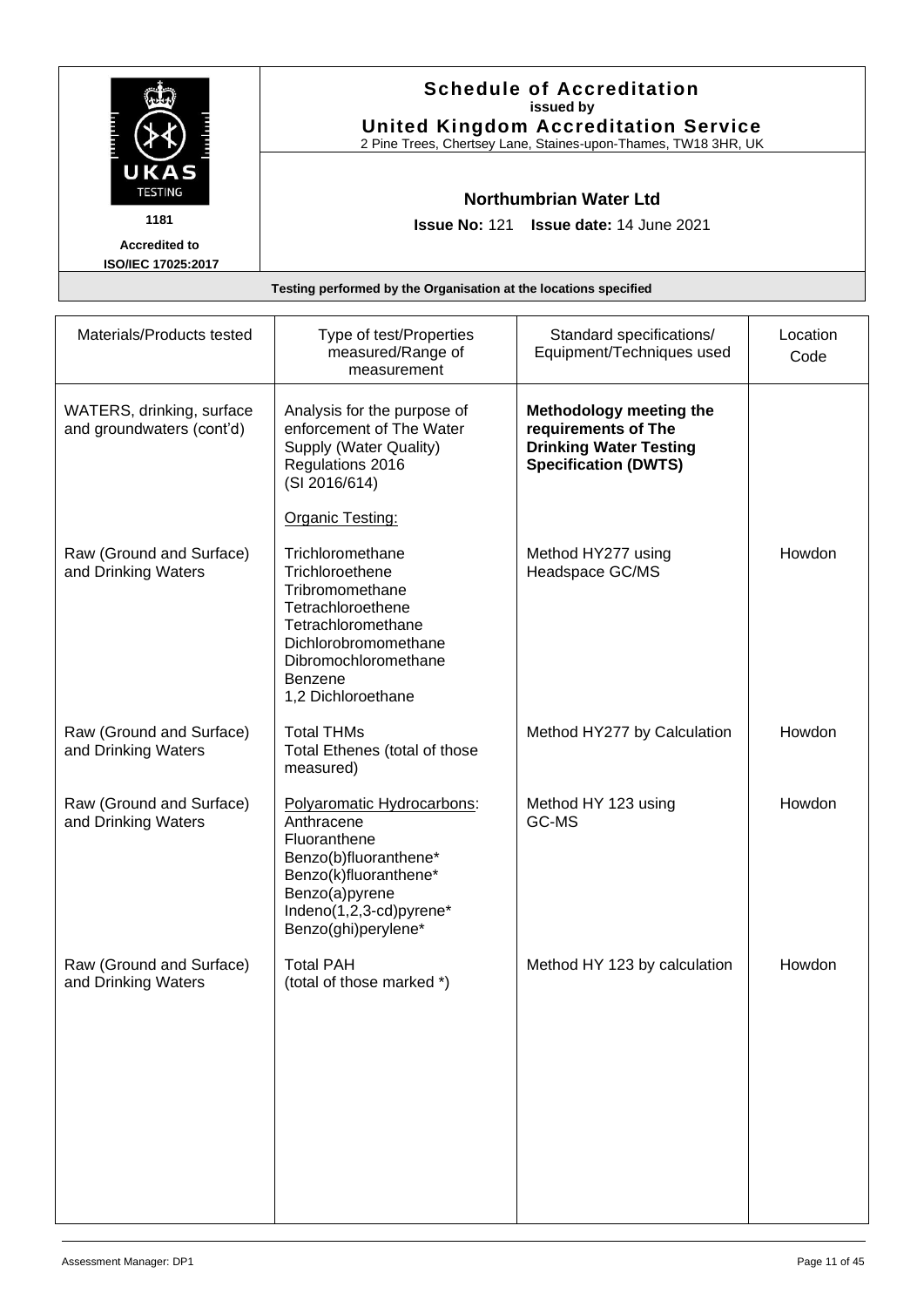|                        | <b>Schedule of Accreditation</b><br>issued by<br><b>United Kingdom Accreditation Service</b><br>2 Pine Trees, Chertsey Lane, Staines-upon-Thames, TW18 3HR, UK |
|------------------------|----------------------------------------------------------------------------------------------------------------------------------------------------------------|
| UKAS<br><b>TESTING</b> | <b>Northumbrian Water Ltd</b>                                                                                                                                  |
| 1181                   | <b>Issue No: 121 Issue date: 14 June 2021</b>                                                                                                                  |
| <b>Accredited to</b>   |                                                                                                                                                                |
| ISO/IEC 17025:2017     |                                                                                                                                                                |
|                        | Testing performed by the Organisation at the locations specified                                                                                               |

| Materials/Products tested                              | Type of test/Properties<br>measured/Range of<br>measurement                                                                                                                                                                                                                                                                                                                                                                                                                                                                                                                                                                                                                            | Standard specifications/<br>Equipment/Techniques used                                                                 | Location<br>Code |
|--------------------------------------------------------|----------------------------------------------------------------------------------------------------------------------------------------------------------------------------------------------------------------------------------------------------------------------------------------------------------------------------------------------------------------------------------------------------------------------------------------------------------------------------------------------------------------------------------------------------------------------------------------------------------------------------------------------------------------------------------------|-----------------------------------------------------------------------------------------------------------------------|------------------|
| WATERS, drinking, surface<br>and groundwaters (cont'd) | Analysis for the purpose of<br>enforcement of The Water<br>Supply (Water Quality)<br>Regulations 2016<br>(SI 2016/614)                                                                                                                                                                                                                                                                                                                                                                                                                                                                                                                                                                 | <b>Methodology meeting the</b><br>requirements of The<br><b>Drinking Water Testing</b><br><b>Specification (DWTS)</b> |                  |
|                                                        | Organic Testing: (cont'd)                                                                                                                                                                                                                                                                                                                                                                                                                                                                                                                                                                                                                                                              |                                                                                                                       |                  |
| Raw (Ground and Surface)<br>and Drinking Waters        | Quinmerac                                                                                                                                                                                                                                                                                                                                                                                                                                                                                                                                                                                                                                                                              | Method HY124 using<br>LC-MS-MS                                                                                        | Howdon           |
| Raw (Ground and Surface)<br>and Drinking Waters        | <b>Phenyl Urea Herbicides and,</b><br>Conazoles:<br>Metamitron (41394-05-2)<br>Metoxuron (19937-59-8)<br>Carbetamide (16118-49-3)<br>Monuron (150-68-5)<br>Carbofuran (1563-66-2)<br>Tebuthiuron (34014-18-1)<br>Chlortoluron (15545-48-9)<br>Methabenzthiazuron<br>$(18691 - 97 - 9)$<br>Isoproturon (34123-59-6)<br>Diuron (330-54-1)<br>Linuron (330-55-2)<br>Epoxiconazole (133855-98-8)<br>Tebuconazole (107534-96-3)<br>Prothioconazole (178928-70-6)<br>Propiconazole(60207-90-1)<br>Carbendazim (10605-21-7)<br>Dimethenamid (163515-14-8)<br>Ethofumesate, (26225-79-6)<br>Triallate(2303-17-5)<br>Prosulfcarb (52888-80-9)<br>Flufenacet(142459-58-3)<br>Oxamyl (23135-22-0) | Method HY270 using<br>LC-MS-MS                                                                                        | Howdon           |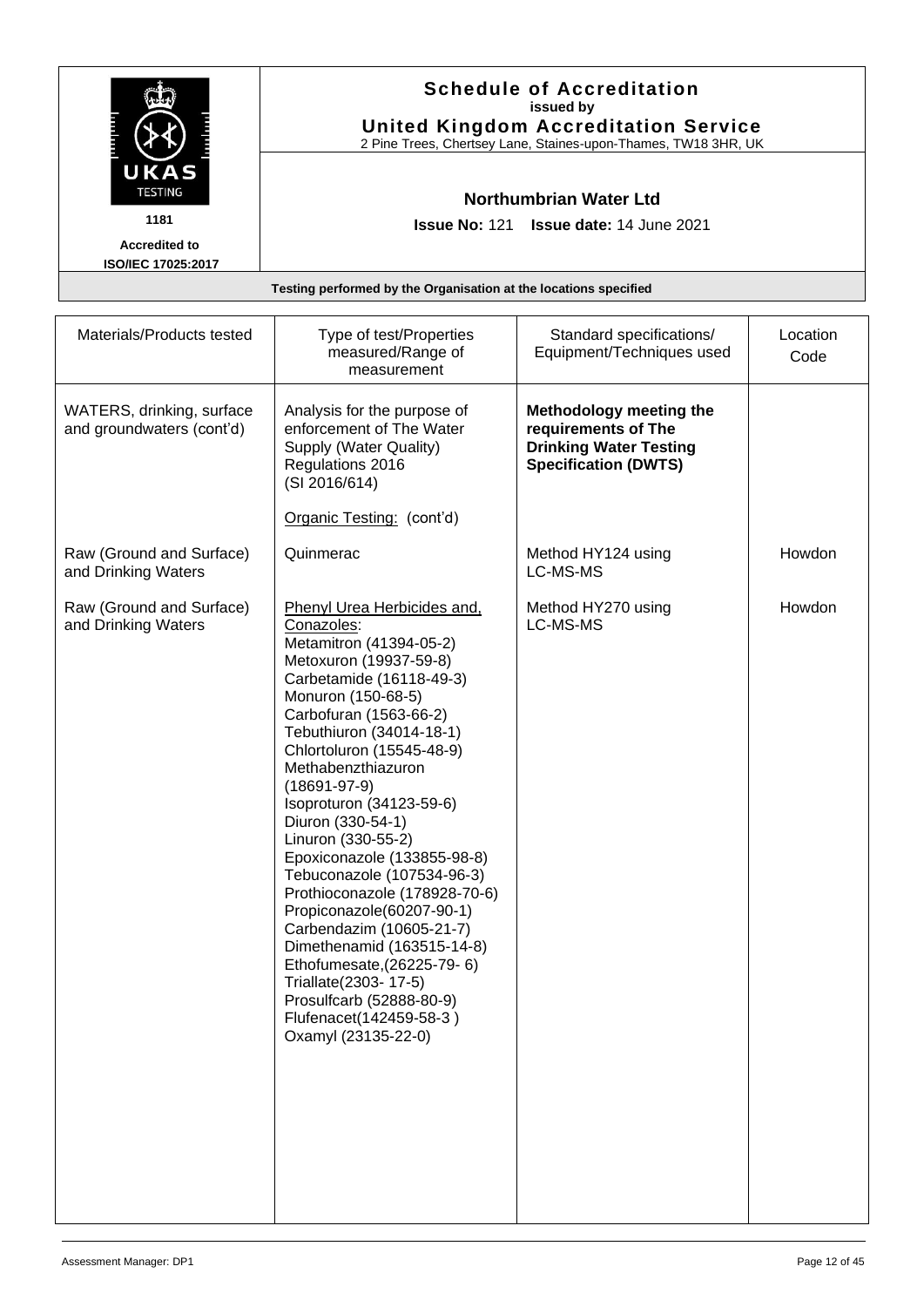|                                            | <b>Schedule of Accreditation</b><br>issued by<br><b>United Kingdom Accreditation Service</b><br>2 Pine Trees, Chertsey Lane, Staines-upon-Thames, TW18 3HR, UK |
|--------------------------------------------|----------------------------------------------------------------------------------------------------------------------------------------------------------------|
| <b>UKAS</b><br><b>TESTING</b>              | <b>Northumbrian Water Ltd</b>                                                                                                                                  |
| 1181                                       | <b>Issue No: 121 Issue date: 14 June 2021</b>                                                                                                                  |
| <b>Accredited to</b><br>ISO/IEC 17025:2017 |                                                                                                                                                                |
|                                            | Testing performed by the Organisation at the locations specified                                                                                               |

| Materials/Products tested                              | Type of test/Properties<br>measured/Range of<br>measurement                                                                                                                                                                                                                                                                                                                                             | Standard specifications/<br>Equipment/Techniques used                                                          | Location<br>Code |
|--------------------------------------------------------|---------------------------------------------------------------------------------------------------------------------------------------------------------------------------------------------------------------------------------------------------------------------------------------------------------------------------------------------------------------------------------------------------------|----------------------------------------------------------------------------------------------------------------|------------------|
| WATERS, drinking, surface<br>and groundwaters (cont'd) | Analysis for the purpose of<br>enforcement of The Water<br>Supply (Water Quality)<br>Regulations 2016<br>(SI 2016/614)                                                                                                                                                                                                                                                                                  | Methodology meeting the<br>requirements of The<br><b>Drinking Water Testing</b><br><b>Specification (DWTS)</b> |                  |
|                                                        | Organic Testing: (cont'd)                                                                                                                                                                                                                                                                                                                                                                               |                                                                                                                |                  |
| Raw (Ground and Surface)<br>and Drinking Waters        | Metaldehyde                                                                                                                                                                                                                                                                                                                                                                                             | Method HY127 using direct<br>injection LC-MS                                                                   | Howdon           |
| Raw (Ground and Surface)<br>and Drinking Waters        | Alkylphenols:<br>4-tert-octylphenol, nonylphenol,<br>4-n-octylphenol<br>4-n-nonylphenol                                                                                                                                                                                                                                                                                                                 | Method 239 using solid phase<br>extraction and GC-MS                                                           | Howdon           |
| Raw (Ground and Surface)<br>and Drinking Waters        | Organochlorine pesticides:<br>Dichlobenil<br>Pentachlorobenzene<br>Tecnazene<br>Trifluralin<br>alpha-BHC<br>Hexachlorobenzene<br>beta-BHC<br>gamma-BHC<br>Chlorthalonil<br>Alachlor<br>Heptachlor<br>Chlorthal-Dimethyl (DCPA)<br>Isodrin<br>Aldrin<br>alpha-Endosulfan<br>beta-Endosulfan<br>Endrin<br>Dieldrin<br>P,p-DDT<br>Heptachlor-EXO-Epoxide<br>Heptachlor-ENDO-Epoxide<br>Heptachlor-epoxides | Method HY275 using<br><b>GC-MSMS</b>                                                                           | Howdon           |
| Raw (Surface and Ground<br>Waters) and Drinking Waters | Acid Herbicides:<br>Dicamba<br>Fluroxypyr                                                                                                                                                                                                                                                                                                                                                               | Method HY126 by solid phase<br>extraction and LC-MS-MS                                                         | Howdon           |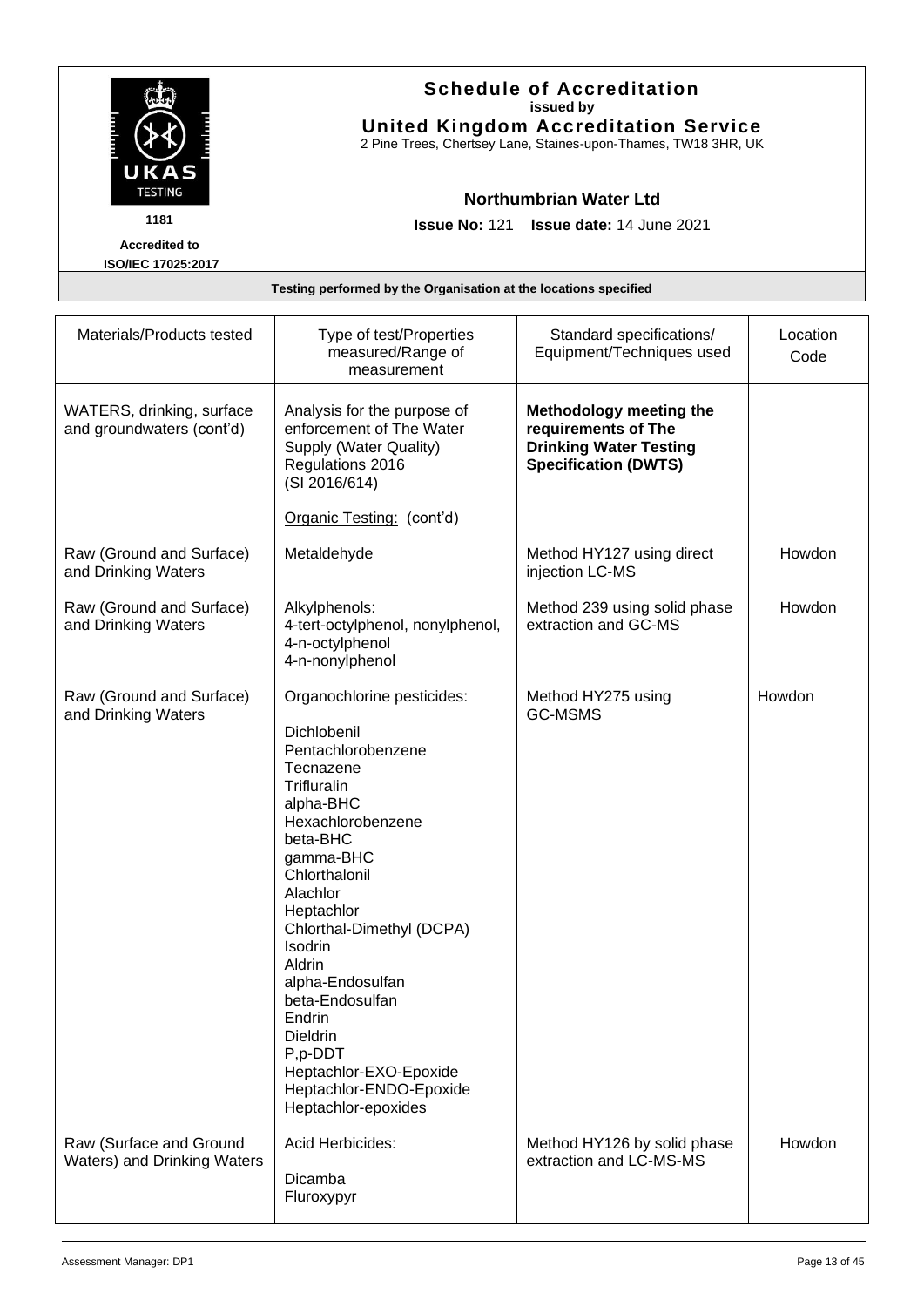|                                            | <b>Schedule of Accreditation</b><br>issued by<br><b>United Kingdom Accreditation Service</b><br>2 Pine Trees, Chertsey Lane, Staines-upon-Thames, TW18 3HR, UK |
|--------------------------------------------|----------------------------------------------------------------------------------------------------------------------------------------------------------------|
| UKAS<br><b>TESTING</b>                     | Northumbrian Water Ltd                                                                                                                                         |
| 1181                                       | <b>Issue No: 121 Issue date: 14 June 2021</b>                                                                                                                  |
| <b>Accredited to</b><br>ISO/IEC 17025:2017 |                                                                                                                                                                |
|                                            | Testing performed by the Organisation at the locations specified                                                                                               |

| Testing performed by the Organisation at the locations specified |  |
|------------------------------------------------------------------|--|
|                                                                  |  |

| Materials/Products tested                              | Type of test/Properties<br>measured/Range of<br>measurement                                                                                                                                                                                                                                                            | Standard specifications/<br>Equipment/Techniques used                                                          | Location<br>Code |
|--------------------------------------------------------|------------------------------------------------------------------------------------------------------------------------------------------------------------------------------------------------------------------------------------------------------------------------------------------------------------------------|----------------------------------------------------------------------------------------------------------------|------------------|
| WATERS, drinking, surface<br>and groundwaters (cont'd) | Analysis for the purpose of<br>enforcement of The Water<br>Supply (Water Quality)<br>Regulations 2016<br>(SI 2016/614)                                                                                                                                                                                                 | Methodology meeting the<br>requirements of The<br><b>Drinking Water Testing</b><br><b>Specification (DWTS)</b> |                  |
|                                                        | Organic Testing: (cont'd)                                                                                                                                                                                                                                                                                              |                                                                                                                |                  |
| Raw (Surface and Ground<br>Waters) and Drinking Waters | Acidic Herbicides, specifically:<br>Clopyralid<br><b>MCPP</b><br><b>MCPA</b><br>Dichlorprop<br>Bromoxynil<br>Triclopyr<br>Pentachlorophenol (PCP)<br>Fenoprop<br><b>MCPB</b><br>Bentazone<br>Benazolin<br>$2.4-D$<br>$2,4,5 - T$<br>$2,4-DB$<br>Propyzamide<br>loxynil<br>Picloram<br>Chloridazon<br>Lenacil<br>Asulam | Method HY265 using online<br>enrichment followed by LC-MS                                                      | Howdon           |
| Raw (Ground and Surface)<br>and Drinking Waters        | Chlormequat                                                                                                                                                                                                                                                                                                            | Method HY118 by<br>LC-MS/MS                                                                                    | Howdon           |
| Raw (Ground and Surface)<br>and Drinking Waters        | Glyphosate<br>AMPA                                                                                                                                                                                                                                                                                                     | Method HY121 using solid<br>phase extraction and<br>LC-MS/MS                                                   | Howdon           |
| Raw Water (Ground and<br>Surface), Drinking Water      | Taste & Odour Compounds;<br>Geosmin<br>2-Methylisoborneol (2-MIB)                                                                                                                                                                                                                                                      | HY268 by GCMSMS                                                                                                | Howdon           |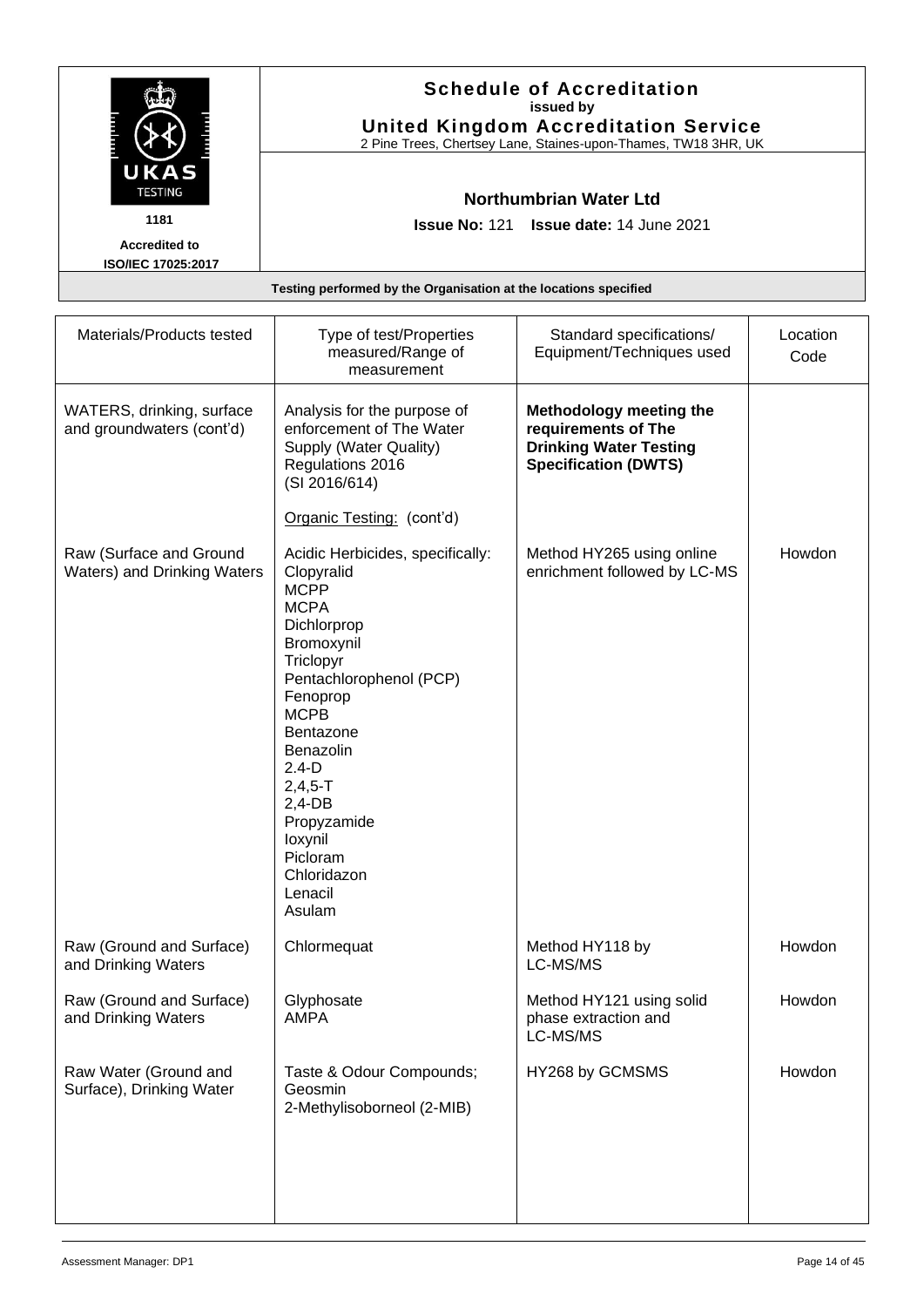|                                            | <b>Schedule of Accreditation</b><br>issued by<br><b>United Kingdom Accreditation Service</b><br>2 Pine Trees, Chertsey Lane, Staines-upon-Thames, TW18 3HR, UK |
|--------------------------------------------|----------------------------------------------------------------------------------------------------------------------------------------------------------------|
| UKAS<br><b>TESTING</b>                     | <b>Northumbrian Water Ltd</b>                                                                                                                                  |
| 1181                                       | <b>Issue No: 121 Issue date: 14 June 2021</b>                                                                                                                  |
| <b>Accredited to</b><br>ISO/IEC 17025:2017 |                                                                                                                                                                |
|                                            | Testing performed by the Organisation at the locations specified                                                                                               |

| Materials/Products tested                              | Type of test/Properties<br>measured/Range of<br>measurement                                                                                                                                                                                                                                                                                                                                                                                                                   | Standard specifications/<br>Equipment/Techniques used                                                          | Location<br>Code |
|--------------------------------------------------------|-------------------------------------------------------------------------------------------------------------------------------------------------------------------------------------------------------------------------------------------------------------------------------------------------------------------------------------------------------------------------------------------------------------------------------------------------------------------------------|----------------------------------------------------------------------------------------------------------------|------------------|
| WATERS, drinking, surface<br>and groundwaters (cont'd) | Analysis for the purpose of<br>enforcement of The Water<br>Supply (Water Quality)<br>Regulations 2016<br>(SI 2016/614)                                                                                                                                                                                                                                                                                                                                                        | Methodology meeting the<br>requirements of The<br><b>Drinking Water Testing</b><br><b>Specification (DWTS)</b> |                  |
| Raw (Surface and Ground<br>Waters) and Drinking Water  | Organic Testing: (cont'd)<br>Organophosphorus Pesticides,<br>Triazine Herbicides,<br>Fungicides and Insecticides:<br>Dimethoate<br>Cypermethrin<br>Propachlor<br>Simazine<br>Atrazine<br>Propazine<br>Trietazine<br>Terbuthylazine<br>Metribuzin<br>Diazinon<br>Phorate<br>Propetamphos<br>Pirimicarb<br>Metalaxyl<br>Prometryn<br>Fenpropidin<br>Terbutryn<br>Chlorpyriphos<br>Pendimethalin<br>Metazachlor<br>Chlorfenvinphos<br>Malathion<br>Fenpropimorph<br>Diflufenican | Method HY264 using solid<br>phase extraction and GC-MS                                                         | Howdon           |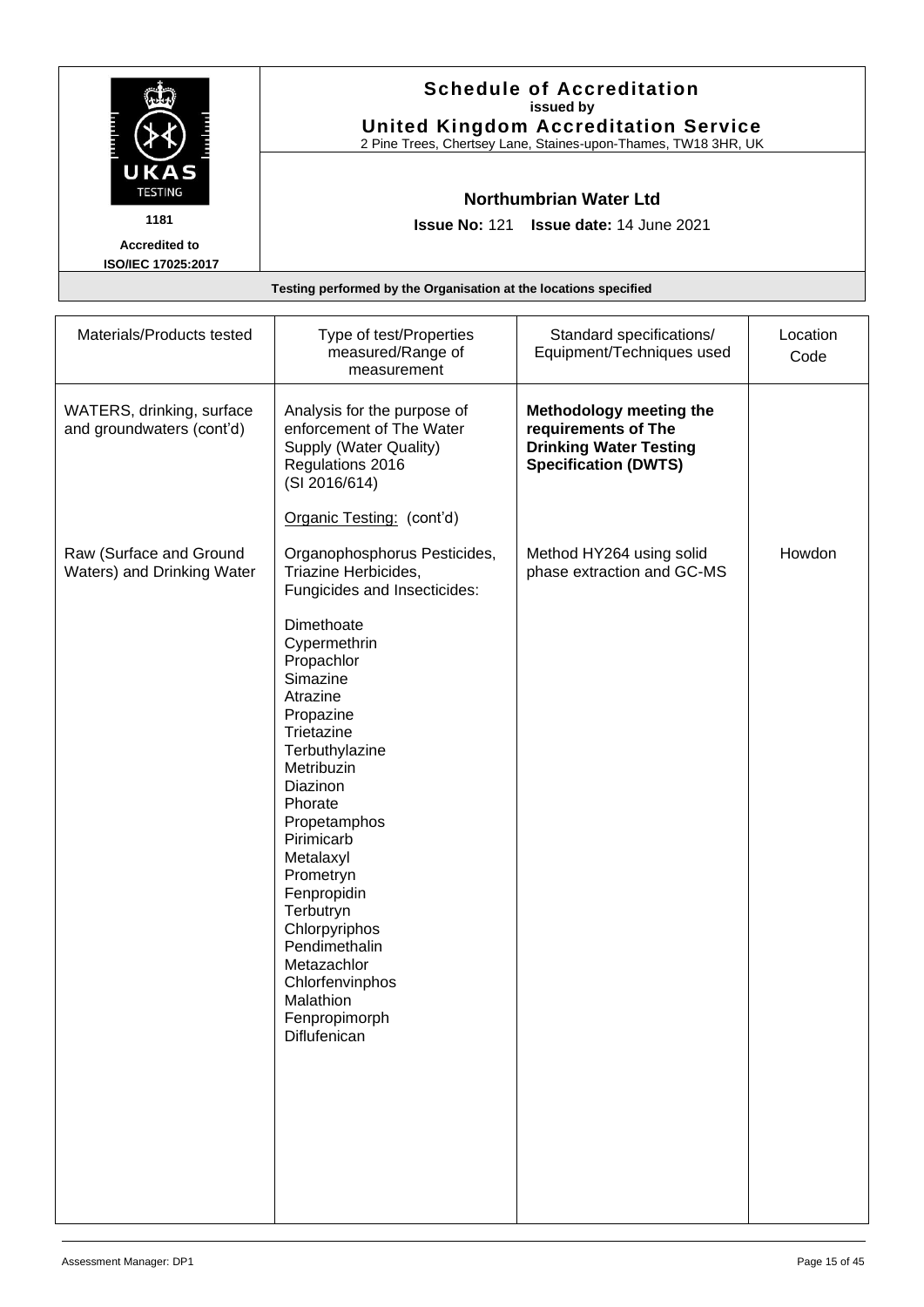|                                            | <b>Schedule of Accreditation</b><br>issued by<br><b>United Kingdom Accreditation Service</b><br>2 Pine Trees, Chertsey Lane, Staines-upon-Thames, TW18 3HR, UK |
|--------------------------------------------|----------------------------------------------------------------------------------------------------------------------------------------------------------------|
| UKAS<br><b>TESTING</b>                     | Northumbrian Water Ltd                                                                                                                                         |
| 1181                                       | <b>Issue No: 121 Issue date: 14 June 2021</b>                                                                                                                  |
| <b>Accredited to</b><br>ISO/IEC 17025:2017 |                                                                                                                                                                |
|                                            | Testing performed by the Organisation at the locations specified                                                                                               |

| Materials/Products tested                                                                                                         | Type of test/Properties<br>measured/Range of<br>measurement                                                            | Standard specifications/<br>Equipment/Techniques used                                                                | Location<br>Code      |
|-----------------------------------------------------------------------------------------------------------------------------------|------------------------------------------------------------------------------------------------------------------------|----------------------------------------------------------------------------------------------------------------------|-----------------------|
| WATERS, drinking, surface<br>and groundwaters (cont'd)                                                                            | Analysis for the purpose of<br>enforcement of The Water<br>Supply (Water Quality)<br>Regulations 2016<br>(SI 2016/614) | Methodology meeting the<br>requirements of The<br><b>Drinking Water Testing</b><br><b>Specification (DWTS)</b>       |                       |
|                                                                                                                                   | <b>Sensory Tests</b>                                                                                                   |                                                                                                                      |                       |
| Raw (Ground and Surface),<br>and Drinking Waters                                                                                  | <b>Quantitative Taste</b><br><b>Quantitative Odour</b>                                                                 | Method 5 based on SCA "The<br>determination of taste and<br>odour in drinking waters<br>(2014)" using assessed panel | Horsley<br>Chelmsford |
|                                                                                                                                   | <b>Microbiological Tests</b><br>Enumeration:                                                                           | Documented In-House<br>Methods based on methods<br>published in "The Microbiology<br>of Drinking Water (MODW)"       |                       |
| Drinking water, bottled water<br>(Emergency Water, water<br>from main supply into a<br>bottle), raw (Ground and<br>Surface) water | Total viable count at 22 °C and<br>37 °C                                                                               | Method HY003 using pour<br>plates based on MODW<br>part 7 (2020)                                                     | Horsley<br>Chelmsford |
| Raw (Ground and Surface)<br>water                                                                                                 | Coliforms - faecal<br>Escherichia coli (presumptive<br>and confirmed)                                                  | Method HY002 using<br>membrane filtration based on<br>MODW part 4 (2016)                                             | Horsley               |
| Drinking water, bottled water<br>(Emergency Water, water<br>from main supply into a<br>bottle), raw (Ground and<br>Surface) water | Coliforms and<br>Escherichia coli (presumptive<br>and confirmed)                                                       | Method HY093 using MLGA<br>based on MODW part 4 (2016)                                                               | Horsley               |
| Drinking water, Raw (Ground                                                                                                       | Coliforms and E coli                                                                                                   | HY073 using Colilert based on                                                                                        | Horsley               |

MODW part 4 (2016)

Water), Bottled water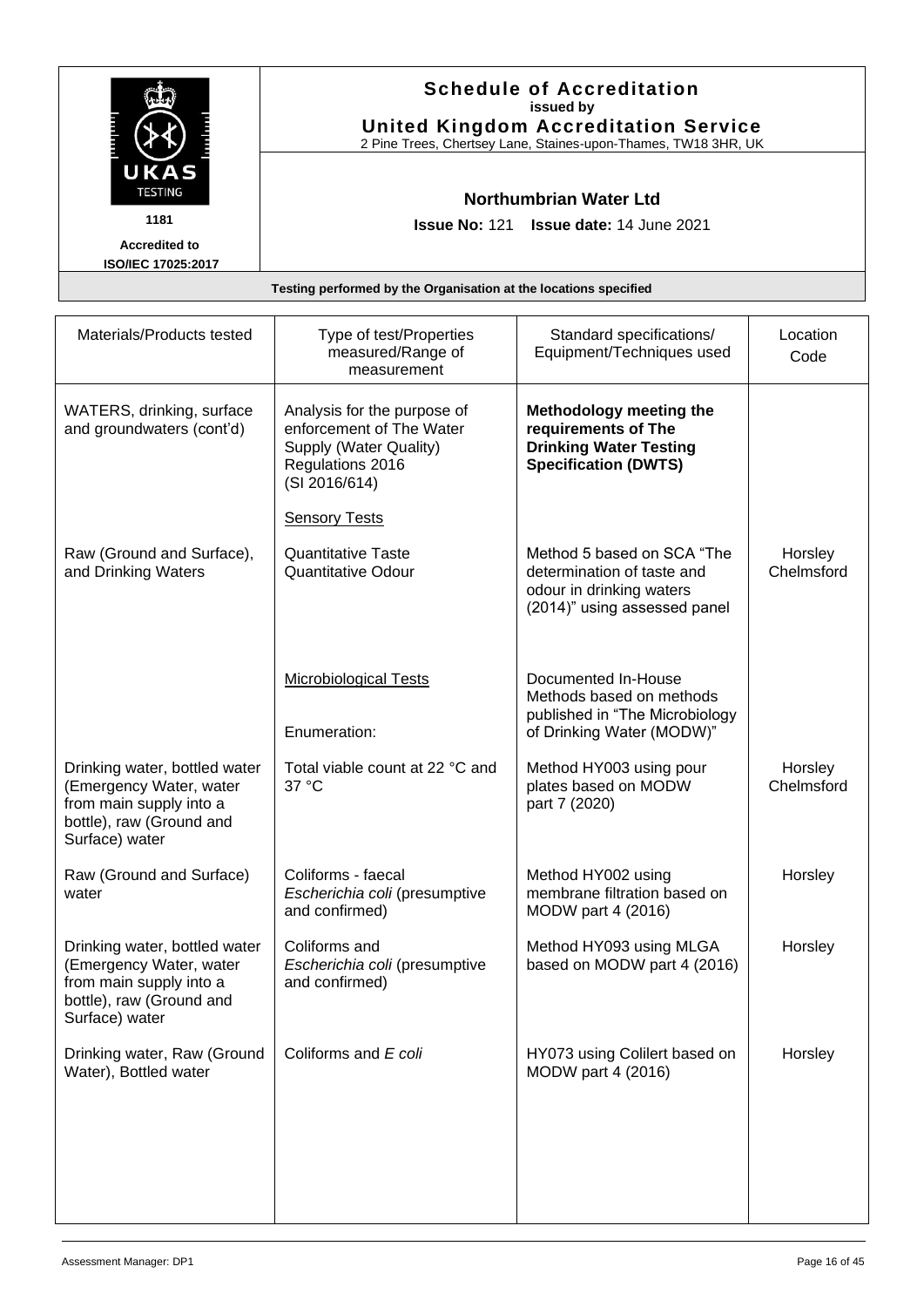|                        | <b>Schedule of Accreditation</b><br>issued by<br><b>United Kingdom Accreditation Service</b><br>2 Pine Trees, Chertsey Lane, Staines-upon-Thames, TW18 3HR, UK |
|------------------------|----------------------------------------------------------------------------------------------------------------------------------------------------------------|
| UKAS<br><b>TESTING</b> | Northumbrian Water Ltd                                                                                                                                         |
| 1181                   | <b>Issue No: 121 Issue date: 14 June 2021</b>                                                                                                                  |
| <b>Accredited to</b>   |                                                                                                                                                                |
| ISO/IEC 17025:2017     |                                                                                                                                                                |
|                        | Testing performed by the Organisation at the locations specified                                                                                               |

| Materials/Products tested                                                                                                         | Type of test/Properties<br>measured/Range of<br>measurement                                                            | Standard specifications/<br>Equipment/Techniques used                                                          | Location<br>Code |
|-----------------------------------------------------------------------------------------------------------------------------------|------------------------------------------------------------------------------------------------------------------------|----------------------------------------------------------------------------------------------------------------|------------------|
| WATERS, drinking, surface<br>and groundwaters (cont'd)                                                                            | Analysis for the purpose of<br>enforcement of The Water<br>Supply (Water Quality)<br>Regulations 2016<br>(SI 2016/614) | Methodology meeting the<br>requirements of The<br><b>Drinking Water Testing</b><br><b>Specification (DWTS)</b> |                  |
|                                                                                                                                   | Microbiological Tests (cont'd)                                                                                         |                                                                                                                |                  |
| Drinking water, bottled Water<br>(Emergency Water, water<br>from main supply into a<br>bottle), Raw (Ground and<br>Surface) Water | Coliforms and E coli                                                                                                   | HY073 using Colilert based on<br>MODW part 4 (2016)                                                            | Chelmsford       |
| Drinking water, bottled water<br>(Emergency Water, water<br>from main supply into a<br>bottle), raw (Ground and<br>Surface) water | Clostridium perfringens<br>(presumptive and confirmed)                                                                 | Method HY019 using<br>membrane filtration TSC Agar<br>based on MODW part 6 (2021)                              | Horsley          |
| Drinking water, raw (Ground<br>and Surface) water                                                                                 | Clostridium perfringens<br>(presumptive and confirmed)                                                                 | Method HY019 using<br>membrane filtration TSC Agar<br>based on MODW part 6 (2021)                              | Chelmsford       |
| Drinking water, bottled water<br>(Emergency Water, water<br>from main supply into a<br>bottle)                                    | Enumeration of sulphite<br>reducing clostridia                                                                         | Method HY087 using<br>membrane filtration based on<br>based on MODW part 6 (2021)                              | Horsley          |
| Drinking water, bottled water<br>(Emergency Water, water<br>from main supply into a<br>bottle), raw (Ground and<br>Surface) water | Enterococci (presumptive and<br>confirmed)                                                                             | Method HY004 using<br>membrane filtration based on<br>MODW part 5 (2012)                                       | Horsley          |
| Drinking water, raw (Ground<br>and Surface) water                                                                                 | Enterococci (presumptive and<br>confirmed)                                                                             | Method HY004 using<br>membrane filtration based on<br>MODW part 5 (2012)                                       | Chelmsford       |
| Drinking water, bottled water<br>(Emergency Water, water<br>from main supply into a<br>bottle)                                    | Pseudomonas aeruginosa<br>(presumptive and confirmed)                                                                  | Method HY072 using<br>membrane filtration based on<br>MODW part 8 (2015)                                       | Horsley          |
| <b>Drinking Waters</b>                                                                                                            | Total viable counts at 22 °C and<br>37 °C                                                                              | Method HY011 using spread<br>plate technique based on<br>MODW part 7 (2020)                                    | Horsley          |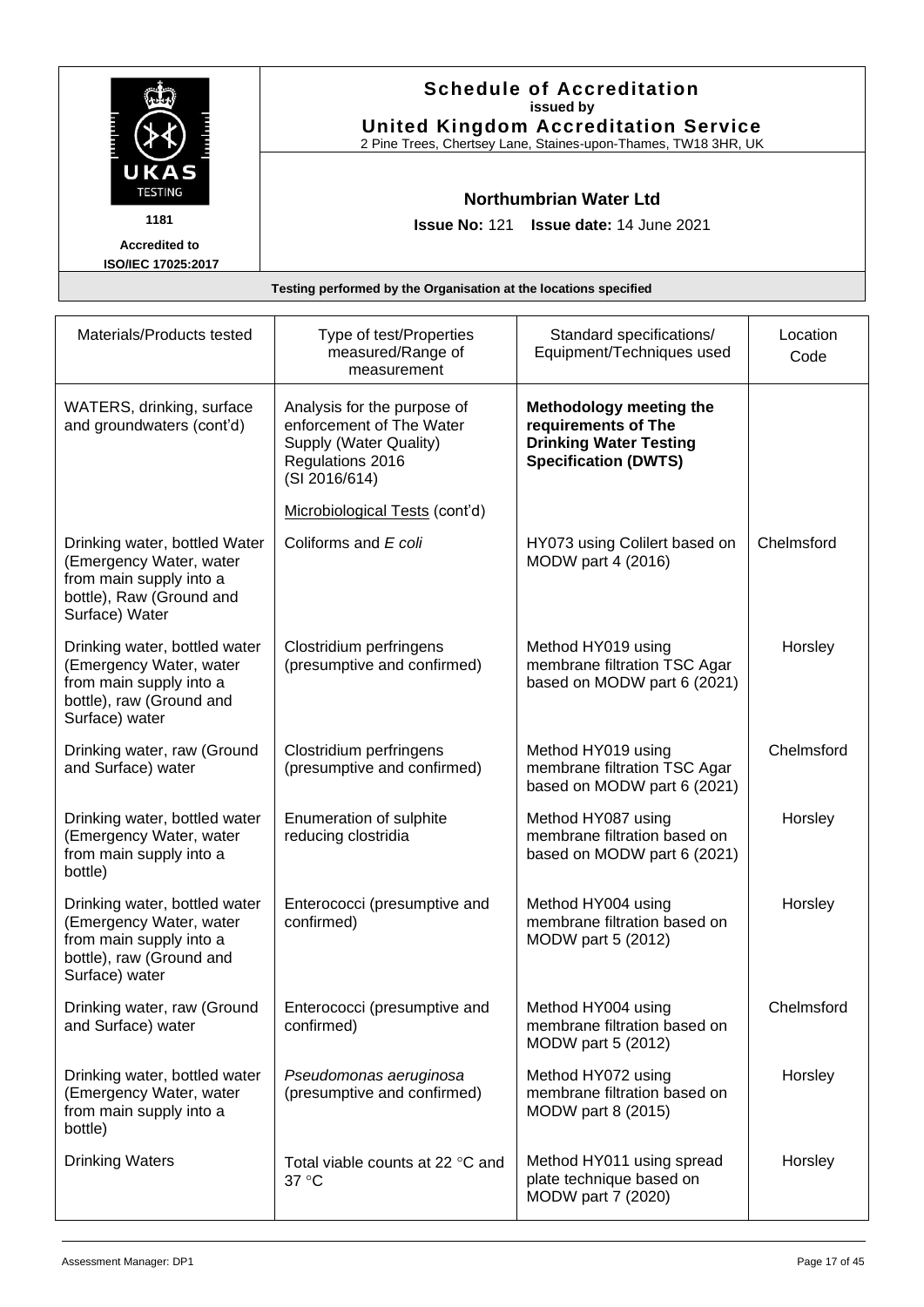|                                                   | <b>Schedule of Accreditation</b><br>issued by<br><b>United Kingdom Accreditation Service</b><br>2 Pine Trees, Chertsey Lane, Staines-upon-Thames, TW18 3HR, UK |
|---------------------------------------------------|----------------------------------------------------------------------------------------------------------------------------------------------------------------|
| UKAS<br><b>TESTING</b>                            | Northumbrian Water Ltd                                                                                                                                         |
| 1181                                              | <b>Issue No: 121 Issue date: 14 June 2021</b>                                                                                                                  |
| <b>Accredited to</b><br><b>ISO/IEC 17025:2017</b> |                                                                                                                                                                |
|                                                   | Testing performed by the Organisation at the locations specified                                                                                               |

| Materials/Products tested                              | Type of test/Properties<br>measured/Range of<br>measurement                                                            | Standard specifications/<br>Equipment/Techniques used                                                                                                                                                                                     | Location<br>Code |  |
|--------------------------------------------------------|------------------------------------------------------------------------------------------------------------------------|-------------------------------------------------------------------------------------------------------------------------------------------------------------------------------------------------------------------------------------------|------------------|--|
| WATERS, drinking, surface<br>and groundwaters (cont'd) | Analysis for the purpose of<br>enforcement of The Water<br>Supply (Water Quality)<br>Regulations 2016<br>(SI 2016/614) | Methodology meeting the<br>requirements of The<br><b>Drinking Water Testing</b><br><b>Specification (DWTS)</b>                                                                                                                            |                  |  |
| Raw (Ground and Surface),<br>Drinking water            | Microbiological Tests (cont'd)<br>Isolation and enumeration of<br>Cryptosporidium oocysts                              | CM001 using the Filta-Max<br>xpress Method based on 'the<br>Microbiology of Drinking Water<br>$(2010) -$<br>Part 14 - Methods for the<br>isolation, identification and<br>enumeration of<br>Cryptosporidium oocysts and<br>Giardia cysts' | Horsley          |  |
|                                                        |                                                                                                                        |                                                                                                                                                                                                                                           |                  |  |
|                                                        | <b>END of SECTION 2</b>                                                                                                |                                                                                                                                                                                                                                           |                  |  |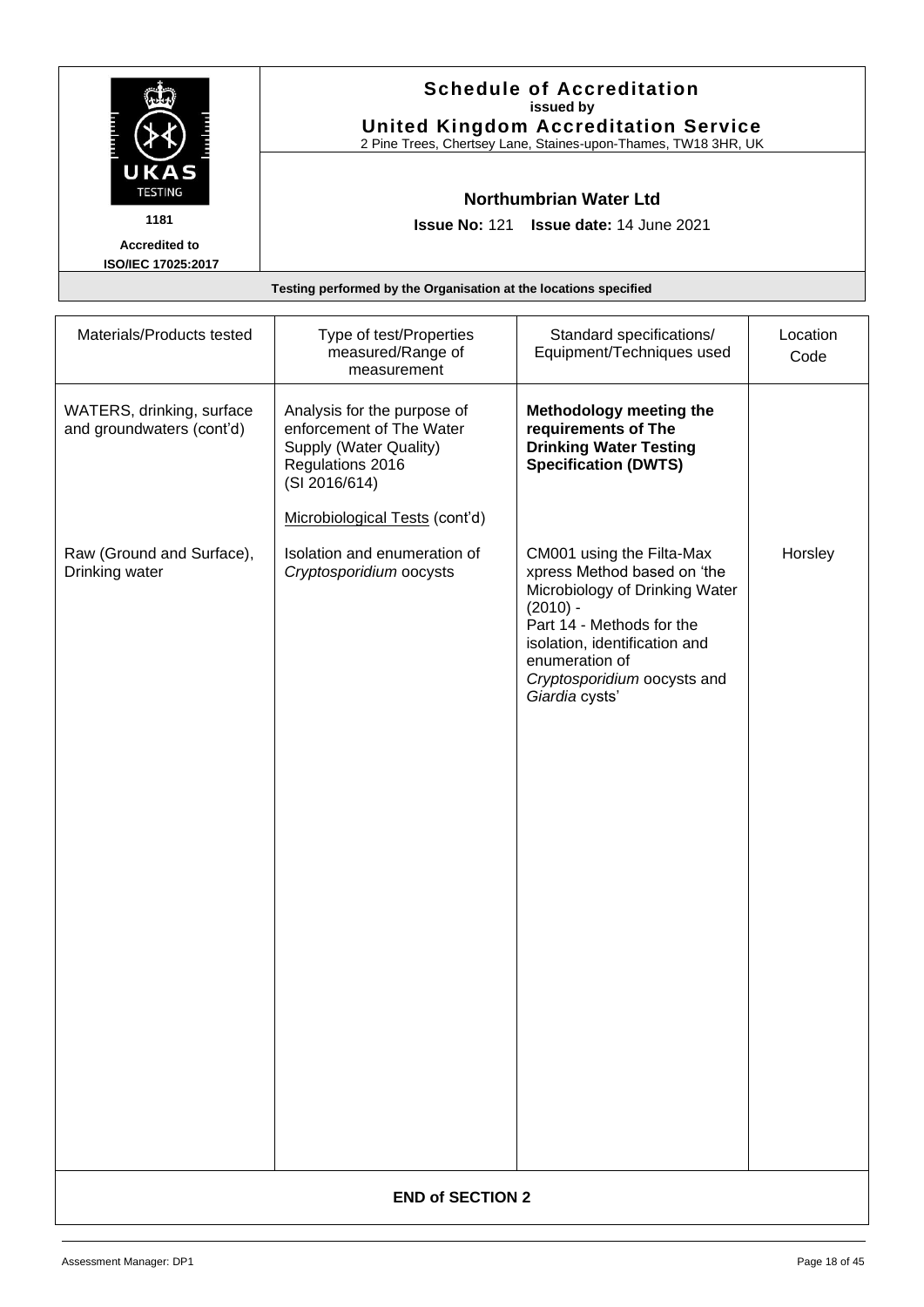<span id="page-18-0"></span>

|                                                                                        | <b>Schedule of Accreditation</b><br>issued by<br><b>United Kingdom Accreditation Service</b><br>2 Pine Trees, Chertsey Lane, Staines-upon-Thames, TW18 3HR, UK |                                                                                                                                                                                                                                                |                                                                             |
|----------------------------------------------------------------------------------------|----------------------------------------------------------------------------------------------------------------------------------------------------------------|------------------------------------------------------------------------------------------------------------------------------------------------------------------------------------------------------------------------------------------------|-----------------------------------------------------------------------------|
| UKAS<br><b>TESTING</b><br>1181<br><b>Accredited to</b><br>ISO/IEC 17025:2017           | <b>Issue No: 121</b>                                                                                                                                           | <b>Northumbrian Water Ltd</b><br><b>Issue date: 14 June 2021</b>                                                                                                                                                                               |                                                                             |
|                                                                                        | Testing performed by the Organisation at the locations specified                                                                                               |                                                                                                                                                                                                                                                |                                                                             |
| Materials/Products tested                                                              | Type of test/Properties<br>measured/Range of<br>measurement                                                                                                    | Standard specifications/<br>Equipment/Techniques used                                                                                                                                                                                          | Location<br>Code                                                            |
|                                                                                        | <b>SECTION 3 - Sampling and Analysis to MCERTS (Water)</b>                                                                                                     |                                                                                                                                                                                                                                                |                                                                             |
| <b>WASTE WATERS</b>                                                                    | <b>Sampling with subsequent</b><br>analysis by an ISO/IEC 17025<br>and MCERTS (waters)<br><b>Accredited Laboratory</b>                                         | <b>Documented In-House</b><br>Method to meet the<br>requirements of the<br><b>Environment Agency</b><br><b>MCERTS Performance</b><br>Standard - sampling and<br>chemical testing of<br>untreated sewage, sewage<br>effluent and trade effluent |                                                                             |
| Untreated sewage<br>Treated sewage effluent<br>Trade effluent (to controlled<br>water) | Sampling with subsequent<br>analysis by an ISO/IEC 17025<br>and MCERTS waters Accredited<br>Laboratory for Chemical Testing                                    | Documented In-House<br>Methods for sampling (Manual<br>and Automatic Methods)                                                                                                                                                                  |                                                                             |
| Untreated sewage<br>Treated sewage effluent<br>Trade effluent (to controlled<br>water) |                                                                                                                                                                | Method L4 using manual spot<br>Sampling                                                                                                                                                                                                        | Site-Water<br>Waste<br>Site-Water<br>Clean<br><b>Site Water</b><br>Customer |
| Treated sewage effluent                                                                |                                                                                                                                                                | Method L18 using refrigerated<br>automatic sampling equipment                                                                                                                                                                                  | Site-Water<br>Clean                                                         |
| Untreated sewage<br>Treated sewage effluent<br>Trade effluent (to controlled<br>water) |                                                                                                                                                                | Method L18 using refrigerated<br>automatic sampling equipment                                                                                                                                                                                  | Site-Water<br>Waste                                                         |
| Trade effluent (to controlled<br>water)                                                | On-site measurement of free<br>and total residual chlorine                                                                                                     | Method L25 using a<br>colorimetric Hach SL1000<br>Meter                                                                                                                                                                                        | Site-Water<br>Clean                                                         |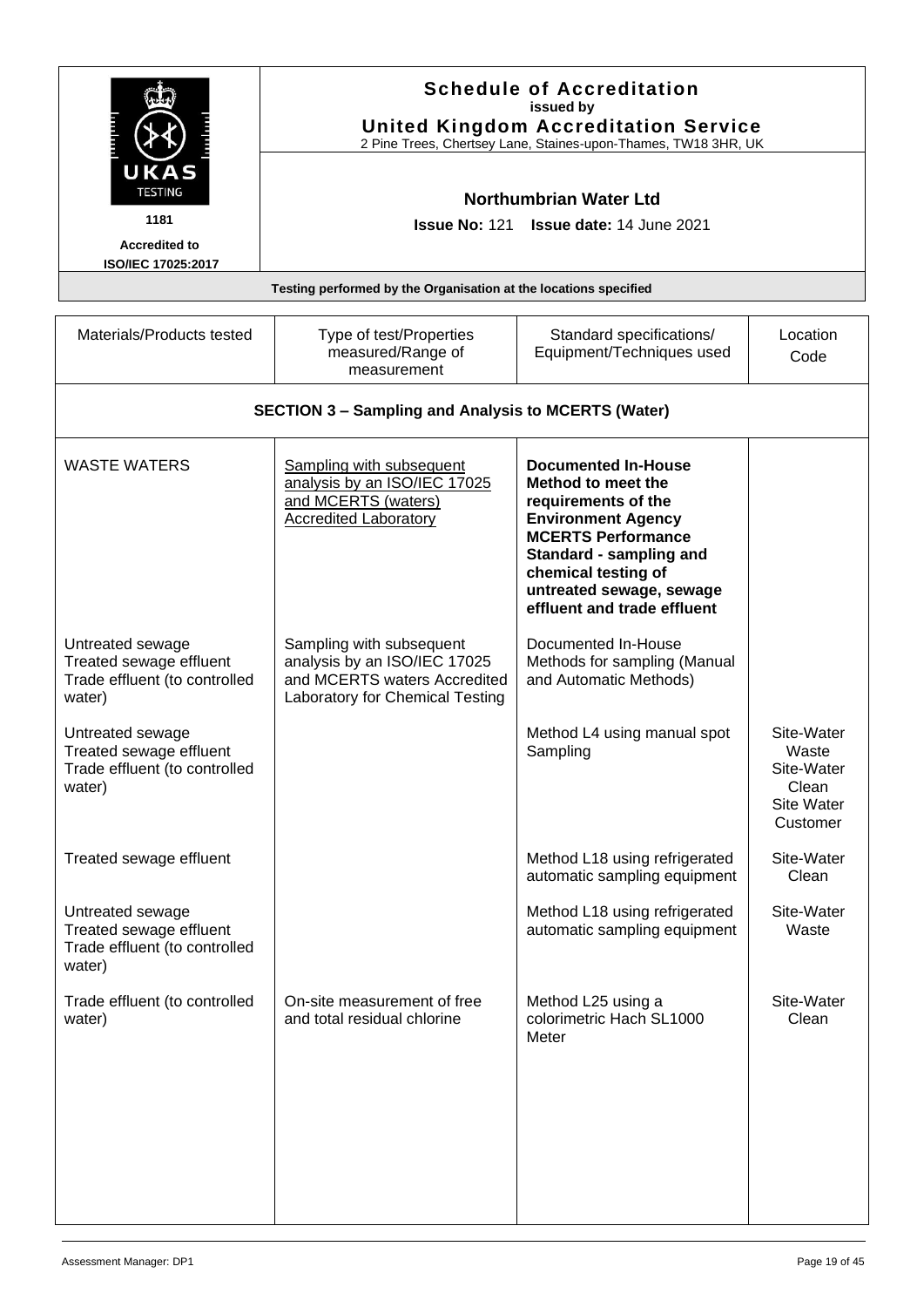|                                            | <b>Schedule of Accreditation</b><br>issued by<br><b>United Kingdom Accreditation Service</b><br>2 Pine Trees, Chertsey Lane, Staines-upon-Thames, TW18 3HR, UK |
|--------------------------------------------|----------------------------------------------------------------------------------------------------------------------------------------------------------------|
| UKAS<br><b>TESTING</b>                     | <b>Northumbrian Water Ltd</b>                                                                                                                                  |
| 1181                                       | <b>Issue No: 121 Issue date: 14 June 2021</b>                                                                                                                  |
| <b>Accredited to</b><br>ISO/IEC 17025:2017 |                                                                                                                                                                |
|                                            | Testing performed by the Organisation at the locations specified                                                                                               |

| Materials/Products tested                                          | Type of test/Properties<br>measured/Range of<br>measurement | Standard specifications/<br>Equipment/Techniques used                                                                                                                                                                                          | Location<br>Code |
|--------------------------------------------------------------------|-------------------------------------------------------------|------------------------------------------------------------------------------------------------------------------------------------------------------------------------------------------------------------------------------------------------|------------------|
| WASTE WATERS (cont'd)                                              | <b>Chemical Testing</b>                                     | <b>Documented In-House</b><br>Method to meet the<br>requirements of the<br><b>Environment Agency</b><br><b>MCERTS Performance</b><br>Standard - sampling and<br>chemical testing of<br>untreated sewage, sewage<br>effluent and trade effluent |                  |
|                                                                    | <b>Inorganic Testing</b>                                    |                                                                                                                                                                                                                                                |                  |
| Untreated sewage, treated<br>sewage effluent and trade<br>effluent | <b>Biochemical Oxygen Demand</b>                            | In-house method H042<br><b>Manual and Robotic</b>                                                                                                                                                                                              | Howdon           |
| Untreated sewage, treated<br>sewage effluent and trade<br>effluent | Chemical Oxygen Demand                                      | In-house method H171                                                                                                                                                                                                                           | Howdon           |
| Untreated sewage, treated<br>sewage effluent and trade<br>effluent | pH                                                          | In-house method H031                                                                                                                                                                                                                           | Howdon           |
| Untreated sewage, treated<br>sewage effluent and trade<br>effluent | Suspended solids                                            | In-house method H035                                                                                                                                                                                                                           | Howdon           |
| Untreated sewage, treated<br>sewage effluent and trade<br>effluent | Aluminium<br>Cadmium<br>Copper<br>Iron<br>Manganese         | In-house method H225 by<br><b>ICP-MS</b>                                                                                                                                                                                                       | Howdon           |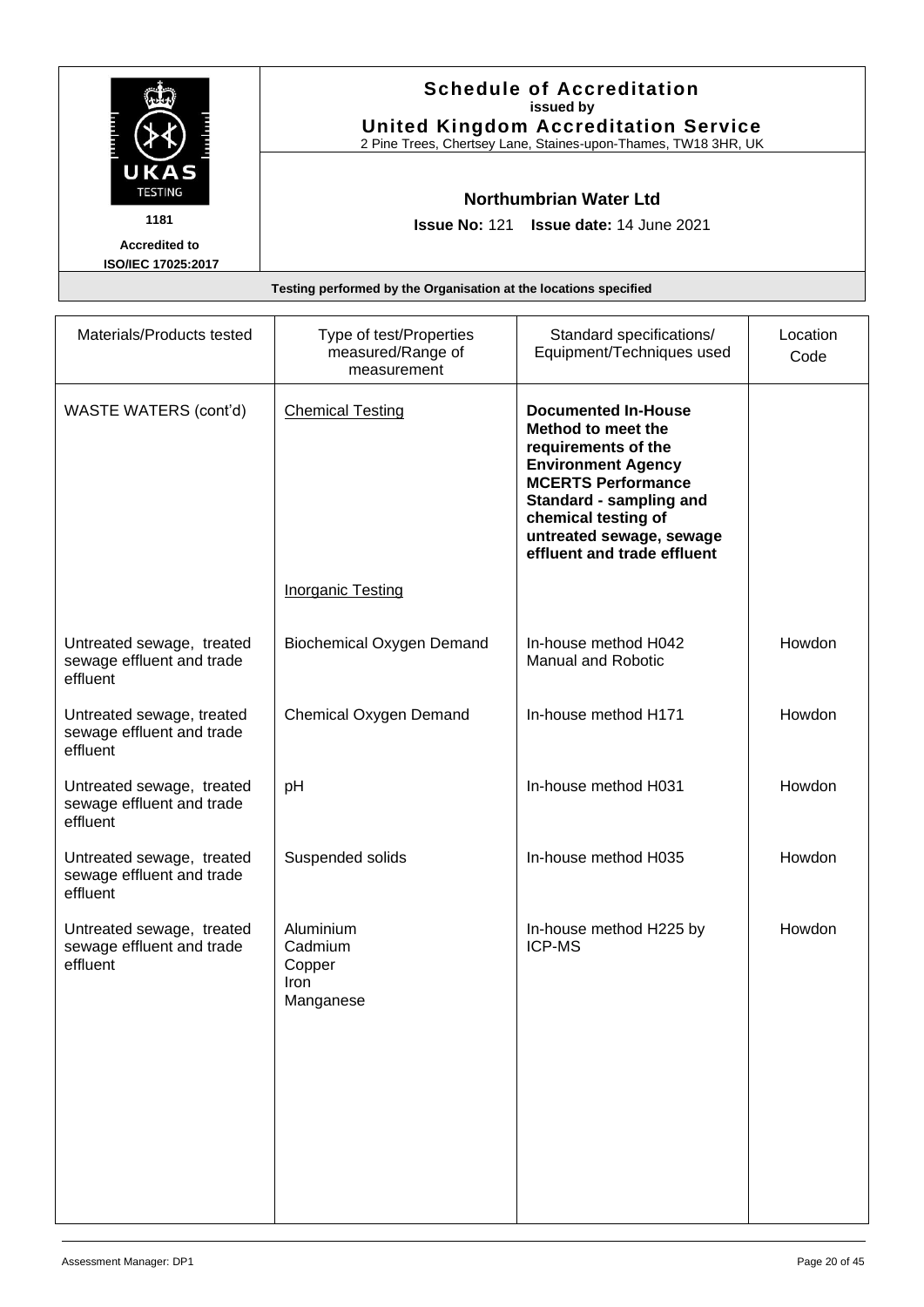|                                            | <b>Schedule of Accreditation</b><br>issued by<br><b>United Kingdom Accreditation Service</b><br>2 Pine Trees, Chertsey Lane, Staines-upon-Thames, TW18 3HR, UK |  |
|--------------------------------------------|----------------------------------------------------------------------------------------------------------------------------------------------------------------|--|
| UKAS<br><b>TESTING</b>                     | Northumbrian Water Ltd                                                                                                                                         |  |
| 1181                                       | <b>Issue No: 121 Issue date: 14 June 2021</b>                                                                                                                  |  |
| <b>Accredited to</b><br>ISO/IEC 17025:2017 |                                                                                                                                                                |  |
|                                            | Testing performed by the Organisation at the locations specified                                                                                               |  |

| Materials/Products tested                                          | Type of test/Properties<br>measured/Range of<br>measurement                                                      | Standard specifications/<br>Equipment/Techniques used                                                                                                                                                                                          | Location<br>Code |
|--------------------------------------------------------------------|------------------------------------------------------------------------------------------------------------------|------------------------------------------------------------------------------------------------------------------------------------------------------------------------------------------------------------------------------------------------|------------------|
| WASTE WATERS (cont'd)                                              | Chemical Testing (cont'd)                                                                                        | <b>Documented In-House</b><br>Method to meet the<br>requirements of the<br><b>Environment Agency</b><br><b>MCERTS Performance</b><br>Standard - sampling and<br>chemical testing of<br>untreated sewage, sewage<br>effluent and trade effluent |                  |
|                                                                    | Inorganic Testing (cont'd)                                                                                       |                                                                                                                                                                                                                                                |                  |
| Untreated sewage, treated<br>sewage effluent and trade<br>effluent | Phosphorus                                                                                                       | In-house method H230 by<br><b>ICP-OES</b>                                                                                                                                                                                                      | Howdon           |
| Treated sewage effluent                                            | Ammonium<br><b>Nitrate</b><br><b>Nitrite</b><br><b>Total Oxidised Nitorogen (TON)</b>                            | In-house method H219 by<br>discrete colorimetric analyser                                                                                                                                                                                      | Howdon           |
| Untreated sewage, treated<br>sewage effluent and trade<br>effluent | Mercury                                                                                                          | In-house method H108                                                                                                                                                                                                                           | Howdon           |
|                                                                    | <b>Organic Testing</b>                                                                                           |                                                                                                                                                                                                                                                |                  |
| Treated sewage effluent and<br>trade effluent                      | 2,4,6-Trinitrophenol<br>4-Nitrophenol<br>2,4-Dinitrophenol<br>2,6-Dinitrophenol<br>2-Nitrophenol<br>Nitrobenzene | In house method O042 by<br>HPLC-UV                                                                                                                                                                                                             | Howdon           |
|                                                                    | <b>END of SECTION 3</b>                                                                                          |                                                                                                                                                                                                                                                |                  |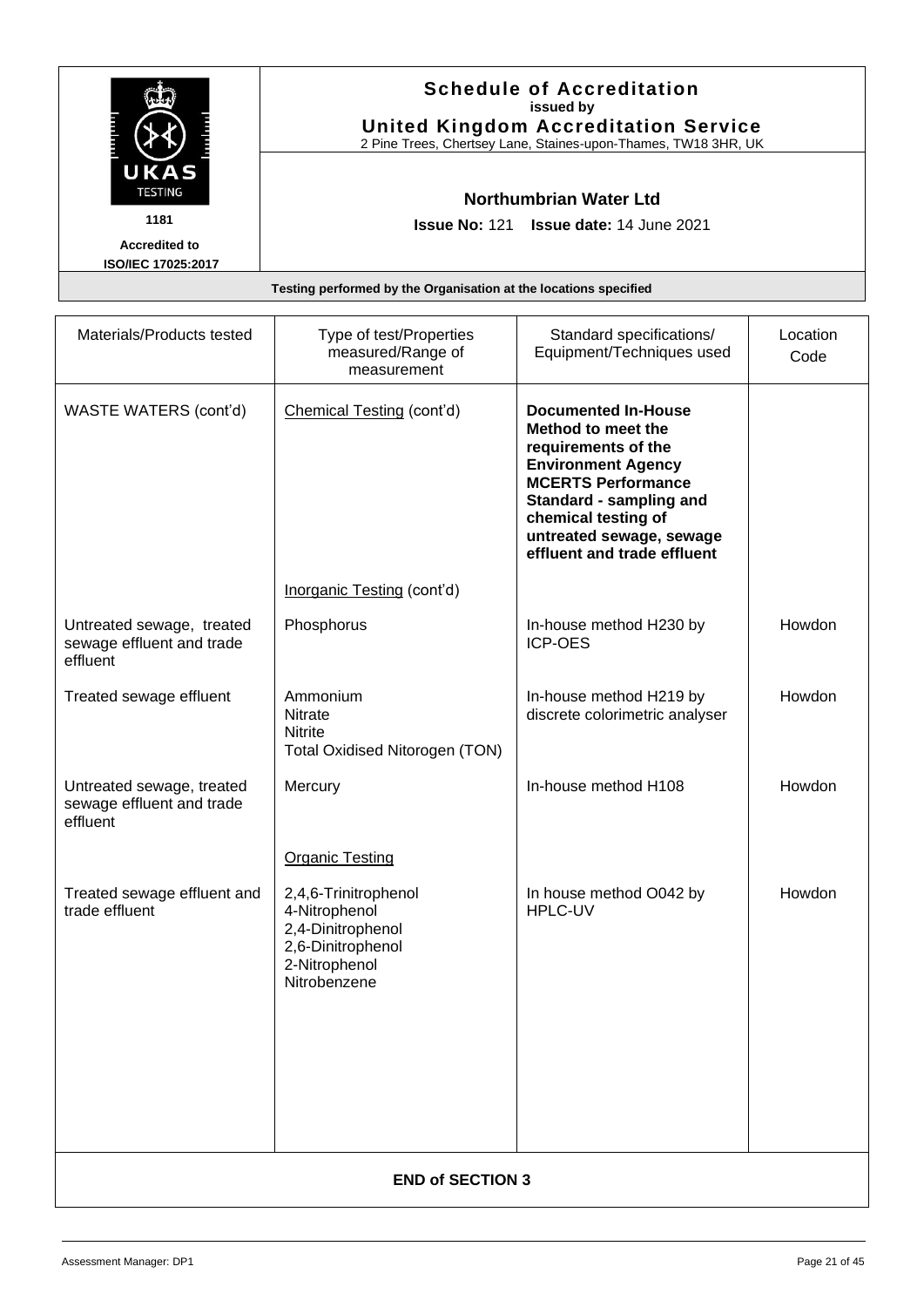<span id="page-21-0"></span>

|                                                                                                          |                                                                                                           | <b>Schedule of Accreditation</b><br>issued by<br><b>United Kingdom Accreditation Service</b><br>2 Pine Trees, Chertsey Lane, Staines-upon-Thames, TW18 3HR, UK |                           |
|----------------------------------------------------------------------------------------------------------|-----------------------------------------------------------------------------------------------------------|----------------------------------------------------------------------------------------------------------------------------------------------------------------|---------------------------|
| <b>TESTING</b><br>1181                                                                                   |                                                                                                           | <b>Northumbrian Water Ltd</b><br><b>Issue No: 121 Issue date: 14 June 2021</b>                                                                                 |                           |
| <b>Accredited to</b>                                                                                     |                                                                                                           |                                                                                                                                                                |                           |
| ISO/IEC 17025:2017                                                                                       | Testing performed by the Organisation at the locations specified                                          |                                                                                                                                                                |                           |
| Materials/Products tested                                                                                | Type of test/Properties<br>measured/Range of<br>measurement                                               | Standard specifications/<br>Equipment/Techniques used                                                                                                          | Location<br>Code          |
|                                                                                                          | SECTION 4 - Sampling and Analysis to SEPA MACS (Water) and ISO/IEC 17025<br><b>LEVENMOUTH laboratory</b>  |                                                                                                                                                                |                           |
| <b>WASTEWATERS to SEPA</b><br>MACS scheme                                                                | <b>Sampling with subsequent</b><br>analysis by an ISO/IEC 17025<br>and SEPA MACS Accredited<br>Laboratory | <b>Documented In-House</b><br>Methods to meet the<br>requirements of the SEPA<br><b>MACS Standard - Sampling</b><br>and chemical testing of<br>water           |                           |
| Wastewater:<br>Crude Sewage (untreated<br>sewage influent)<br>Final Effluent (treated<br>sewage effluent | Sampling of wastewater for<br>Subsequent chemical testing                                                 | Spot sampling in-house<br>method LEV 006<br>Automated sampling in-house<br>Method LEV 007                                                                      | Levenmouth<br>Site - MACS |
| <b>WASTEWATERS to SEPA</b><br><b>MACS</b> scheme                                                         | Inorganic Testing                                                                                         |                                                                                                                                                                |                           |
| Crude Sewage (untreated<br>sewage influent)<br>Final Effluent (treated<br>sewage effluent)               | <b>Biochemical Oxygen Demand</b>                                                                          | H042 using oxygen meter<br>Manual                                                                                                                              | Levenmouth                |
| Crude Sewage (untreated<br>sewage influent)<br>Final Effluent (treated<br>sewage effluent)               | Chemical Oxygen Demand                                                                                    | H171 using colorimetry                                                                                                                                         | Levenmouth                |
| Final Effluent (treated<br>sewage effluent)                                                              | <b>Suspended Solids</b>                                                                                   | H035 using Gravimetry                                                                                                                                          | Levenmouth                |
| Final Effluent (treated<br>sewage effluent)                                                              | pH                                                                                                        | Method LEV003 using pH<br>meter                                                                                                                                | Levenmouth                |
| <b>END of SECTION 4</b>                                                                                  |                                                                                                           |                                                                                                                                                                |                           |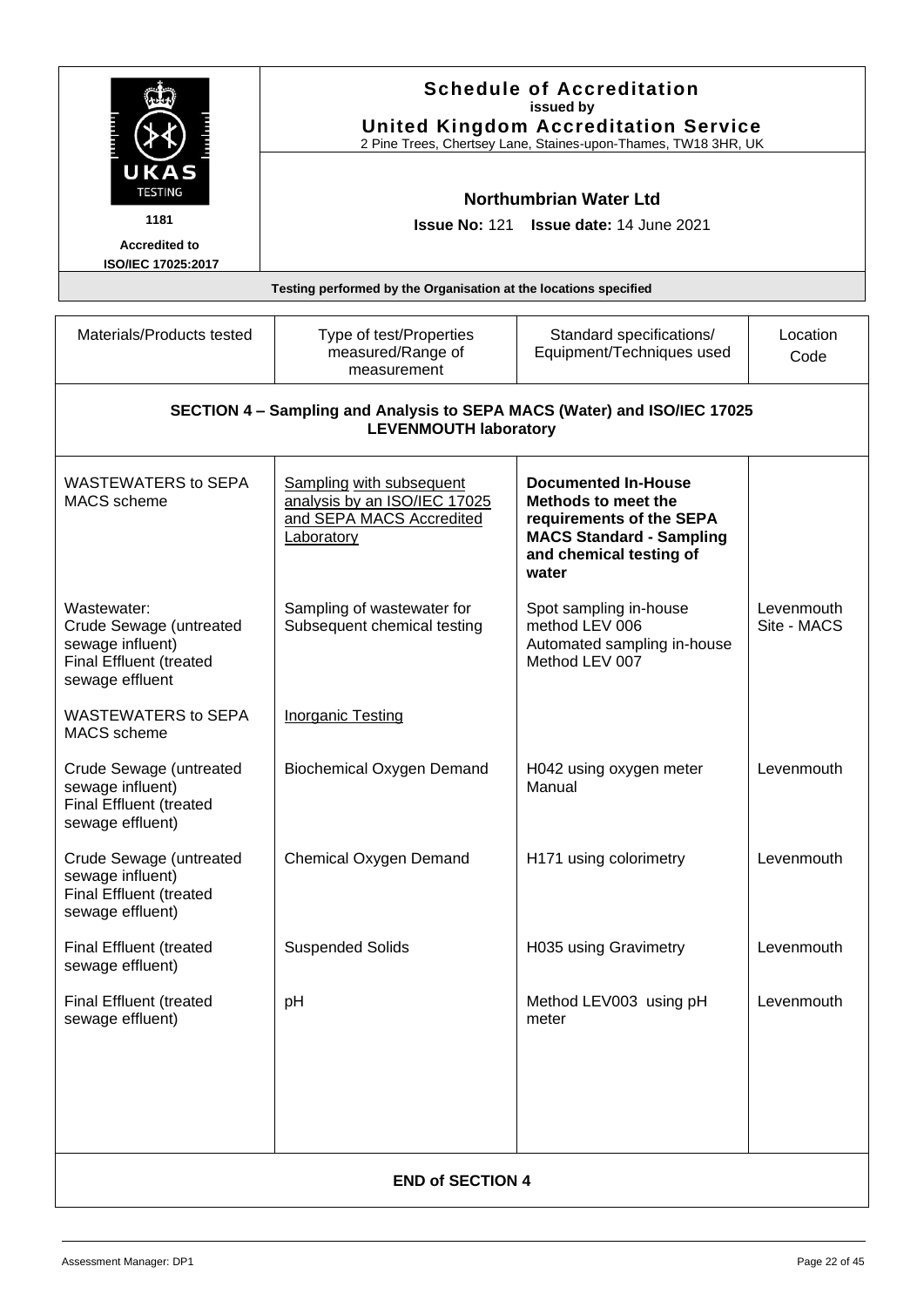|                        | <b>Schedule of Accreditation</b><br>issued by<br><b>United Kingdom Accreditation Service</b><br>2 Pine Trees, Chertsey Lane, Staines-upon-Thames, TW18 3HR, UK |
|------------------------|----------------------------------------------------------------------------------------------------------------------------------------------------------------|
| UKAS<br><b>TESTING</b> | Northumbrian Water Ltd                                                                                                                                         |
| 1181                   | <b>Issue No: 121 Issue date: 14 June 2021</b>                                                                                                                  |
| <b>Accredited to</b>   |                                                                                                                                                                |
| ISO/IEC 17025:2017     |                                                                                                                                                                |
|                        | Testing performed by the Organisation at the locations specified                                                                                               |

<span id="page-22-0"></span>

| Materials/Products tested                   | Type of test/Properties<br>measured/Range of<br>measurement              | Standard specifications/<br>Equipment/Techniques used                          | Location<br>Code |
|---------------------------------------------|--------------------------------------------------------------------------|--------------------------------------------------------------------------------|------------------|
|                                             | SECTION 5-Analysis to ISO/IEC 17025 only<br><b>LEVENMOUTH laboratory</b> |                                                                                |                  |
| <b>WASTEWATERS</b>                          | <b>Inorganic Testing</b>                                                 | Documented In-House<br>Methods to meet the<br>requirements of ISO/IEC<br>17025 |                  |
| Crude Sewage (untreated<br>sewage influent) | <b>Suspended Solids</b>                                                  | H035 using Gravimetry                                                          | Levenmouth       |
| Crude Sewage (untreated<br>sewage influent) | pH                                                                       | Method LEV003 using pH<br>meter                                                | Levenmouth       |
| <b>END of SECTION 5</b>                     |                                                                          |                                                                                |                  |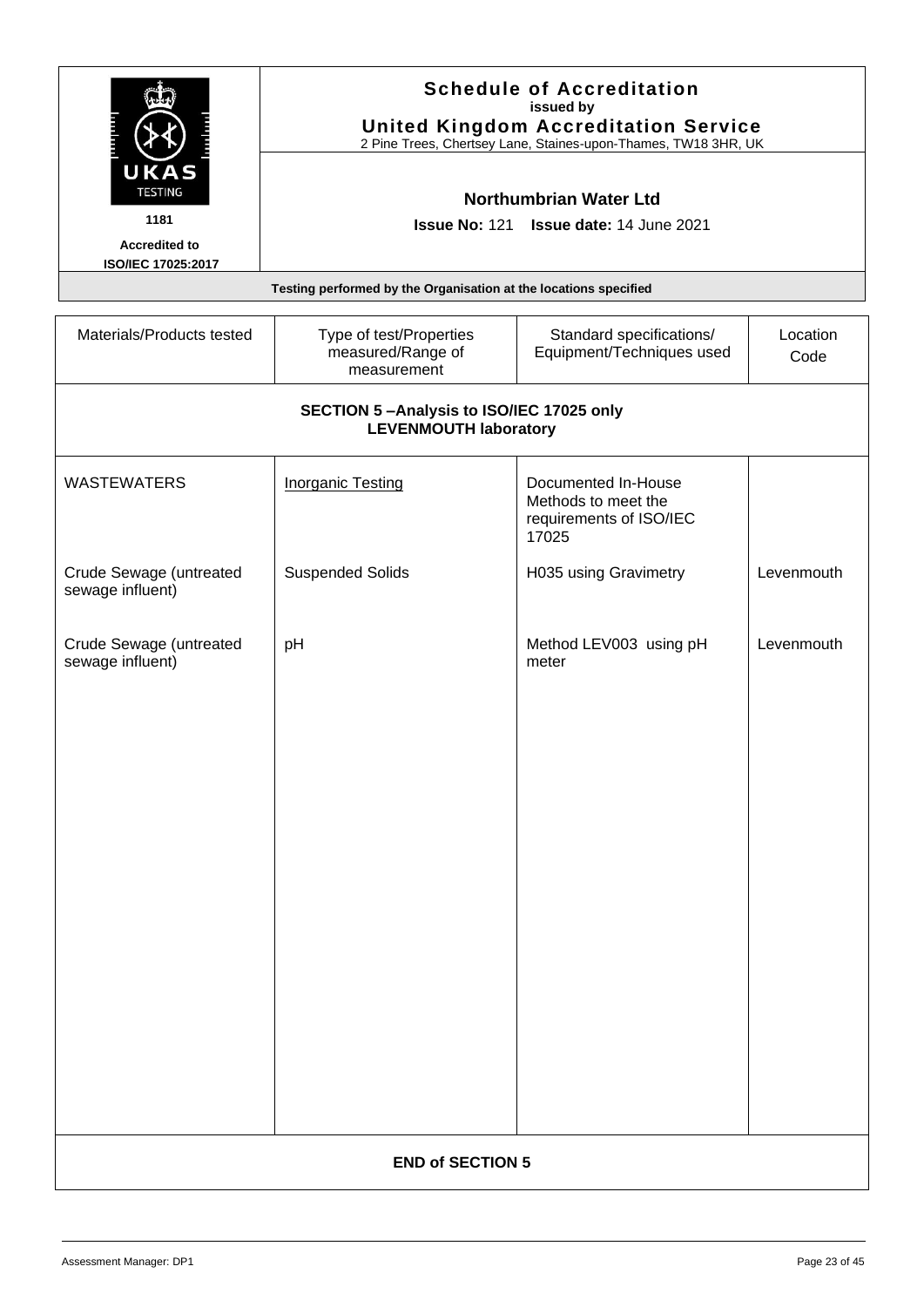<span id="page-23-0"></span>

| <b>UKAS</b>                                                                   |                                                                  | <b>Schedule of Accreditation</b><br>issued by<br><b>United Kingdom Accreditation Service</b><br>2 Pine Trees, Chertsey Lane, Staines-upon-Thames, TW18 3HR, UK |                  |
|-------------------------------------------------------------------------------|------------------------------------------------------------------|----------------------------------------------------------------------------------------------------------------------------------------------------------------|------------------|
| <b>TESTING</b>                                                                |                                                                  | Northumbrian Water Ltd                                                                                                                                         |                  |
| 1181                                                                          |                                                                  | Issue No: 121 Issue date: 14 June 2021                                                                                                                         |                  |
| <b>Accredited to</b><br>ISO/IEC 17025:2017                                    |                                                                  |                                                                                                                                                                |                  |
|                                                                               | Testing performed by the Organisation at the locations specified |                                                                                                                                                                |                  |
|                                                                               |                                                                  |                                                                                                                                                                |                  |
| Materials/Products tested                                                     | Type of test/Properties<br>measured/Range of<br>measurement      | Standard specifications/<br>Equipment/Techniques used                                                                                                          | Location<br>Code |
|                                                                               | SECTION 6 Analysis to ISO/IEC 17025 CORK Laboratory              |                                                                                                                                                                |                  |
| <b>WATERS</b>                                                                 | <b>Chemical Tests</b>                                            | Documented In-House<br>Methods                                                                                                                                 |                  |
| Crude Sewage (untreated<br>sewage influent)<br><b>Treated Sewage Effluent</b> | Suspended solids                                                 | H035 using Gravimetry                                                                                                                                          | Cork             |
| Crude Sewage (untreated<br>sewage influent)<br><b>Treated Sewage Effluent</b> | Biochemical oxygen demand                                        | H042 using oxygen meter<br>Manual                                                                                                                              | Cork             |
| Crude Sewage (untreated<br>sewage influent)<br><b>Treated Sewage Effluent</b> | Chemical oxygen demand                                           | H171 using colorimetry                                                                                                                                         | Cork             |
| <b>SEDIMENTS/ SLUDGES</b>                                                     | Chemical Tests (cont'd)                                          | Documented In-House<br>Methods                                                                                                                                 |                  |
| Sewage Sludges                                                                | Dry solids and volatile matter                                   | Method C006                                                                                                                                                    | Cork             |
| Sewage Sludges                                                                | pH                                                               | Method C003 using pH meter                                                                                                                                     | Cork             |
|                                                                               |                                                                  |                                                                                                                                                                |                  |
|                                                                               |                                                                  |                                                                                                                                                                |                  |
|                                                                               |                                                                  |                                                                                                                                                                |                  |
|                                                                               |                                                                  |                                                                                                                                                                |                  |
|                                                                               |                                                                  |                                                                                                                                                                |                  |
|                                                                               |                                                                  |                                                                                                                                                                |                  |
|                                                                               |                                                                  |                                                                                                                                                                |                  |
|                                                                               |                                                                  |                                                                                                                                                                |                  |
|                                                                               |                                                                  |                                                                                                                                                                |                  |
|                                                                               |                                                                  |                                                                                                                                                                |                  |
|                                                                               |                                                                  |                                                                                                                                                                |                  |
| <b>END of SECTION 6</b>                                                       |                                                                  |                                                                                                                                                                |                  |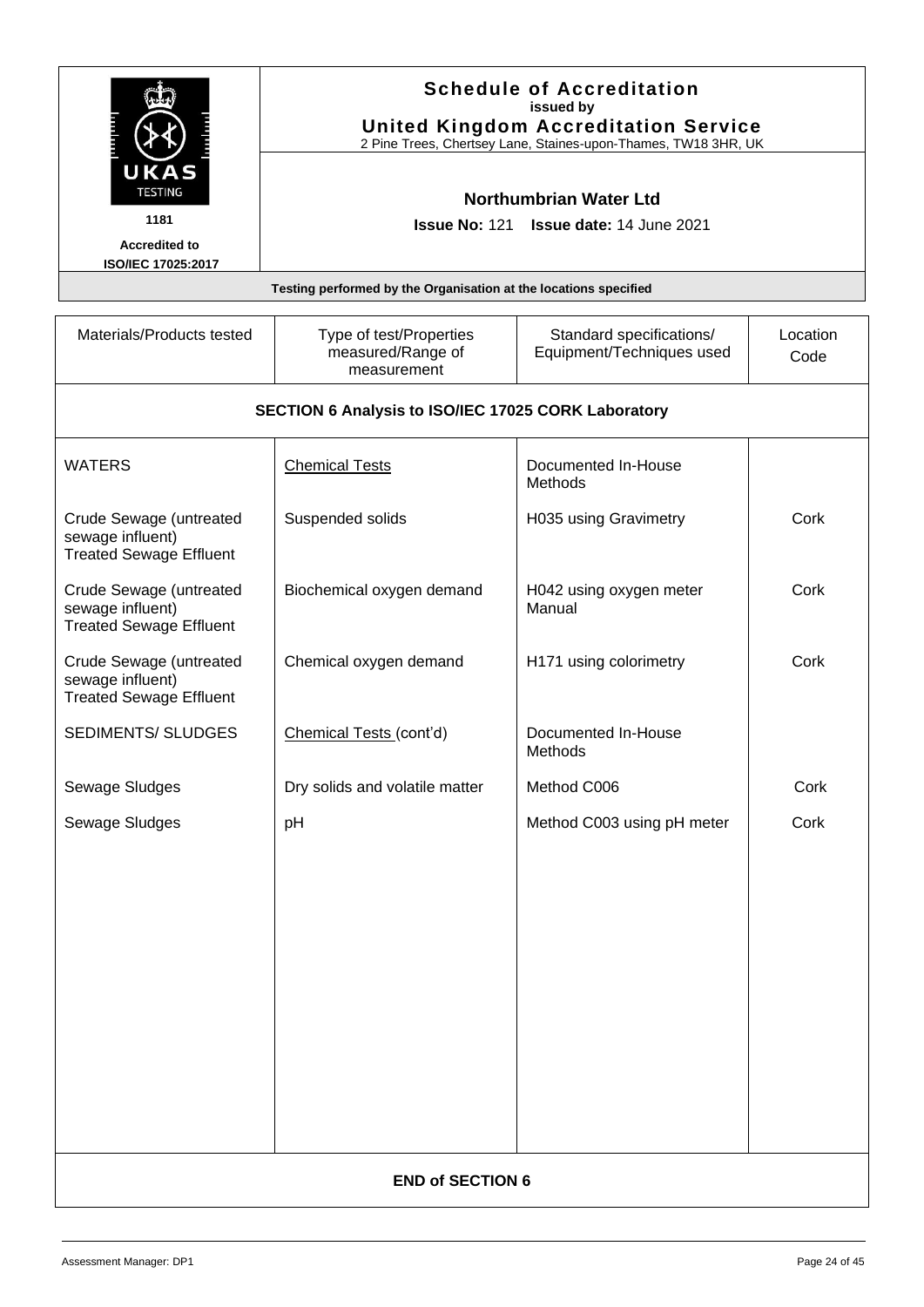<span id="page-24-0"></span>

|                                                                                                 |                                                                                                                                                                                                                                                                                                                                                                                                                                            | <b>Schedule of Accreditation</b><br>issued by<br><b>United Kingdom Accreditation Service</b><br>2 Pine Trees, Chertsey Lane, Staines-upon-Thames, TW18 3HR, UK                                                                                                                                                                                            |                  |
|-------------------------------------------------------------------------------------------------|--------------------------------------------------------------------------------------------------------------------------------------------------------------------------------------------------------------------------------------------------------------------------------------------------------------------------------------------------------------------------------------------------------------------------------------------|-----------------------------------------------------------------------------------------------------------------------------------------------------------------------------------------------------------------------------------------------------------------------------------------------------------------------------------------------------------|------------------|
| UKAS<br><b>TESTING</b><br>1181<br><b>Accredited to</b><br>ISO/IEC 17025:2017                    | <b>Issue No: 121</b>                                                                                                                                                                                                                                                                                                                                                                                                                       | <b>Northumbrian Water Ltd</b><br>Issue date: 14 June 2021                                                                                                                                                                                                                                                                                                 |                  |
|                                                                                                 | Testing performed by the Organisation at the locations specified                                                                                                                                                                                                                                                                                                                                                                           |                                                                                                                                                                                                                                                                                                                                                           |                  |
| Materials/Products tested                                                                       | Type of test/Properties<br>measured/Range of<br>measurement                                                                                                                                                                                                                                                                                                                                                                                | Standard specifications/<br>Equipment/Techniques used                                                                                                                                                                                                                                                                                                     | Location<br>Code |
|                                                                                                 | <b>SECTION 7 Analysis to MCERTS (Stack sample analysis)</b>                                                                                                                                                                                                                                                                                                                                                                                |                                                                                                                                                                                                                                                                                                                                                           |                  |
| <b>ATMOSPHERIC</b><br>POLLUTANTS AND<br><b>EFFLUENTS - STACK GAS</b><br><b>SAMPLES</b>          | <b>Chemical Tests</b>                                                                                                                                                                                                                                                                                                                                                                                                                      | National, European,<br><b>International and Environment</b><br>Agency specified standards<br>including MIDs and<br>Documented In-House work<br>instructions to meet the<br>requirements of the<br><b>Environment Agency</b><br>(MCERTS) Performance<br>Standard for laboratories<br>carrying out testing of samples<br>from stack emissions<br>monitoring |                  |
| <b>Filters</b><br>Probe and impinger rinses<br>(toluene, acetone and water)<br>XAD-2 resin trap | Poly Chlorinated<br>Dibenzo-p-Dioxins (PCDD):<br>2,3,7,8-TCDD<br>1,2,3,7,8-PeCDD<br>1,2,3,6,7,8-HxCDD<br>1,2,3,4,7,8-HxCDD<br>1,2,3,7,8,9-HxCDD<br>1,2,3,4,6,7,8-HpCDD<br><b>OCDD</b><br>Poly Chlorinated Dibenzo<br>Furans (PCDF):<br>2,3,7,8-TCDF<br>1,2,3,7,8-PeCDF<br>2,3,4,7,8-PeCDF<br>1,2,3,4,7,8-HxCDF<br>1,2,3,6,7,8-HxCDF<br>2,3,4,6,7,8-HxCDF<br>1,2,3,7,8,9-HxCDF<br>1,2,3,4,6,7,8-HpCDF<br>1,2,3,4,7,8,9-HpCDF<br><b>OCDF</b> | BS EN 1948-2:2006 and<br>BS EN 1948-3:2006.<br><b>Extraction followed by High</b><br><b>Resolution Gas</b><br>Chromatography/High<br><b>Resolution Mass Spectrometry</b><br>(GCHRMS)<br>(SOP O055)                                                                                                                                                        | Howdon           |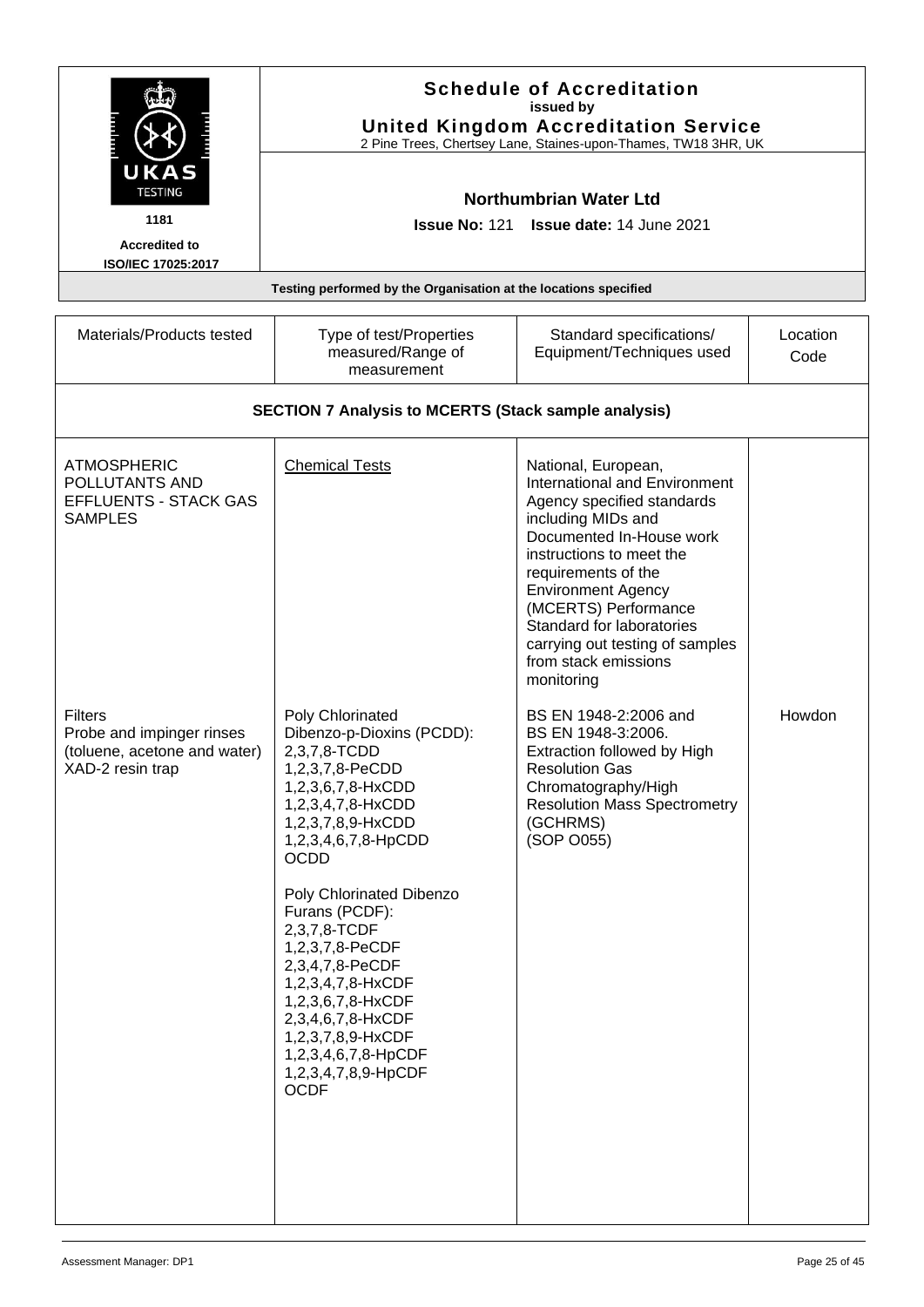|                                                   | <b>Schedule of Accreditation</b><br>issued by<br><b>United Kingdom Accreditation Service</b><br>2 Pine Trees, Chertsey Lane, Staines-upon-Thames, TW18 3HR, UK |
|---------------------------------------------------|----------------------------------------------------------------------------------------------------------------------------------------------------------------|
| UKAS<br><b>TESTING</b>                            | Northumbrian Water Ltd                                                                                                                                         |
| 1181                                              | <b>Issue No: 121 Issue date: 14 June 2021</b>                                                                                                                  |
| <b>Accredited to</b><br><b>ISO/IEC 17025:2017</b> |                                                                                                                                                                |
|                                                   | Testing performed by the Organisation at the locations specified                                                                                               |

| Materials/Products tested                                                                       | Type of test/Properties<br>measured/Range of<br>measurement                                                                                                                                                                       | Standard specifications/<br>Equipment/Techniques used                                                                                                                                                                                                                                                                                              | Location<br>Code |
|-------------------------------------------------------------------------------------------------|-----------------------------------------------------------------------------------------------------------------------------------------------------------------------------------------------------------------------------------|----------------------------------------------------------------------------------------------------------------------------------------------------------------------------------------------------------------------------------------------------------------------------------------------------------------------------------------------------|------------------|
| <b>ATMOSPHERIC</b><br>POLLUTANTS AND<br>EFFLUENTS - STACK GAS<br><b>SAMPLES</b>                 | Chemical Tests (cont'd)                                                                                                                                                                                                           | National, European,<br>International and Environment<br>Agency specified standards<br>including MIDs and<br>Documented In-House work<br>instructions to meet the<br>requirements of the<br><b>Environment Agency</b><br>(MCERTS) Performance<br>Standard for laboratories<br>carrying out testing of samples<br>from stack emissions<br>monitoring |                  |
| <b>Filters</b><br>Probe and impinger rinses<br>(toluene, acetone and water)<br>XAD-2 resin trap | Polychlorinated<br>Biphenyls(PCBs):<br>Congener 77<br>Congener 81<br>Congener 105<br>Congener 114<br>Congener 118<br>Congener 123<br>Congener 126<br>Congener 156<br>Congener 157<br>Congener 167<br>Congener 169<br>Congener 189 | BS EN 1948-4:2010+A1:2013.<br>Extraction followed by<br><b>GCHRMS</b><br>(SOP O084)                                                                                                                                                                                                                                                                | Howdon           |
| <b>END of SECTION 7</b>                                                                         |                                                                                                                                                                                                                                   |                                                                                                                                                                                                                                                                                                                                                    |                  |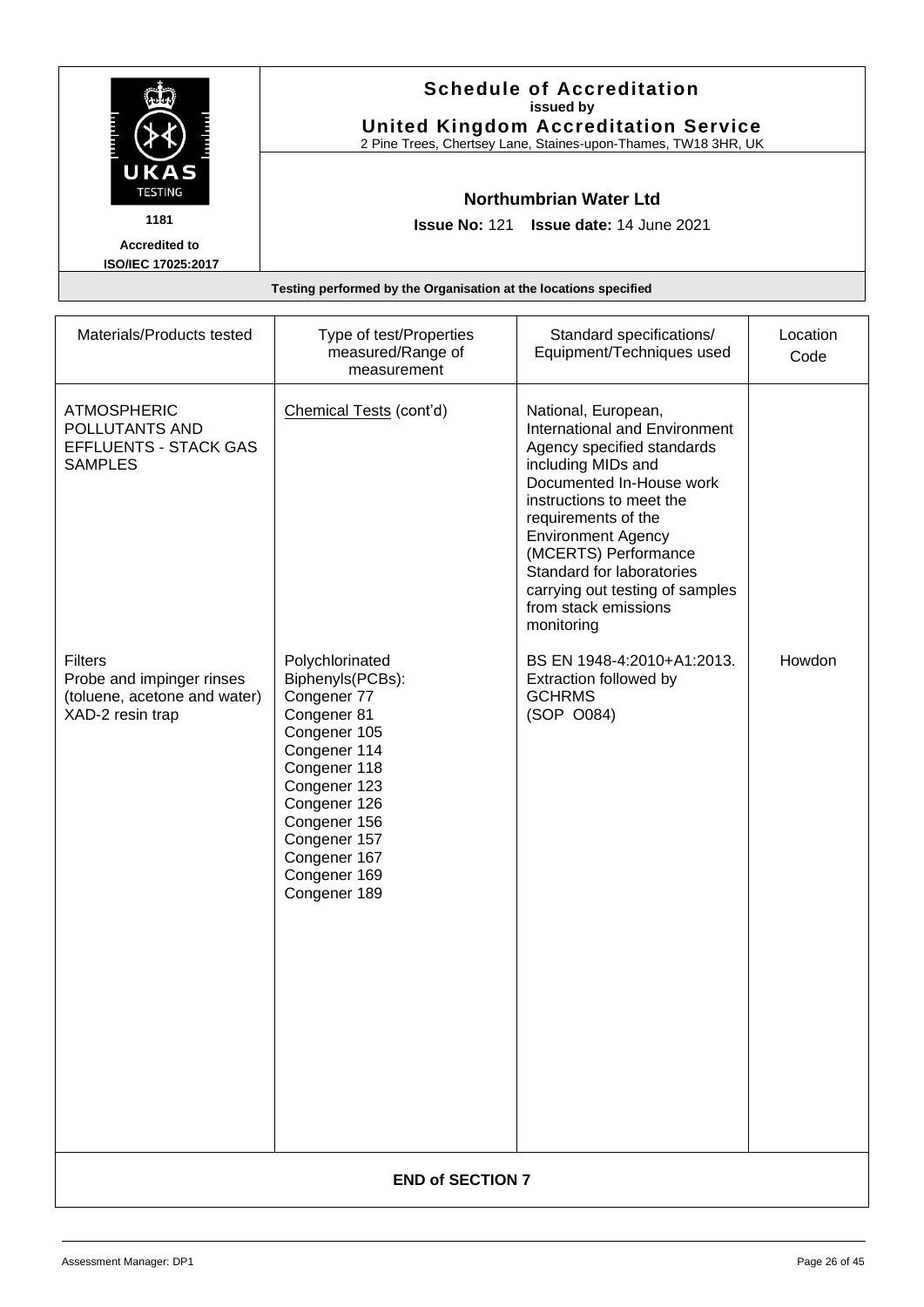| UKAS<br><b>TESTING</b>                       |                                                                                                                                                                                                                   | <b>Schedule of Accreditation</b><br>issued by<br><b>United Kingdom Accreditation Service</b><br>2 Pine Trees, Chertsey Lane, Staines-upon-Thames, TW18 3HR, UK |                  |
|----------------------------------------------|-------------------------------------------------------------------------------------------------------------------------------------------------------------------------------------------------------------------|----------------------------------------------------------------------------------------------------------------------------------------------------------------|------------------|
| 1181                                         |                                                                                                                                                                                                                   | <b>Northumbrian Water Ltd</b><br><b>Issue No: 121 Issue date: 14 June 2021</b>                                                                                 |                  |
| <b>Accredited to</b><br>ISO/IEC 17025:2017   |                                                                                                                                                                                                                   |                                                                                                                                                                |                  |
|                                              | Testing performed by the Organisation at the locations specified                                                                                                                                                  |                                                                                                                                                                |                  |
| Materials/Products tested                    | Type of test/Properties<br>measured/Range of<br>measurement                                                                                                                                                       | Standard specifications/<br>Equipment/Techniques used                                                                                                          | Location<br>Code |
|                                              | SECTION 8 Sampling and Analysis to ISO/IEC 17025                                                                                                                                                                  |                                                                                                                                                                |                  |
| <b>SEDIMENTS/ SLUDGES</b>                    | <b>Chemical Tests</b>                                                                                                                                                                                             | Documented In-House<br><b>Methods</b>                                                                                                                          |                  |
| Sludge, ashes, soils,<br>sediments and dusts | Poly Chlorinated<br>Dibenzo-p-Dioxins (PCDD):<br>2,3,7,8-TCDD<br>1,2,3,7,8-PeCDD<br>1,2,3,6,7,8-HxCDD<br>1,2,3,4,7,8-HxCDD<br>1,2,3,7,8,9-HxCDD<br>1,2,3,4,6,7,8-HpCDD<br><b>OCDD</b><br>Poly Chlorinated Dibenzo | Method O036 using solvent<br>extraction followed by<br><b>HRGC/HRMS</b>                                                                                        | Howdon           |

|                                              | 1,2,3,7,8-PeCDF<br>2,3,4,7,8-PeCDF<br>1,2,3,4,7,8-HxCDF<br>1,2,3,6,7,8-HxCDF<br>2,3,4,6,7,8-HxCDF<br>1,2,3,7,8,9-HxCDF<br>1,2,3,4,6,7,8-HpCDF<br>1,2,3,4,7,8,9-HpCDF<br><b>OCDF</b>                                      |                                       |        |
|----------------------------------------------|--------------------------------------------------------------------------------------------------------------------------------------------------------------------------------------------------------------------------|---------------------------------------|--------|
| Sludge, ashes, soils,<br>sediments and dusts | Polychlorinated biphenyls:<br>Congener 77<br>Congener 81<br>Congener 105<br>Congener 114<br>Congener 118<br>Congener 123<br>Congener 126<br>Congener 156<br>Congener 157<br>Congener 167<br>Congener 169<br>Congener 189 | Method O084 using<br><b>HRGC/HRMS</b> | Howdon |
|                                              |                                                                                                                                                                                                                          |                                       |        |

<span id="page-26-0"></span>Furans (PCDF): 2,3,7,8-TCDF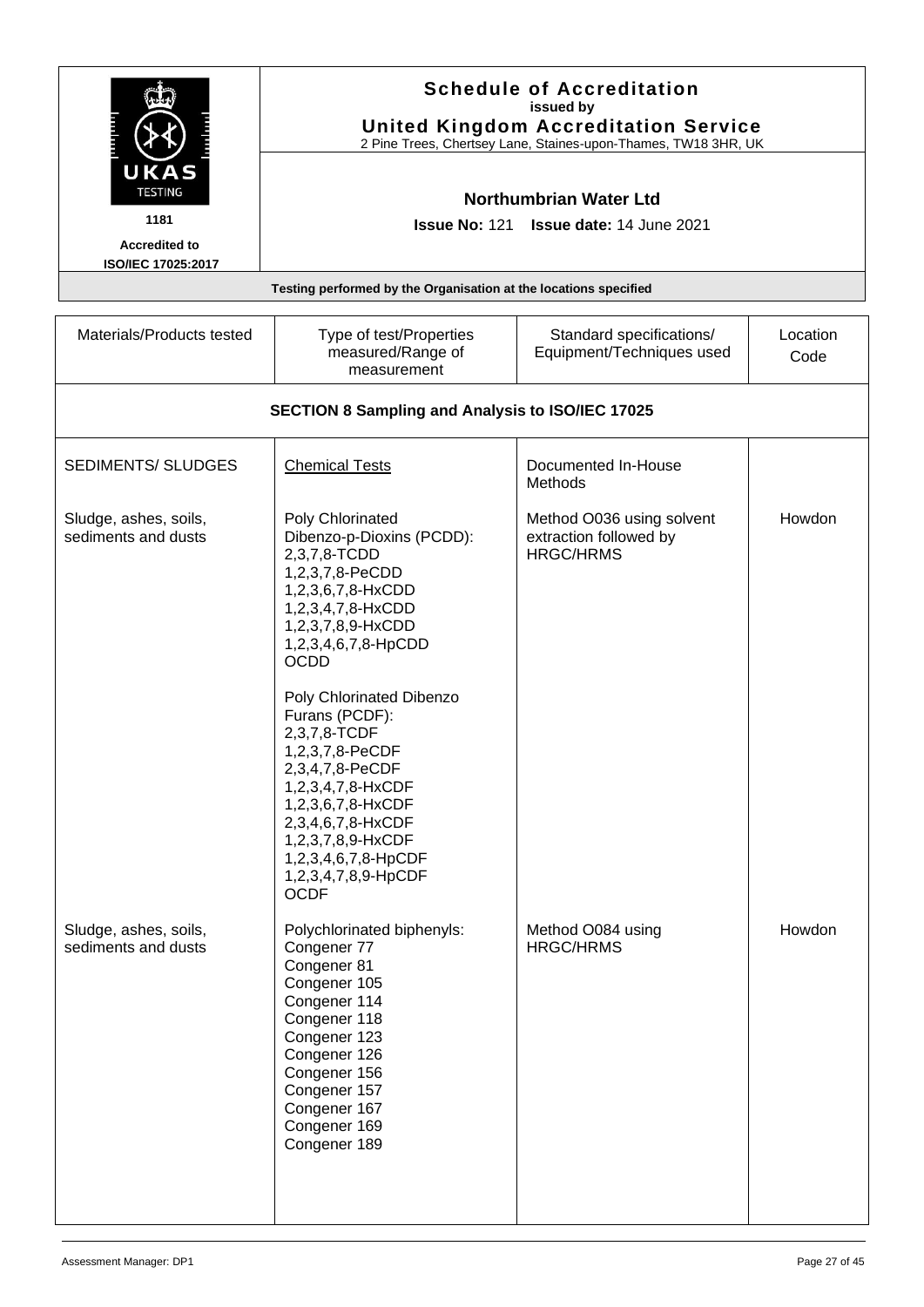|                                                   | <b>Schedule of Accreditation</b><br>issued by<br><b>United Kingdom Accreditation Service</b><br>2 Pine Trees, Chertsey Lane, Staines-upon-Thames, TW18 3HR, UK |
|---------------------------------------------------|----------------------------------------------------------------------------------------------------------------------------------------------------------------|
| UKAS<br><b>TESTING</b>                            | Northumbrian Water Ltd                                                                                                                                         |
| 1181                                              | <b>Issue No: 121 Issue date: 14 June 2021</b>                                                                                                                  |
| <b>Accredited to</b><br><b>ISO/IEC 17025:2017</b> |                                                                                                                                                                |
|                                                   | Testing performed by the Organisation at the locations specified                                                                                               |

| Materials/Products tested                                                                       | Type of test/Properties<br>measured/Range of<br>measurement                                                                                                                                                                                       | Standard specifications/<br>Equipment/Techniques used                                                                                                                                       | Location<br>Code |
|-------------------------------------------------------------------------------------------------|---------------------------------------------------------------------------------------------------------------------------------------------------------------------------------------------------------------------------------------------------|---------------------------------------------------------------------------------------------------------------------------------------------------------------------------------------------|------------------|
| <b>ATMOSPHERIC</b><br>POLLUTANTS AND<br><b>EFFLUENTS - STACK GAS</b><br><b>SAMPLES</b>          |                                                                                                                                                                                                                                                   | Documented In-House<br>Methods based on the<br>following national, international<br>and other recognised<br>standards                                                                       |                  |
| <b>Filters</b><br>Probe and impinger rinses<br>(toluene, acetone and water)<br>XAD-2 resin trap | Poly Chlorinated<br>Dibenzo-p-Dioxins (PCDD):<br>2,3,7,8-TCDD<br>1,2,3,7,8-PeCDD<br>1,2,3,6,7,8-HxCDD<br>1,2,3,4,7,8-HxCDD<br>1,2,3,7,8,9-HxCDD<br>1,2,3,4,6,7,8-HpCDD<br><b>OCDD</b>                                                             | BS EN 1948-2:2006 and<br>BS EN 1948-3:2006.<br>Extraction followed by High<br><b>Resolution Gas</b><br>Chromatography/High<br><b>Resolution Mass Spectrometry</b><br>(GCHRMS)<br>(SOP O055) | Howdon           |
|                                                                                                 | Poly Chlorinated Dibenzo<br>Furans (PCDF):<br>2,3,7,8-TCDF<br>1,2,3,7,8-PeCDF<br>2,3,4,7,8-PeCDF<br>1,2,3,4,7,8-HxCDF<br>1,2,3,6,7,8-HxCDF<br>2,3,4,6,7,8-HxCDF<br>1,2,3,7,8,9-HxCDF<br>1,2,3,4,6,7,8-HpCDF<br>1,2,3,4,7,8,9-HpCDF<br><b>OCDF</b> |                                                                                                                                                                                             |                  |
| <b>Filters</b><br>Probe and impinger rinses<br>(toluene, acetone and water)<br>XAD-2 resin trap | Polychlorinated<br>Biphenyls(PCBs):<br>Congener 77<br>Congener 81<br>Congener 105<br>Congener 114<br>Congener 118<br>Congener 123<br>Congener 126<br>Congener 156<br>Congener 157<br>Congener 167<br>Congener 169<br>Congener 189                 | BS EN 1948-4:2010+A1:2013.<br>Extraction followed by<br><b>GCHRMS</b><br>(SOP 0084)                                                                                                         | Howdon           |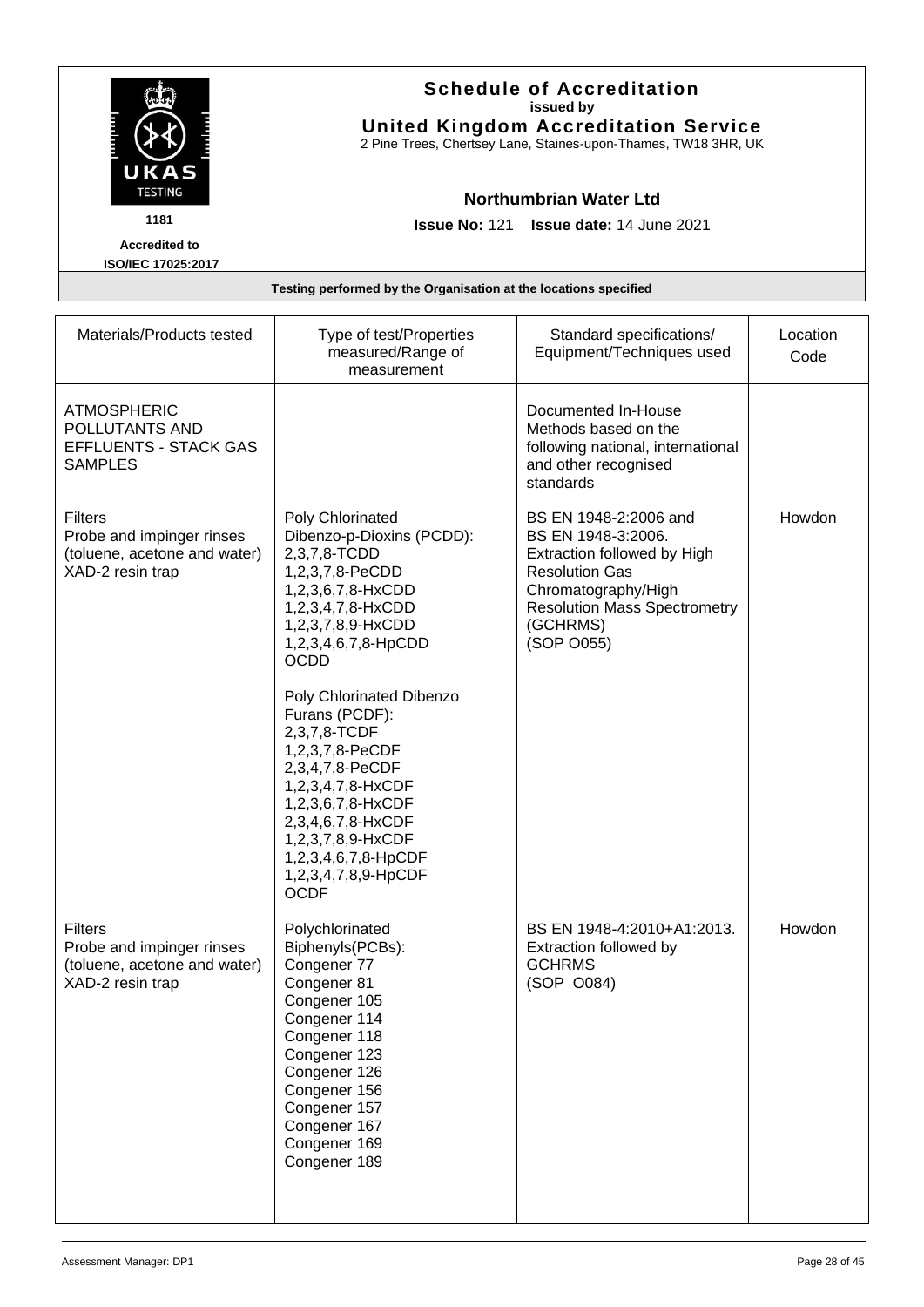|                        | <b>Schedule of Accreditation</b><br>issued by<br><b>United Kingdom Accreditation Service</b><br>2 Pine Trees, Chertsey Lane, Staines-upon-Thames, TW18 3HR, UK |
|------------------------|----------------------------------------------------------------------------------------------------------------------------------------------------------------|
| UKAS<br><b>TESTING</b> | Northumbrian Water Ltd                                                                                                                                         |
| 1181                   | <b>Issue No: 121 Issue date: 14 June 2021</b>                                                                                                                  |
| <b>Accredited to</b>   |                                                                                                                                                                |
| ISO/IEC 17025:2017     |                                                                                                                                                                |
|                        | Testing performed by the Organisation at the locations specified                                                                                               |

| Materials/Products tested                                                           | Type of test/Properties<br>measured/Range of<br>measurement                                                                                                | Standard specifications/<br>Equipment/Techniques used                 | Location<br>Code |
|-------------------------------------------------------------------------------------|------------------------------------------------------------------------------------------------------------------------------------------------------------|-----------------------------------------------------------------------|------------------|
| <b>ATMOSPHERIC</b><br>POLLUTANTS AND<br><b>EFFLUENTS - DIGESTER</b><br><b>GASES</b> | Chemical Tests (cont'd)                                                                                                                                    | Documented In-House<br>Methods                                        |                  |
| Digester gases including<br>biomethane<br>Collected on Tenax TA<br>sorbent tube     | Siloxanes:<br>Octamethyltrisiloxane                                                                                                                        | Method O108 using Thermal<br>Desorption and Ion Trap GC-<br><b>MS</b> | Howdon           |
|                                                                                     | Octamethylcyclotetrasiloxane<br>Decamethyltetrasiloxane<br>Decamethylcyclopentasiloxane<br>Dodecamethylpentasiloxane<br>Dodecamethylcyclohexa-<br>siloxane |                                                                       |                  |
| Digester gases including<br>biomethane<br>Collected in Tedlar bags                  | Bulk and Trace components:<br>Methane<br>Ethane<br>Ethylene<br>Propane,<br>Carbon dioxide<br>Oxygen<br>Nitrogen<br>Hydrogen<br>Hydrogen sulphide           | Method O109 using GCFID,<br><b>GCTCD and GCFPD</b>                    | Howdon           |
|                                                                                     |                                                                                                                                                            |                                                                       |                  |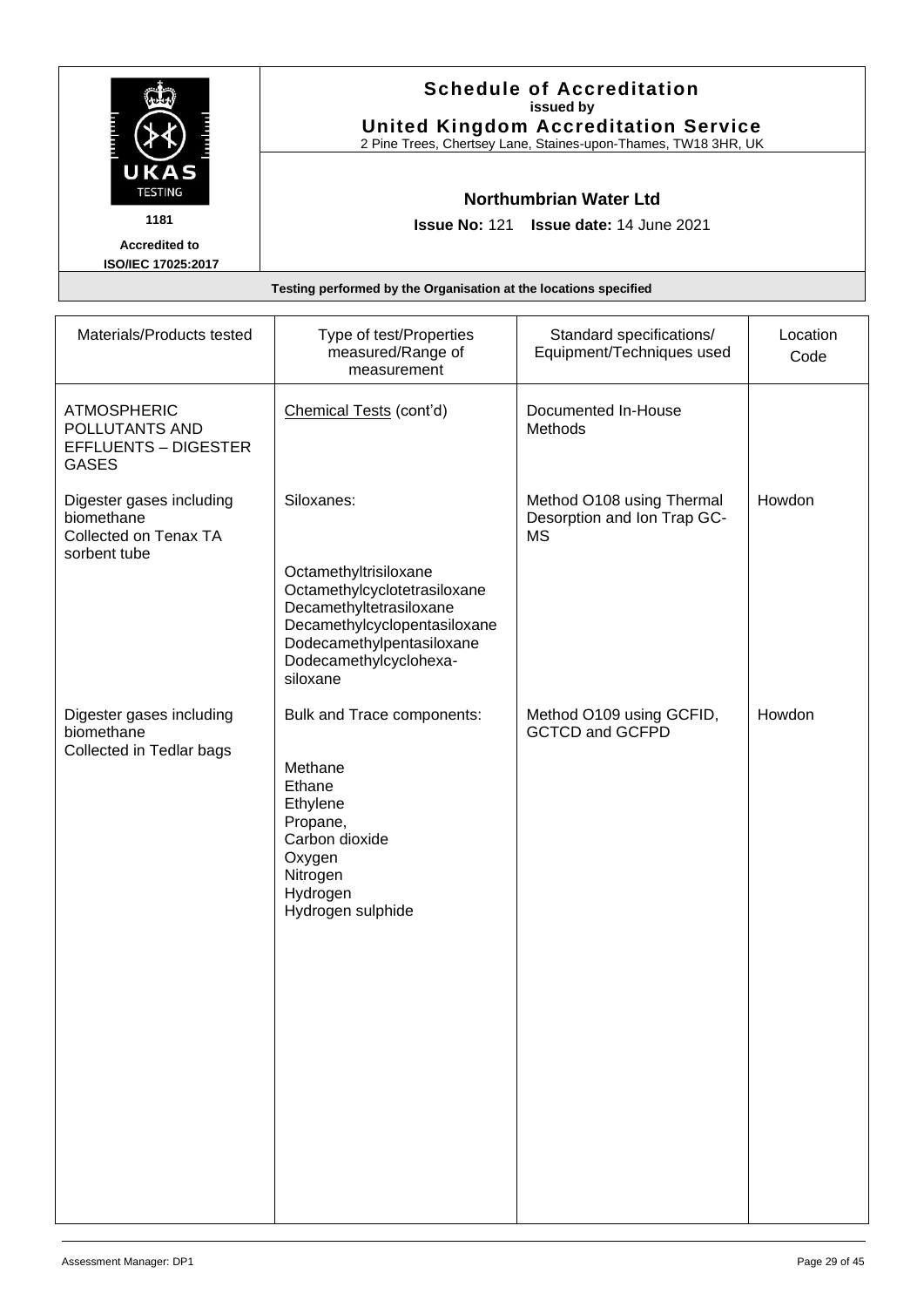|                                                                  | <b>Schedule of Accreditation</b><br>issued by<br><b>United Kingdom Accreditation Service</b><br>2 Pine Trees, Chertsey Lane, Staines-upon-Thames, TW18 3HR, UK |
|------------------------------------------------------------------|----------------------------------------------------------------------------------------------------------------------------------------------------------------|
| UKAS<br><b>TESTING</b>                                           | Northumbrian Water Ltd                                                                                                                                         |
| 1181                                                             | <b>Issue No: 121 Issue date: 14 June 2021</b>                                                                                                                  |
| <b>Accredited to</b><br>ISO/IEC 17025:2017                       |                                                                                                                                                                |
| Testing performed by the Organisation at the locations specified |                                                                                                                                                                |

| Materials/Products tested                                                                                            | Type of test/Properties<br>measured/Range of<br>measurement | Standard specifications/<br>Equipment/Techniques used                                                                                                                                                                                            | Location<br>Code |
|----------------------------------------------------------------------------------------------------------------------|-------------------------------------------------------------|--------------------------------------------------------------------------------------------------------------------------------------------------------------------------------------------------------------------------------------------------|------------------|
| <b>WATERS</b>                                                                                                        | <b>Chemical Tests</b>                                       | Documented In-House<br>Methods based on 'Methods<br>for the Examination of Water<br>and Associated Materials',<br>Department of the<br><b>Environment Standing</b><br>Committee of Analysts,<br>Methods developed by<br>instrument manufacturers |                  |
| Groundwater, Surface water,<br>Landfill Leachate, Trade<br><b>Effluent, Treated Sewage</b><br>Effluent               | Alkalinity                                                  | H109 using autotitrator                                                                                                                                                                                                                          | Howdon           |
| Landfill Leachate, Untreated<br>Sewage, Treated sewage<br>effluent, Trade Effluent,<br>Groundwater                   | <b>Bromide</b><br>Chloride<br>Fluoride<br>Sulphate          | H090 using lon<br>Chromatography                                                                                                                                                                                                                 | Howdon           |
| Groundwater, Surface water,<br>Landfill Leachate Trade<br><b>Effluent, Treated Sewage</b><br>Effluent                | Formaldehyde - free<br>- total                              | H040 using spectrophotometry<br>H039 using spectrophotometry                                                                                                                                                                                     | Howdon           |
| Groundwater, Untreated<br>Sewage, Treated Sewage<br><b>Effluent &amp; Trade Effluent</b>                             | pH                                                          | H031 by pH meter                                                                                                                                                                                                                                 | Howdon           |
| Groundwater, Surface<br>Water, Landfill Leachate,<br>Untreated Sewage, Treated<br>Sewage Effluent, Trade<br>Effluent | <b>Boron</b>                                                | H228 by ICP-OES                                                                                                                                                                                                                                  | Howdon           |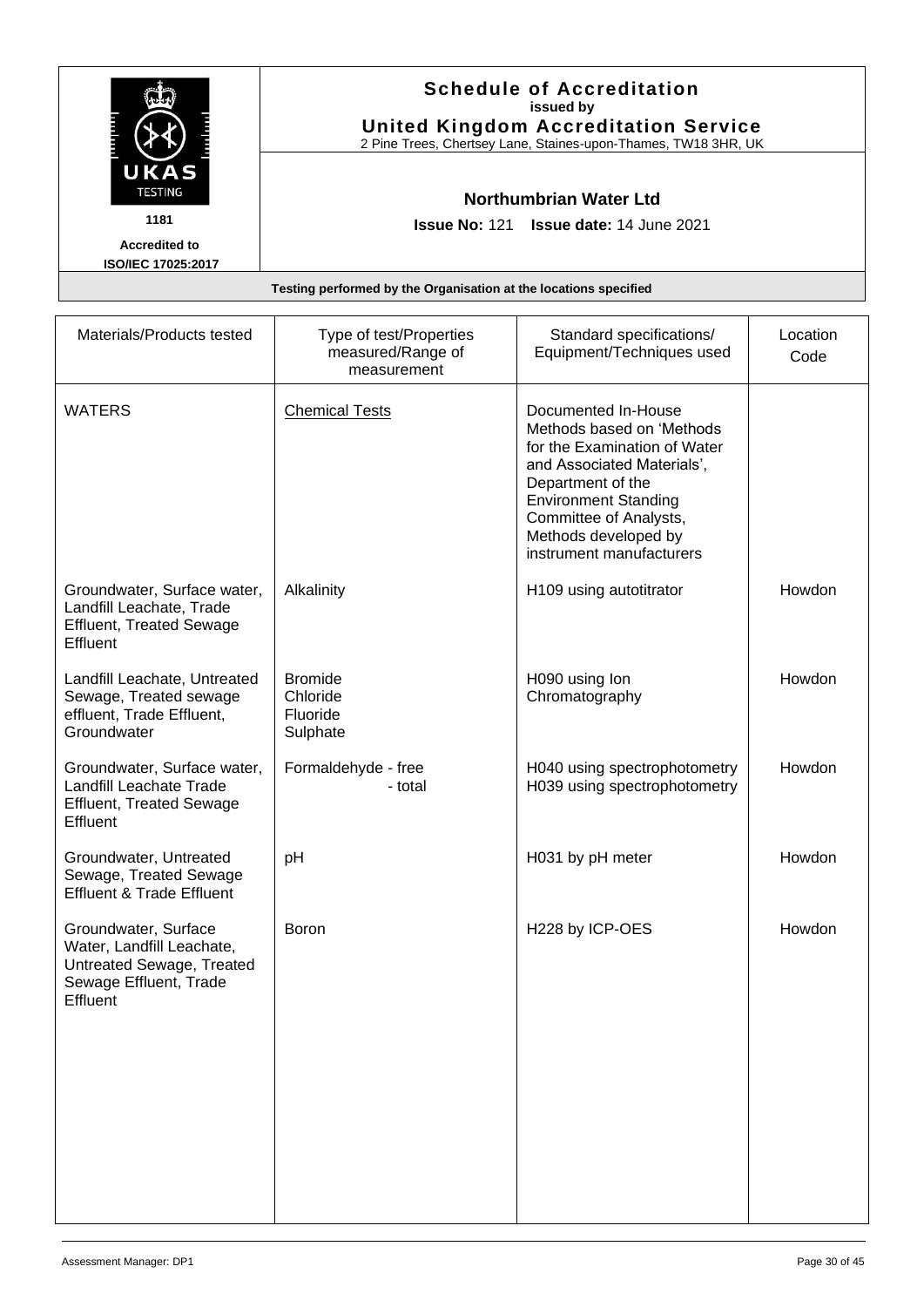|                                                                  | <b>Schedule of Accreditation</b><br>issued by<br><b>United Kingdom Accreditation Service</b><br>2 Pine Trees, Chertsey Lane, Staines-upon-Thames, TW18 3HR, UK |
|------------------------------------------------------------------|----------------------------------------------------------------------------------------------------------------------------------------------------------------|
| UKAS<br><b>TESTING</b>                                           | Northumbrian Water Ltd                                                                                                                                         |
| 1181                                                             | <b>Issue No: 121 Issue date: 14 June 2021</b>                                                                                                                  |
| <b>Accredited to</b><br>ISO/IEC 17025:2017                       |                                                                                                                                                                |
| Testing performed by the Organisation at the locations specified |                                                                                                                                                                |

| Materials/Products tested                                                                                                   | Type of test/Properties<br>measured/Range of<br>measurement                                   | Standard specifications/<br>Equipment/Techniques used                                                                                                                                                                                            | Location<br>Code |
|-----------------------------------------------------------------------------------------------------------------------------|-----------------------------------------------------------------------------------------------|--------------------------------------------------------------------------------------------------------------------------------------------------------------------------------------------------------------------------------------------------|------------------|
| WATERS (cont'd)                                                                                                             | Chemical Tests (cont'd)                                                                       | Documented In-House<br>Methods based on 'Methods<br>for the Examination of Water<br>and Associated Materials',<br>Department of the<br><b>Environment Standing</b><br>Committee of Analysts,<br>Methods developed by<br>instrument manufacturers |                  |
| Groundwater, Surface<br>Water, Landfill Leachate,<br><b>Trade Effluent, Untreated</b><br>Sewage, Treated Sewage<br>Effluent | Mercury                                                                                       | H108 using Cold Vapour<br>Atomic Fluorescence<br>Spectrometry                                                                                                                                                                                    | Howdon           |
| Groundwater, Surface<br>Water, Landfill Leachate,<br>Untreated Sewage, Trade<br><b>Effluent, Treated Sewage</b><br>Effluent | Settleable solids                                                                             | H036 using Gravimetry                                                                                                                                                                                                                            | Howdon           |
| Treated sewage effluent,<br>Untreated Sewage & trade<br>effluent                                                            | Surfactants - anionic                                                                         | H227 using Manual Extraction<br>and Colorimetry                                                                                                                                                                                                  | Howdon           |
| Ground water, treated<br>sewage effluent & trade<br>effluent                                                                | - non-ionic                                                                                   | H052 using Colorimetry                                                                                                                                                                                                                           | Howdon           |
| Groundwater, Surface water,<br>Landfill Leachate, Untreated<br>Sewage, Treated Sewage<br><b>Effluent, Trade Effluent</b>    | Suspended solids                                                                              | H035 using Gravimetry                                                                                                                                                                                                                            | Howdon           |
| Groundwater, Surface water,<br>Landfill Leachate, Trade<br>Effluent, Untreated Sewage,<br>& Treated Sewage Effluent         | Elements:<br>Calcium<br>Magnesium<br>Potassium<br>Sodium<br>Hardness - total (by calculation) | H231 using ICP-OES                                                                                                                                                                                                                               | Howdon           |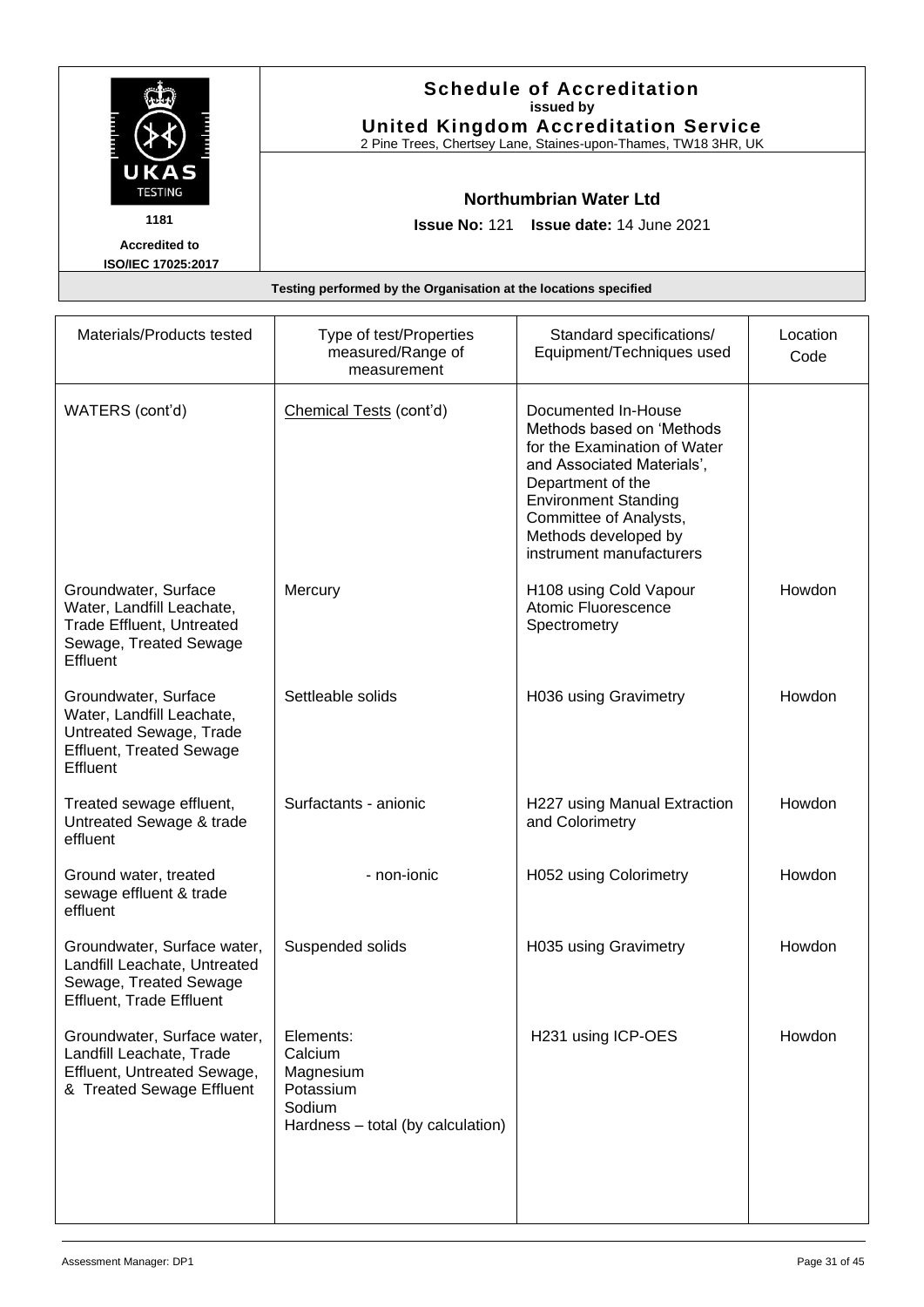|                                                                  | <b>Schedule of Accreditation</b><br>issued by<br><b>United Kingdom Accreditation Service</b><br>2 Pine Trees, Chertsey Lane, Staines-upon-Thames, TW18 3HR, UK |
|------------------------------------------------------------------|----------------------------------------------------------------------------------------------------------------------------------------------------------------|
| UKAS<br><b>TESTING</b>                                           | Northumbrian Water Ltd                                                                                                                                         |
| 1181                                                             | <b>Issue No: 121 Issue date: 14 June 2021</b>                                                                                                                  |
| <b>Accredited to</b><br>ISO/IEC 17025:2017                       |                                                                                                                                                                |
| Testing performed by the Organisation at the locations specified |                                                                                                                                                                |

| Materials/Products tested                                                                                                                                            | Type of test/Properties<br>measured/Range of<br>measurement                                                                                                                                                          | Standard specifications/<br>Equipment/Techniques used                                                                                                                                                                                            | Location<br>Code |
|----------------------------------------------------------------------------------------------------------------------------------------------------------------------|----------------------------------------------------------------------------------------------------------------------------------------------------------------------------------------------------------------------|--------------------------------------------------------------------------------------------------------------------------------------------------------------------------------------------------------------------------------------------------|------------------|
| WATERS (cont'd)                                                                                                                                                      | Chemical Tests (cont'd)                                                                                                                                                                                              | Documented In-House<br>Methods based on 'Methods<br>for the Examination of Water<br>and Associated Materials',<br>Department of the<br><b>Environment Standing</b><br>Committee of Analysts,<br>Methods developed by<br>instrument manufacturers |                  |
| Groundwater, Surface water,<br>Landfill Leachate, Untreated<br>Sewage, Treated Sewage<br>Effluent, Trade Effluent to<br>Sewer, Trade Effluent to<br>controlled Water | Elements:                                                                                                                                                                                                            | H225 using ICP-MS                                                                                                                                                                                                                                | Howdon           |
|                                                                                                                                                                      | Aluminium<br>Antimony<br>Arsenic<br>Barium<br>Cadmium<br>Cobalt<br>Chromium<br>Copper<br>Iron<br>Lithium<br>Manganese<br>Molybdenum<br>Nickel<br>Lead<br>Selenium<br>Tin<br>Titanium<br>Thallium<br>Vanadium<br>Zinc |                                                                                                                                                                                                                                                  |                  |
| Groundwater, Surface water,<br>Landfill Leachate, Untreated<br>Sewage, Treated Sewage<br>Effluent, Trade Effluent to<br>Sewer                                        | Beryllium                                                                                                                                                                                                            | H225 using ICP-MS                                                                                                                                                                                                                                | Howdon           |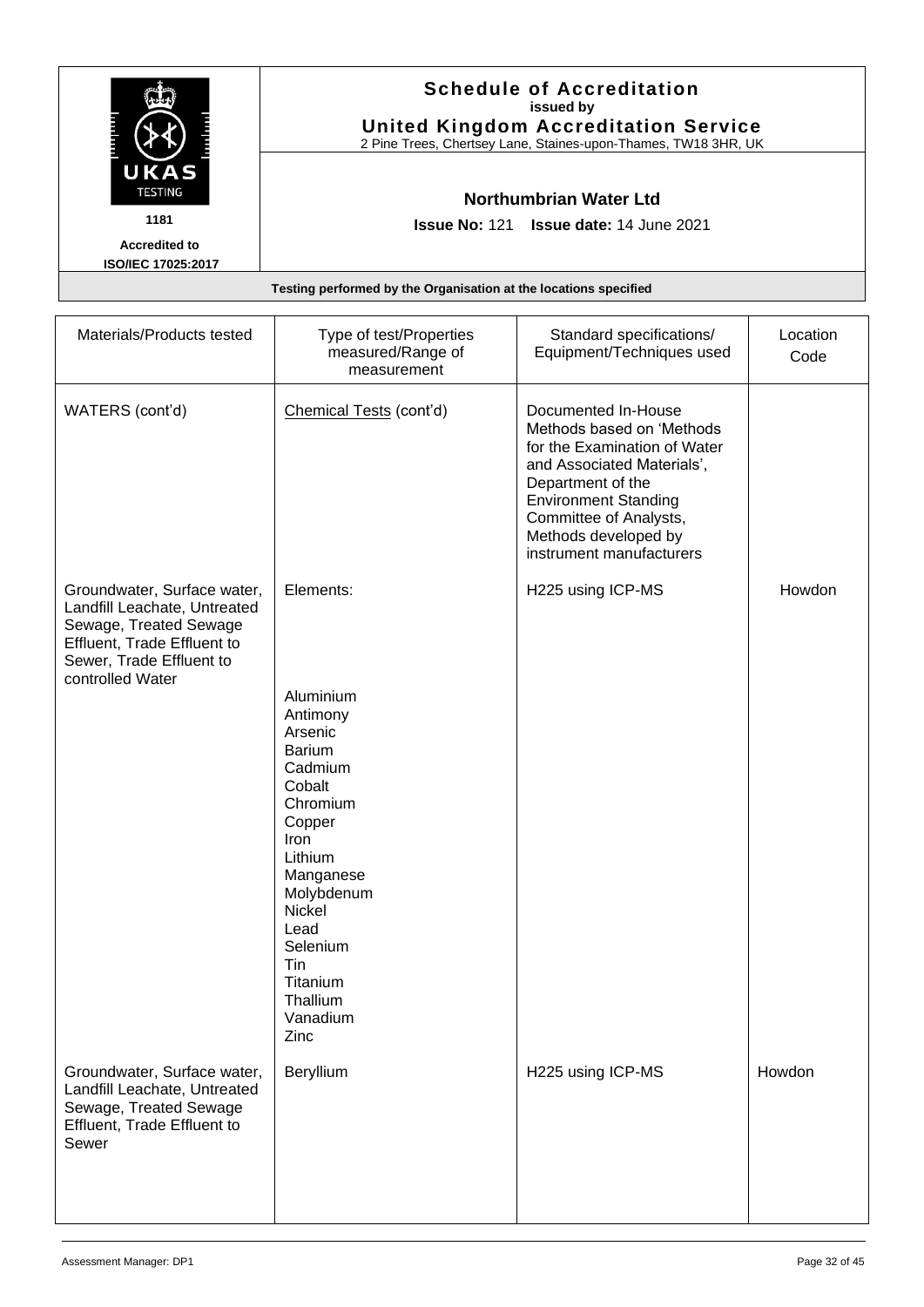|                        | <b>Schedule of Accreditation</b><br>issued by<br><b>United Kingdom Accreditation Service</b><br>2 Pine Trees, Chertsey Lane, Staines-upon-Thames, TW18 3HR, UK |
|------------------------|----------------------------------------------------------------------------------------------------------------------------------------------------------------|
| UKAS<br><b>TESTING</b> | Northumbrian Water Ltd                                                                                                                                         |
| 1181                   | <b>Issue No: 121 Issue date: 14 June 2021</b>                                                                                                                  |
| <b>Accredited to</b>   |                                                                                                                                                                |
| ISO/IEC 17025:2017     |                                                                                                                                                                |
|                        | Testing performed by the Organisation at the locations specified                                                                                               |

| Materials/Products tested                                                                                                     | Type of test/Properties<br>measured/Range of<br>measurement | Standard specifications/<br>Equipment/Techniques used                                                                                                                                                                                            | Location<br>Code |
|-------------------------------------------------------------------------------------------------------------------------------|-------------------------------------------------------------|--------------------------------------------------------------------------------------------------------------------------------------------------------------------------------------------------------------------------------------------------|------------------|
| WATERS (cont'd)                                                                                                               | Chemical Tests (cont'd)                                     | Documented In-House<br>Methods based on 'Methods<br>for the Examination of Water<br>and Associated Materials',<br>Department of the<br><b>Environment Standing</b><br>Committee of Analysts,<br>Methods developed by<br>instrument manufacturers |                  |
| Groundwater, Surface water,<br>Untreated Sewage, Treated<br>Sewage Effluent, Trade<br>Effluent, Landfill Leachate             | Phosphorus                                                  | H230 using ICP-OES                                                                                                                                                                                                                               | Howdon           |
| Treated Sewage Effluent,<br>Trade Effluent, Landfill<br>Leachate, Prepared<br>Leachate, Surface Water,<br><b>Ground Water</b> | Cyanide - Free<br>Cyanide - Total                           | H127 using Segmented Flow<br>Colorimetry                                                                                                                                                                                                         | <b>Howdon</b>    |
| Groundwater, Surface water,<br>Landfill Leachate Trade<br><b>Effluent, Treated Sewage</b><br>Effluent                         | Sulphides                                                   | H041 using spectrophotometry                                                                                                                                                                                                                     | Howdon           |
| Groundwater, Surface water,<br>Landfill Leachate, Untreated<br>Sewage, Treated Sewage<br><b>Effluent, Trade Effluent</b>      | Biochemical oxygen demand                                   | H042 using oxygen meter<br><b>Manual and Robotic</b>                                                                                                                                                                                             | Howdon           |
| Groundwater, Surface water,<br>Landfill Leachate, Untreated<br>Sewage, Treated Sewage<br><b>Effluent, Trade Effluent</b>      | Chemical oxygen demand                                      | H171 using colorimetry                                                                                                                                                                                                                           | <b>Howdon</b>    |
| Groundwater, Surface water,<br>Landfill Leachate, Trade<br><b>Effluent, Treated Sewage</b><br>Effluent                        | Conductivity                                                | H032 using meter/autotitrator                                                                                                                                                                                                                    | Howdon           |
| Drinking Waters (Non<br>Regulatory)                                                                                           | Permanganate Index                                          | Method HY216 using oxidation<br>and titration                                                                                                                                                                                                    | Howdon           |
| Untreated Sewage, Treated<br>Sewage Effluent and Trade<br>Effluent, raw (ground and<br>surface), Landfill Leachate            | Elements:<br>Silver                                         | H233 using ICPOES                                                                                                                                                                                                                                | Howdon           |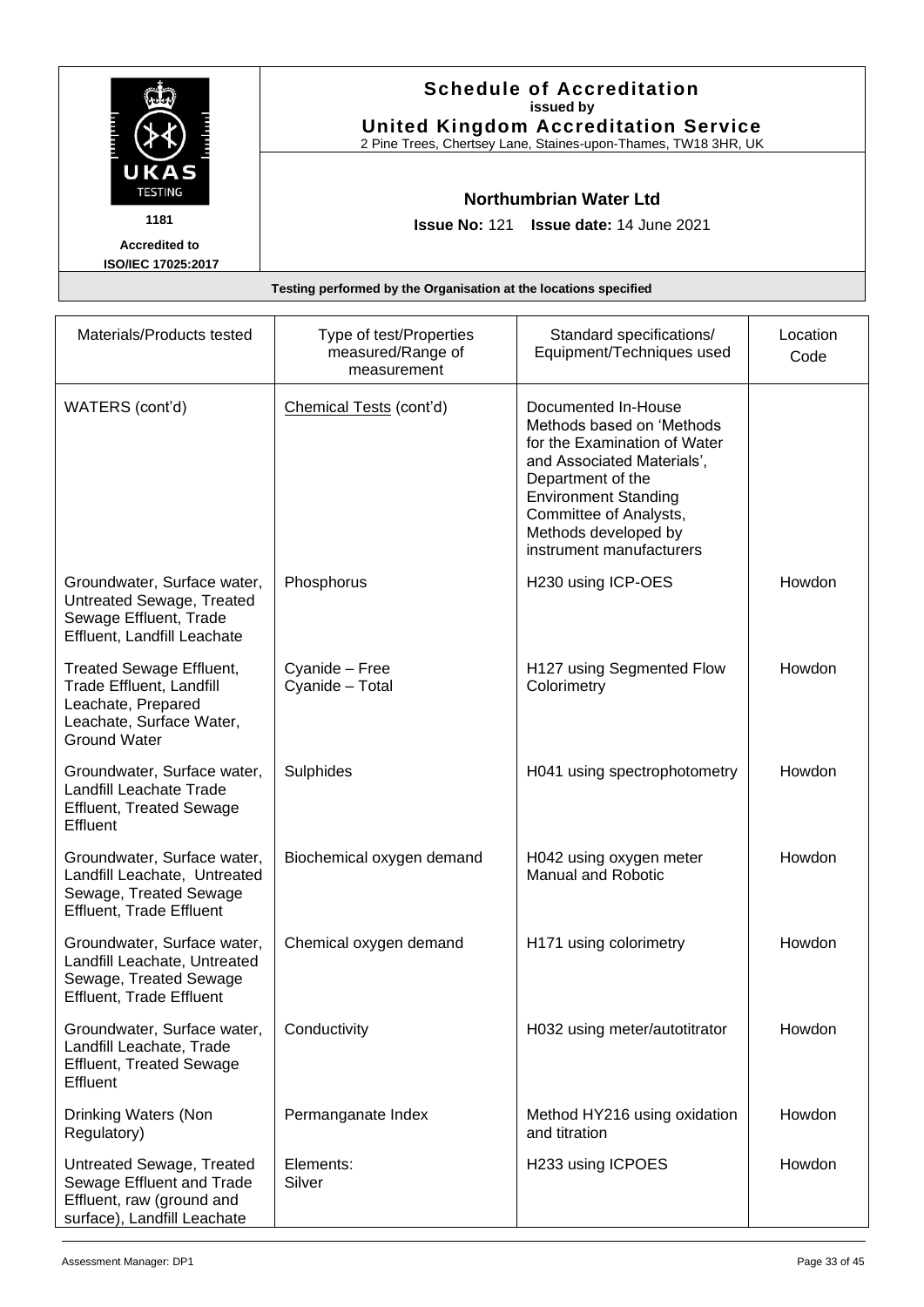|                                                                  | <b>Schedule of Accreditation</b><br>issued by<br><b>United Kingdom Accreditation Service</b><br>2 Pine Trees, Chertsey Lane, Staines-upon-Thames, TW18 3HR, UK |
|------------------------------------------------------------------|----------------------------------------------------------------------------------------------------------------------------------------------------------------|
| UKAS<br><b>TESTING</b>                                           | Northumbrian Water Ltd                                                                                                                                         |
| 1181                                                             | <b>Issue No: 121 Issue date: 14 June 2021</b>                                                                                                                  |
| <b>Accredited to</b><br>ISO/IEC 17025:2017                       |                                                                                                                                                                |
| Testing performed by the Organisation at the locations specified |                                                                                                                                                                |

| Materials/Products tested                                                                                                            | Type of test/Properties<br>measured/Range of<br>measurement                                                                                                                                                                                                                                                                                                                                                                                | Standard specifications/<br>Equipment/Techniques used                                                                                                                                                                                            | Location<br>Code |
|--------------------------------------------------------------------------------------------------------------------------------------|--------------------------------------------------------------------------------------------------------------------------------------------------------------------------------------------------------------------------------------------------------------------------------------------------------------------------------------------------------------------------------------------------------------------------------------------|--------------------------------------------------------------------------------------------------------------------------------------------------------------------------------------------------------------------------------------------------|------------------|
| WATERS (cont'd)                                                                                                                      | Chemical Tests (cont'd)                                                                                                                                                                                                                                                                                                                                                                                                                    | Documented In-House<br>Methods based on 'Methods<br>for the Examination of Water<br>and Associated Materials',<br>Department of the<br><b>Environment Standing</b><br>Committee of Analysts,<br>Methods developed by<br>instrument manufacturers |                  |
| <b>Treated Sewage Effluent,</b><br>Trade Effluent, Landfill<br>Leachate, Prepared<br>Leachate, Surface Water,<br><b>Ground Water</b> | Phenolic compounds (as<br>Phenol)                                                                                                                                                                                                                                                                                                                                                                                                          | H128 using Segmented Flow<br>Colorimetry                                                                                                                                                                                                         | Howdon           |
| Groundwater, Surface water,<br>Drinking Water (non<br>regulatory), Treated Sewage<br>Effluent                                        | Poly Chlorinated<br>Dibenzo-p-Dioxins (PCDD):<br>2,3,7,8-TCDD<br>1,2,3,7,8-PeCDD<br>1,2,3,6,7,8-HxCDD<br>1,2,3,4,7,8-HxCDD<br>1,2,3,7,8,9-HxCDD<br>1,2,3,4,6,7,8-HpCDD<br><b>OCDD</b><br>Poly Chlorinated Dibenzo<br>Furans (PCDF):<br>2,3,7,8-TCDF<br>1,2,3,7,8-PeCDF<br>2,3,4,7,8-PeCDF<br>1,2,3,4,7,8-HxCDF<br>1,2,3,6,7,8-HxCDF<br>2,3,4,6,7,8-HxCDF<br>1,2,3,7,8,9-HxCDF<br>1,2,3,4,6,7,8-HpCDF<br>1,2,3,4,7,8,9-HpCDF<br><b>OCDF</b> | Method O036 using solvent<br>extraction followed by<br><b>HRGC/HRMS</b>                                                                                                                                                                          | Howdon           |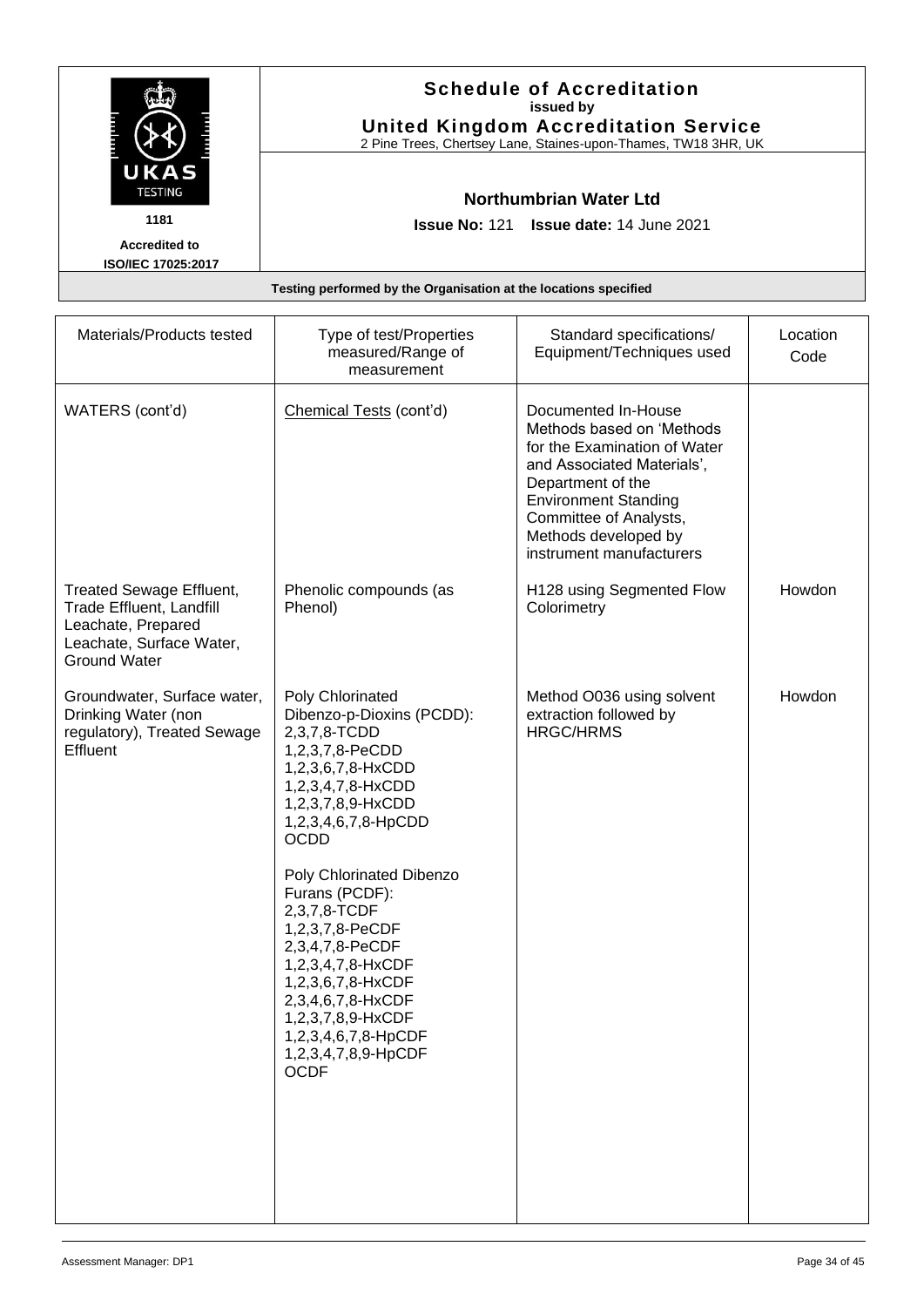|                           | <b>Schedule of Accreditation</b><br>issued by<br><b>United Kingdom Accreditation Service</b><br>2 Pine Trees, Chertsey Lane, Staines-upon-Thames, TW18 3HR, UK |
|---------------------------|----------------------------------------------------------------------------------------------------------------------------------------------------------------|
| UKAS<br><b>TESTING</b>    | <b>Northumbrian Water Ltd</b>                                                                                                                                  |
| 1181                      | <b>Issue No: 121 Issue date: 14 June 2021</b>                                                                                                                  |
| <b>Accredited to</b>      |                                                                                                                                                                |
| <b>ISO/IEC 17025:2017</b> |                                                                                                                                                                |
|                           | Testing performed by the Organisation at the locations specified                                                                                               |

| Materials/Products tested                                                                                                           | Type of test/Properties<br>measured/Range of<br>measurement                                                                                                                                                                                                                  | Standard specifications/<br>Equipment/Techniques used                                                                                                                                                                                            | Location<br>Code |
|-------------------------------------------------------------------------------------------------------------------------------------|------------------------------------------------------------------------------------------------------------------------------------------------------------------------------------------------------------------------------------------------------------------------------|--------------------------------------------------------------------------------------------------------------------------------------------------------------------------------------------------------------------------------------------------|------------------|
| WATERS (cont'd)                                                                                                                     | Chemical Tests (cont'd)                                                                                                                                                                                                                                                      | Documented In-House<br>Methods based on 'Methods<br>for the Examination of Water<br>and Associated Materials',<br>Department of the<br><b>Environment Standing</b><br>Committee of Analysts,<br>Methods developed by<br>instrument manufacturers |                  |
| Groundwater, Surface<br>Water, Landfill Leachate,<br>Untreated Sewage, Treated<br>Sewage Effluent, Trade<br>Effluent                | Anions and Cations:<br>Ammonia<br>Nitrate<br>Nitrite<br><b>Total Oxidised Nitrogen (TON)</b><br>Dissolved ortho phosphate<br>Total phosphate                                                                                                                                 | In-house method H219 by<br>discrete colorimetric analyser                                                                                                                                                                                        | Howdon           |
| Groundwater, Surface<br>Water, Treated sewage<br>effluent, Drinking Water<br>(non regulatory), Landfill<br>Leachate, Trade Effluent | Organochlorine Pesticides:<br>Aldrin<br><b>BHC-alpha</b><br><b>BHC-beta</b><br>BHC-gamma<br>DDE-op<br>DDE-pp<br>DDT-pp<br>Dieldrin<br>Endosulphan-alpha<br>Endosulphan-beta<br>Endrin<br>Hexachlorobenzene<br><b>Isodrin</b><br>TDE-op<br>TDE-pp<br>Tecnazene<br>Trifluralin | Method O052 using GCMS                                                                                                                                                                                                                           | Howdon           |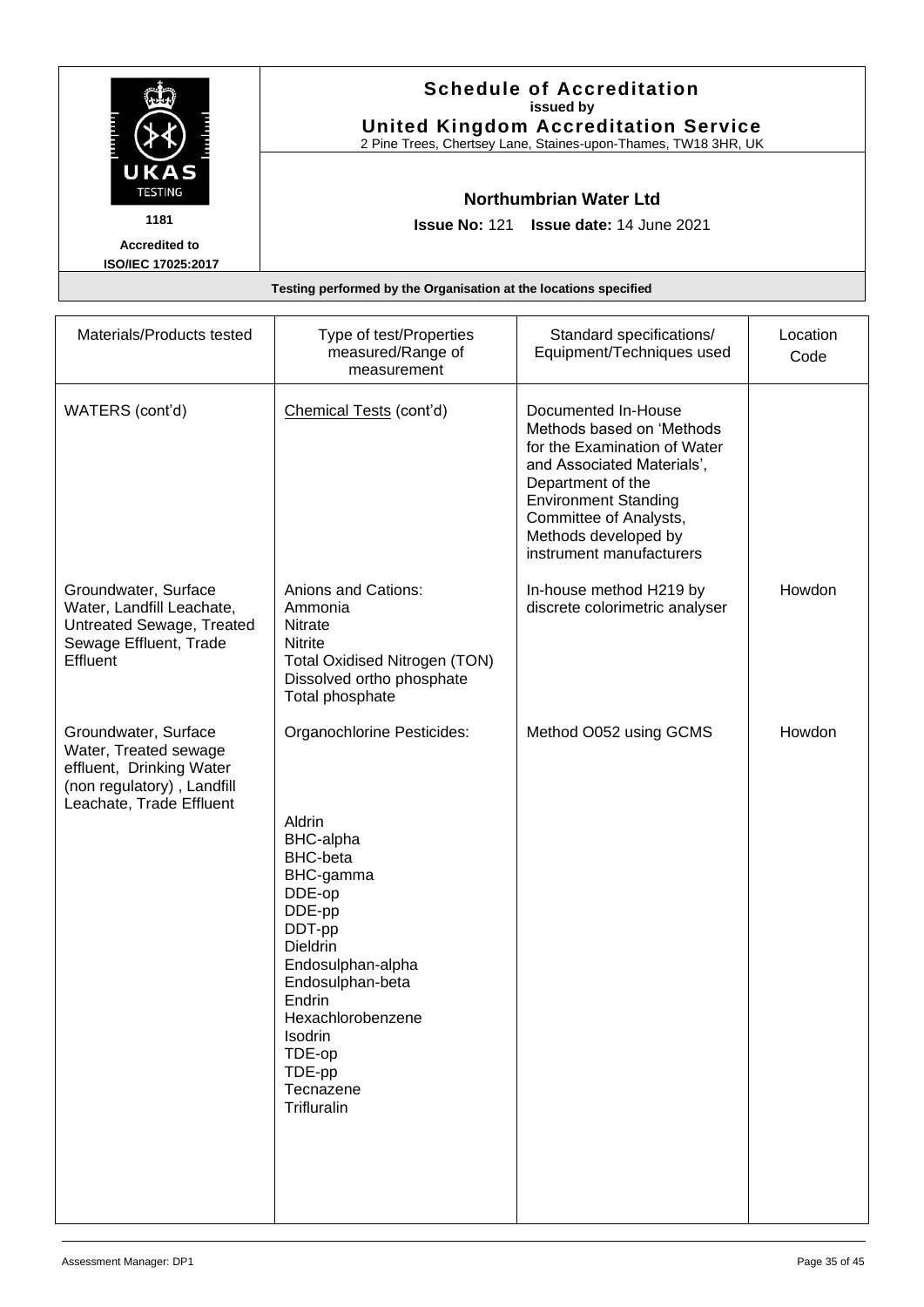|                                                                  | <b>Schedule of Accreditation</b><br>issued by<br><b>United Kingdom Accreditation Service</b><br>2 Pine Trees, Chertsey Lane, Staines-upon-Thames, TW18 3HR, UK |
|------------------------------------------------------------------|----------------------------------------------------------------------------------------------------------------------------------------------------------------|
| UKAS<br><b>TESTING</b>                                           | Northumbrian Water Ltd                                                                                                                                         |
| 1181                                                             | <b>Issue No: 121 Issue date: 14 June 2021</b>                                                                                                                  |
| <b>Accredited to</b><br>ISO/IEC 17025:2017                       |                                                                                                                                                                |
| Testing performed by the Organisation at the locations specified |                                                                                                                                                                |

| Materials/Products tested                                                                                     | Type of test/Properties<br>measured/Range of<br>measurement                                                                                                                                                              | Standard specifications/<br>Equipment/Techniques used                                                                                                                                                                                            | Location<br>Code |
|---------------------------------------------------------------------------------------------------------------|--------------------------------------------------------------------------------------------------------------------------------------------------------------------------------------------------------------------------|--------------------------------------------------------------------------------------------------------------------------------------------------------------------------------------------------------------------------------------------------|------------------|
| WATERS (cont'd)                                                                                               | Chemical Tests (cont'd)                                                                                                                                                                                                  | Documented In-House<br>Methods based on 'Methods<br>for the Examination of Water<br>and Associated Materials',<br>Department of the<br><b>Environment Standing</b><br>Committee of Analysts,<br>Methods developed by<br>instrument manufacturers |                  |
| Groundwater, Surface<br>Water, Treated sewage<br>effluent, Drinking Water (non<br>regulatory), Trade Effluent | Polychlorinated biphenyls:<br>Congener 28/31<br>Congener 52<br>Congener 101<br>Congener 118<br>Congener 138<br>Congener 153<br>Congener 180                                                                              | Method O052 using GCMS                                                                                                                                                                                                                           | Howdon           |
| Groundwater, Surface<br>Water, Treated Sewage<br>Effluent                                                     | DDT-op                                                                                                                                                                                                                   | Method O052 using GCMS                                                                                                                                                                                                                           | Howdon           |
| Ground water, Surface<br>water, Drinking Water (non<br>regulatory), Treated Sewage<br>Effluent                | Polychlorinated Biphenyls:<br>Congener 77<br>Congener 81<br>Congener 105<br>Congener 114<br>Congener 118<br>Congener 123<br>Congener 126<br>Congener 156<br>Congener 157<br>Congener 167<br>Congener 169<br>Congener 189 | Method O084 using<br><b>HRGC/HRMS</b>                                                                                                                                                                                                            | Howdon           |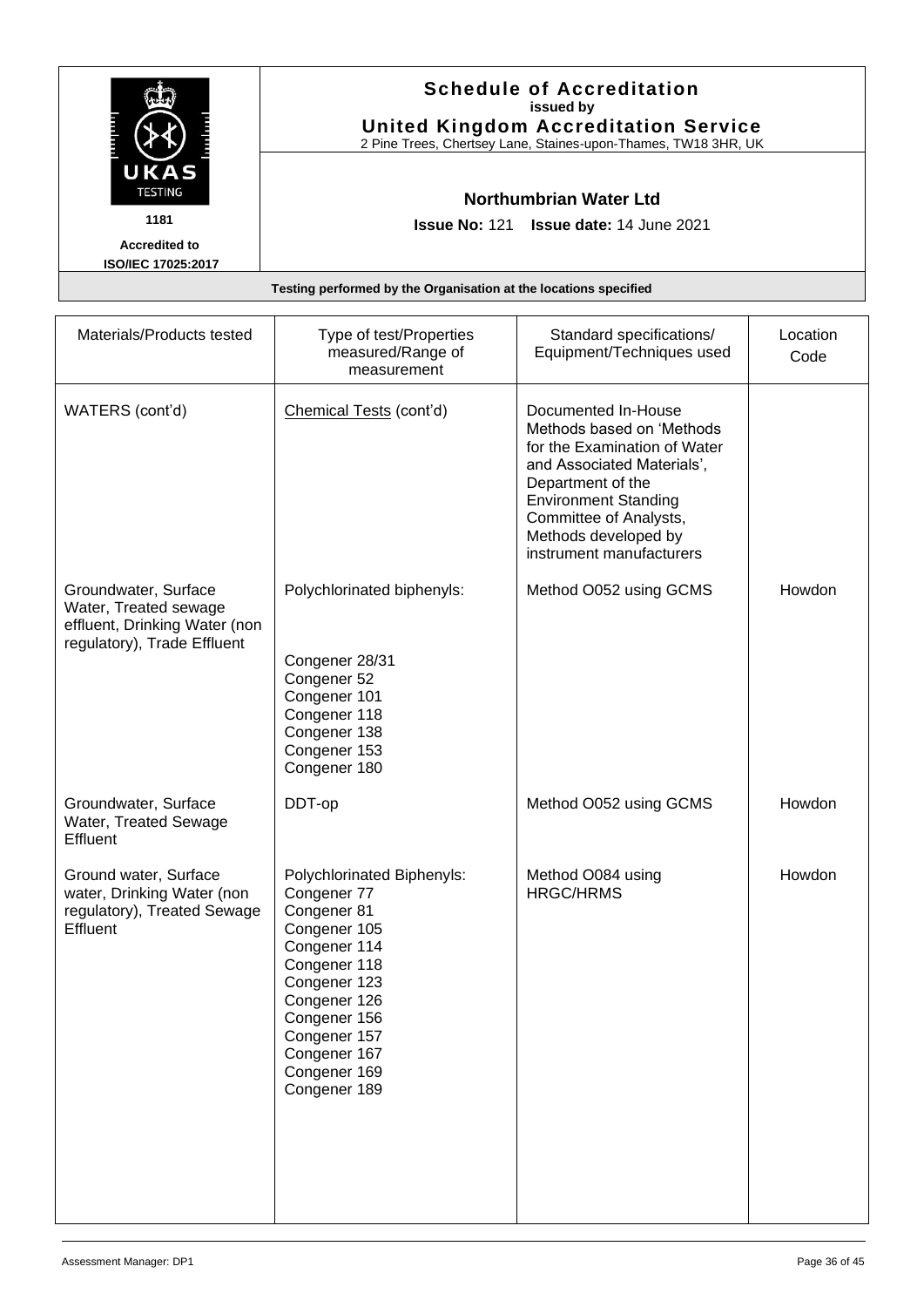|                                                                  | <b>Schedule of Accreditation</b><br>issued by<br><b>United Kingdom Accreditation Service</b><br>2 Pine Trees, Chertsey Lane, Staines-upon-Thames, TW18 3HR, UK |
|------------------------------------------------------------------|----------------------------------------------------------------------------------------------------------------------------------------------------------------|
| UKAS<br><b>TESTING</b>                                           | Northumbrian Water Ltd                                                                                                                                         |
| 1181                                                             | <b>Issue No: 121 Issue date: 14 June 2021</b>                                                                                                                  |
| <b>Accredited to</b><br>ISO/IEC 17025:2017                       |                                                                                                                                                                |
| Testing performed by the Organisation at the locations specified |                                                                                                                                                                |

| Materials/Products tested                                                                              | Type of test/Properties<br>measured/Range of<br>measurement                                                                                           | Standard specifications/<br>Equipment/Techniques used                                                                                                                                                                                            | Location<br>Code |
|--------------------------------------------------------------------------------------------------------|-------------------------------------------------------------------------------------------------------------------------------------------------------|--------------------------------------------------------------------------------------------------------------------------------------------------------------------------------------------------------------------------------------------------|------------------|
| WATERS (cont'd)                                                                                        | Chemical Tests (cont'd)                                                                                                                               | Documented In-House<br>Methods based on 'Methods<br>for the Examination of Water<br>and Associated Materials',<br>Department of the<br><b>Environment Standing</b><br>Committee of Analysts,<br>Methods developed by<br>instrument manufacturers |                  |
| Groundwater, Surface water,<br>Landfill Leachate, Trade<br><b>Effluent, Treated Sewage</b><br>Effluent | Triazines:<br>Atrazine<br>Trietazine<br>Propazine<br>Simazine                                                                                         | Method O053 by GC-MS                                                                                                                                                                                                                             | Howdon           |
| Groundwater, Surface water,<br>Landfill leachate, Trade<br>effluent, Treated sewage<br>effluent        | Alcohols:                                                                                                                                             | Method O015 using<br>Headspace-GC                                                                                                                                                                                                                | Howdon           |
|                                                                                                        | Methanol<br>Ethanol<br>Acetone<br>Propan-2-ol<br>Butan-2-ol<br>Methyl ethyl ketone<br>Butan-l-ol<br>Isobutanol<br>Propan-I-ol<br>Methylisobutylketone |                                                                                                                                                                                                                                                  |                  |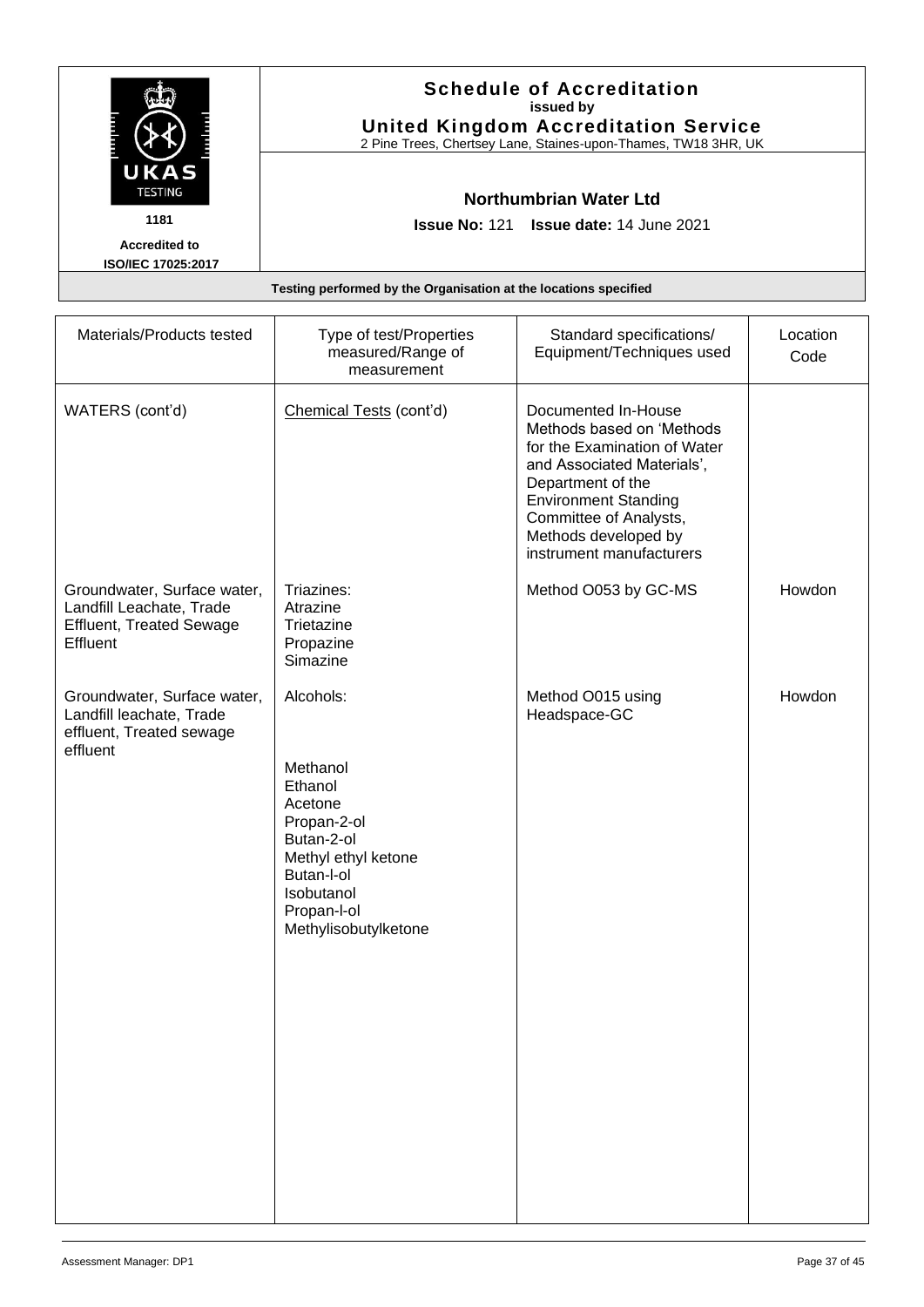|                                                                  | <b>Schedule of Accreditation</b><br>issued by<br><b>United Kingdom Accreditation Service</b><br>2 Pine Trees, Chertsey Lane, Staines-upon-Thames, TW18 3HR, UK |
|------------------------------------------------------------------|----------------------------------------------------------------------------------------------------------------------------------------------------------------|
| UKAS<br><b>TESTING</b>                                           | Northumbrian Water Ltd                                                                                                                                         |
| 1181                                                             | <b>Issue No: 121 Issue date: 14 June 2021</b>                                                                                                                  |
| <b>Accredited to</b><br>ISO/IEC 17025:2017                       |                                                                                                                                                                |
| Testing performed by the Organisation at the locations specified |                                                                                                                                                                |

| Materials/Products tested                                                                                                           | Type of test/Properties<br>measured/Range of<br>measurement                                                                                                                                                                                                                                                                                                 | Standard specifications/<br>Equipment/Techniques used                                                                                                                                                                                            | Location<br>Code |
|-------------------------------------------------------------------------------------------------------------------------------------|-------------------------------------------------------------------------------------------------------------------------------------------------------------------------------------------------------------------------------------------------------------------------------------------------------------------------------------------------------------|--------------------------------------------------------------------------------------------------------------------------------------------------------------------------------------------------------------------------------------------------|------------------|
| WATERS (cont'd)                                                                                                                     | Chemical Tests (cont'd)                                                                                                                                                                                                                                                                                                                                     | Documented In-House<br>Methods based on 'Methods<br>for the Examination of Water<br>and Associated Materials',<br>Department of the<br><b>Environment Standing</b><br>Committee of Analysts,<br>Methods developed by<br>instrument manufacturers |                  |
| Groundwater, Surface water,<br>Drinking Water (non<br>regulatory), Landfill leachate,<br>Trade effluent, Treated<br>Sewage Effluent | <b>Total Petroleum Hydrocarbons</b>                                                                                                                                                                                                                                                                                                                         | Method O082 using GC-FID                                                                                                                                                                                                                         | Howdon           |
| Groundwater, Surface water,<br>Drinking Water (non<br>regulatory)                                                                   | Polynuclear Aromatic<br>Hydrocarbons:<br>Acenaphthene<br>Acenaphthylene<br>Anthracene<br>Benz(a)anthracene<br>Benzo(b)fluoranthene<br>Benzo(k)fluoranthene<br>Benzo(a)pyrene<br>Benzo(ghi)perylene<br>Chrysene<br>Dibenz(a,h)anthracene<br>Fluoranthene<br>Fluorene<br>Indeno(1,2,3,c,d)pyrene<br>Naphthalene<br>Phenanthrene<br>Pyrene<br><b>Total PAH</b> | Method O044 using GCMS                                                                                                                                                                                                                           | Howdon           |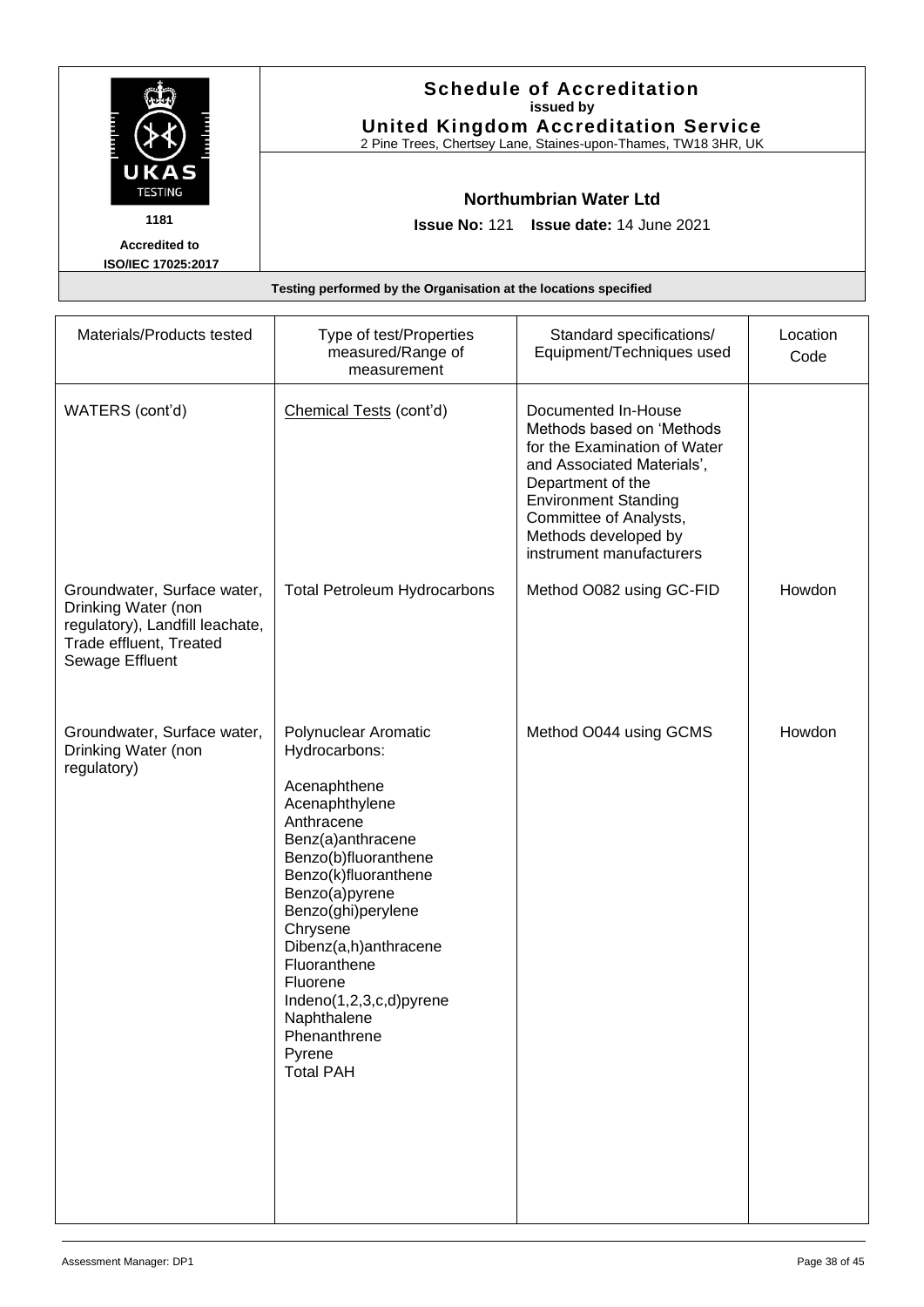|                                                                  | <b>Schedule of Accreditation</b><br>issued by<br><b>United Kingdom Accreditation Service</b><br>2 Pine Trees, Chertsey Lane, Staines-upon-Thames, TW18 3HR, UK |
|------------------------------------------------------------------|----------------------------------------------------------------------------------------------------------------------------------------------------------------|
| UKAS<br><b>TESTING</b>                                           | Northumbrian Water Ltd                                                                                                                                         |
| 1181                                                             | <b>Issue No: 121 Issue date: 14 June 2021</b>                                                                                                                  |
| <b>Accredited to</b><br>ISO/IEC 17025:2017                       |                                                                                                                                                                |
| Testing performed by the Organisation at the locations specified |                                                                                                                                                                |

| Materials/Products tested                                                                                   | Type of test/Properties<br>measured/Range of<br>measurement                                                                                                                                                                                                                                                                                                                                                  | Standard specifications/<br>Equipment/Techniques used                                                                                                                                                                                            | Location<br>Code |
|-------------------------------------------------------------------------------------------------------------|--------------------------------------------------------------------------------------------------------------------------------------------------------------------------------------------------------------------------------------------------------------------------------------------------------------------------------------------------------------------------------------------------------------|--------------------------------------------------------------------------------------------------------------------------------------------------------------------------------------------------------------------------------------------------|------------------|
| WATERS (cont'd)                                                                                             | Chemical Tests (cont'd)                                                                                                                                                                                                                                                                                                                                                                                      | Documented In-House<br>Methods based on 'Methods<br>for the Examination of Water<br>and Associated Materials',<br>Department of the<br><b>Environment Standing</b><br>Committee of Analysts,<br>Methods developed by<br>instrument manufacturers |                  |
| <b>Treated Sewage Effluent,</b><br>Drinking Water (non-<br>regulatory),<br>Trade Effluent, Surface<br>Water | Organotin Compounds:<br>Dibutyl tin (DBT)<br>Tributyl Tin (TBT)<br>Tetrabutyl Tin (TeBT)<br>Triphenyl Tin (TPT)                                                                                                                                                                                                                                                                                              | Method O106 using GC-MS-<br>MS                                                                                                                                                                                                                   | Howdon           |
| Surface Water, Trade<br>Effluent, Treated Sewage,<br><b>Landfill Leachate</b>                               | Vinyl Chloride                                                                                                                                                                                                                                                                                                                                                                                               | Method O102 using GC-MS                                                                                                                                                                                                                          | Howdon           |
| Raw Water (Ground and<br>Surface), Trade Effluent,<br>Treated Sewage, Landfill<br>Leachate                  | Volatile Organic Compounds:<br>1,1-Dichloroethene<br>Dichloromethane<br>Trans-1,2-Dichloroethene<br><b>MTBE</b><br>1,1-Dichloroethane<br>Cis-1,2-Dichloroethene<br>2,2-Dichloropropane<br>Bromochloronethane<br>Trichloromethane<br>THF<br>1,2-Dichloroethane<br>1,1,1-Trichloroethane<br>1,1-Dichloropropene<br>Carbon Tetrachloride<br>Benzene<br>Trichloroethene<br>1,2-Dichloropropane<br>Dibromomethane | Method O102 using GC-MS                                                                                                                                                                                                                          | Howdon           |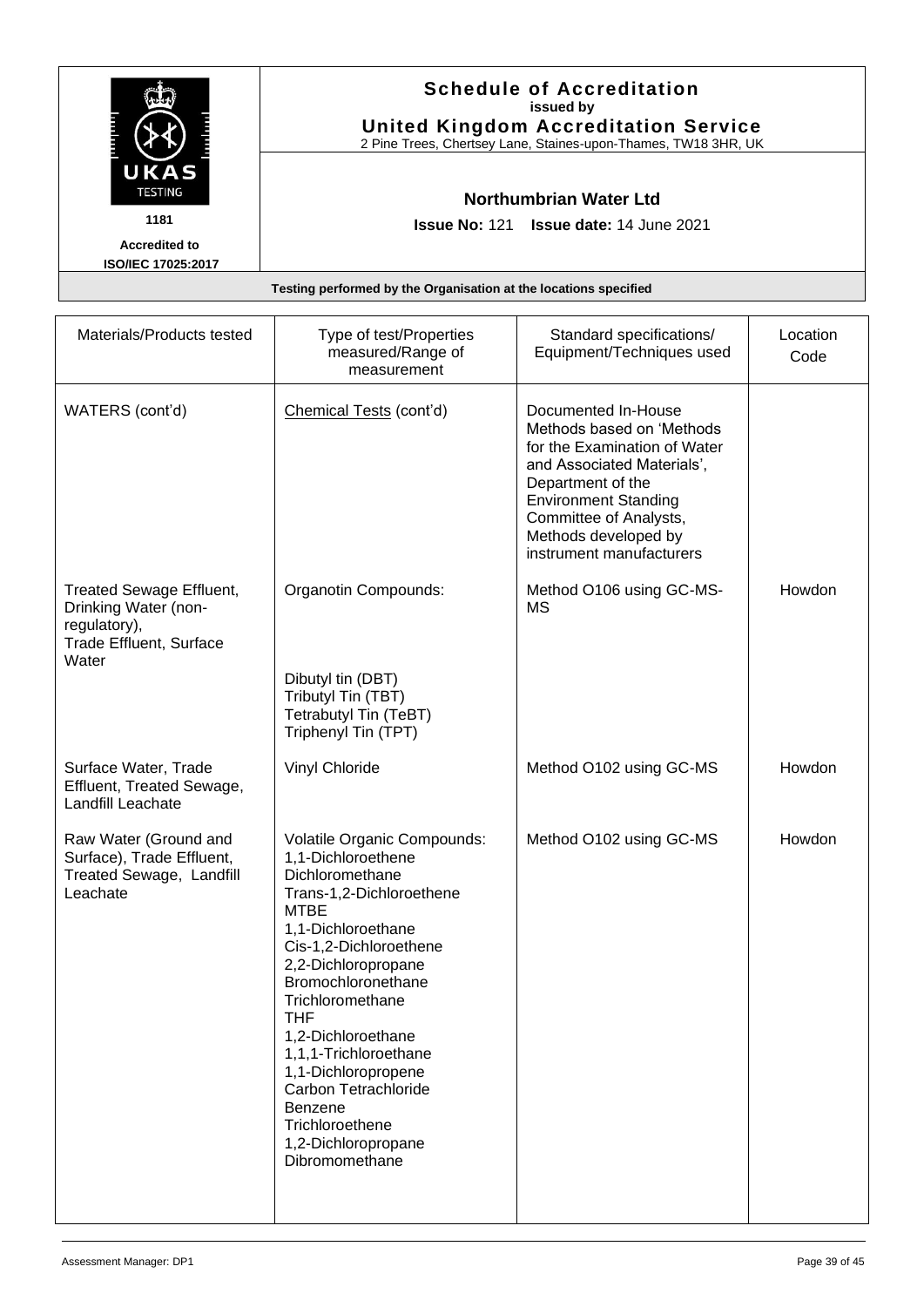|                           | <b>Schedule of Accreditation</b><br>issued by<br><b>United Kingdom Accreditation Service</b><br>2 Pine Trees, Chertsey Lane, Staines-upon-Thames, TW18 3HR, UK |
|---------------------------|----------------------------------------------------------------------------------------------------------------------------------------------------------------|
| UKAS<br><b>TESTING</b>    | Northumbrian Water Ltd                                                                                                                                         |
| 1181                      | <b>Issue No: 121 Issue date: 14 June 2021</b>                                                                                                                  |
| <b>Accredited to</b>      |                                                                                                                                                                |
| <b>ISO/IEC 17025:2017</b> |                                                                                                                                                                |
|                           | Testing performed by the Organisation at the locations specified                                                                                               |

| Materials/Products tested                                                                        | Type of test/Properties<br>measured/Range of<br>measurement                                                                                                                                                                                                                                                                                                                                                                                                                                                                                                                                                                                                                                                                  | Standard specifications/<br>Equipment/Techniques used                                                                                                                                                                                            | Location<br>Code |
|--------------------------------------------------------------------------------------------------|------------------------------------------------------------------------------------------------------------------------------------------------------------------------------------------------------------------------------------------------------------------------------------------------------------------------------------------------------------------------------------------------------------------------------------------------------------------------------------------------------------------------------------------------------------------------------------------------------------------------------------------------------------------------------------------------------------------------------|--------------------------------------------------------------------------------------------------------------------------------------------------------------------------------------------------------------------------------------------------|------------------|
| WATERS (cont'd)                                                                                  | Chemical Tests (cont'd)                                                                                                                                                                                                                                                                                                                                                                                                                                                                                                                                                                                                                                                                                                      | Documented In-House<br>Methods based on 'Methods<br>for the Examination of Water<br>and Associated Materials',<br>Department of the<br><b>Environment Standing</b><br>Committee of Analysts,<br>Methods developed by<br>instrument manufacturers |                  |
| Raw Water (Ground and<br>Surface, Trade Effluent,<br><b>Treated Sewage, Landfill</b><br>Leachate | Cis-1,3-Dichloropropene<br>1,1,2-Trichloroethane<br>Tetrachloroethene<br>1,3-Dichloropropane<br>Dibromochloromethane<br>1,2-Dibromoethane<br>Chlorobenzene<br>1,1,1,2-Tetrachloroethane<br>Ethylbenzene<br>m+p-xylenes<br>o-xylene<br>Styrene<br><b>Bromoform</b><br>Isopropylbenzene<br>1,1,2,2-Tetrachloroethane<br>Bromobenzene<br>1,2,3-Trichloropropane<br>n-Propylbenzene<br>2-Chlorotoluene<br>4-Chlorotoluene<br>1,3,5-Trimethylbenzene<br>Tert-Butylbenzene<br>1,2,4-Trimethylbenzene<br>Sec-Butylbenzene<br>1,3-Dichlorobenzene<br>Isopropyltoluene<br>1,4-Dichlorobenzene<br>1,2-Dichlorobenzene<br>n-Butylbenzene<br>1,2-Dibromo-3-Chloropropane<br>1,2,4-Trichlorobenzene<br>Hexachlorobutadiene<br>Naphthalene | Method O102 by GC-MS                                                                                                                                                                                                                             | Howdon           |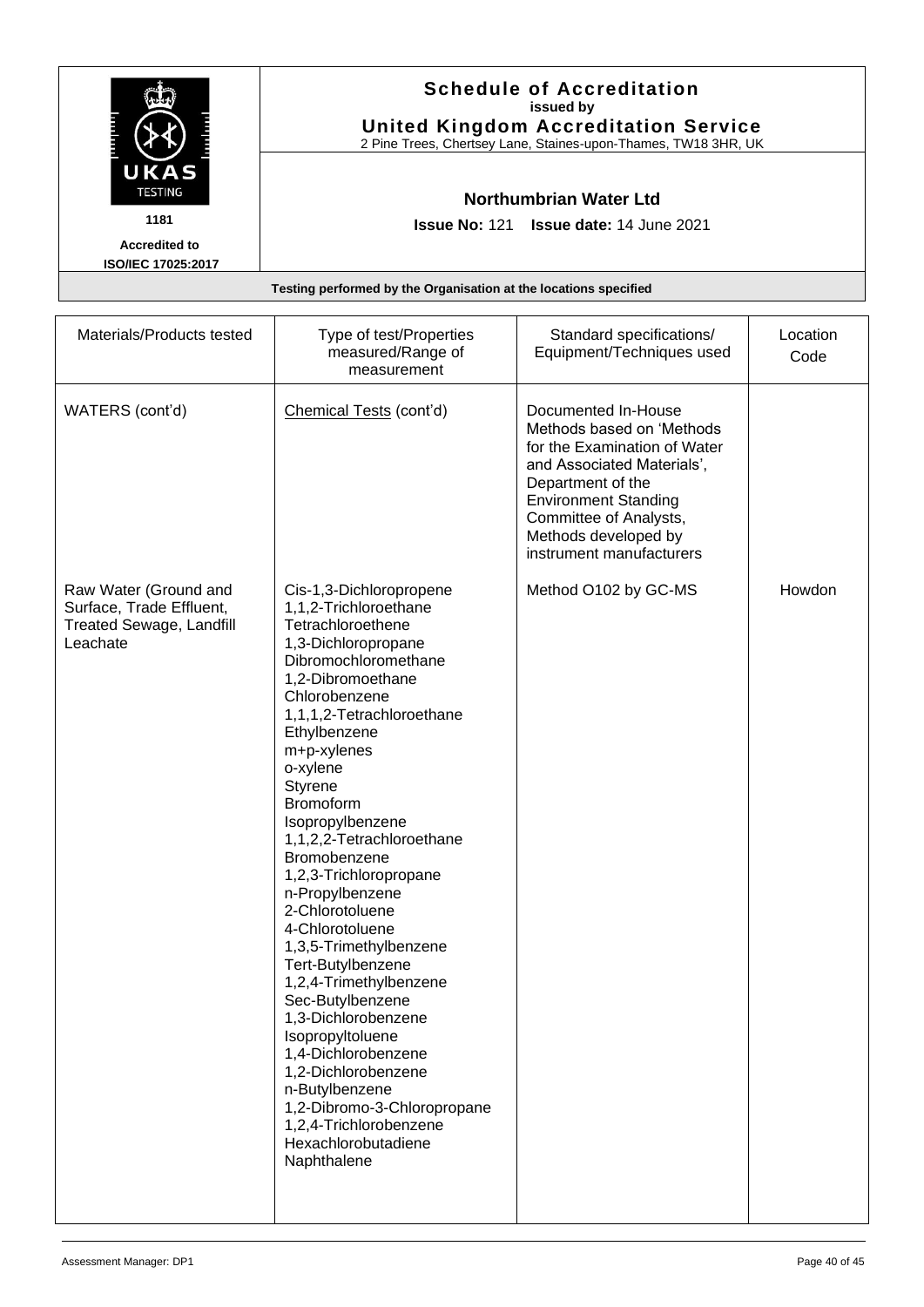|                        | <b>Schedule of Accreditation</b><br>issued by<br><b>United Kingdom Accreditation Service</b><br>2 Pine Trees, Chertsey Lane, Staines-upon-Thames, TW18 3HR, UK |  |
|------------------------|----------------------------------------------------------------------------------------------------------------------------------------------------------------|--|
| UKAS<br><b>TESTING</b> | Northumbrian Water Ltd                                                                                                                                         |  |
| 1181                   | <b>Issue No: 121 Issue date: 14 June 2021</b>                                                                                                                  |  |
| <b>Accredited to</b>   |                                                                                                                                                                |  |
| ISO/IEC 17025:2017     |                                                                                                                                                                |  |
|                        | Testing performed by the Organisation at the locations specified                                                                                               |  |

| Materials/Products tested                                                                 | Type of test/Properties<br>measured/Range of<br>measurement                                           | Standard specifications/<br>Equipment/Techniques used                                                                                                                                                                                            | Location<br>Code |
|-------------------------------------------------------------------------------------------|-------------------------------------------------------------------------------------------------------|--------------------------------------------------------------------------------------------------------------------------------------------------------------------------------------------------------------------------------------------------|------------------|
| WATERS (cont'd)                                                                           | Chemical Tests (cont'd)                                                                               | Documented In-House<br>Methods based on 'Methods<br>for the Examination of Water<br>and Associated Materials',<br>Department of the<br><b>Environment Standing</b><br>Committee of Analysts,<br>Methods developed by<br>instrument manufacturers |                  |
| Raw Water (Ground and<br>Surface, Trade Effluent,<br>Treated Sewage, Landfill<br>Leachate | Toluene<br><b>MIBK</b><br>1,2,3-Trichlorobenzene<br>Bromodichloromethane<br>Trans-1,3-Dichloropropene | Method O102 by GC-MS                                                                                                                                                                                                                             |                  |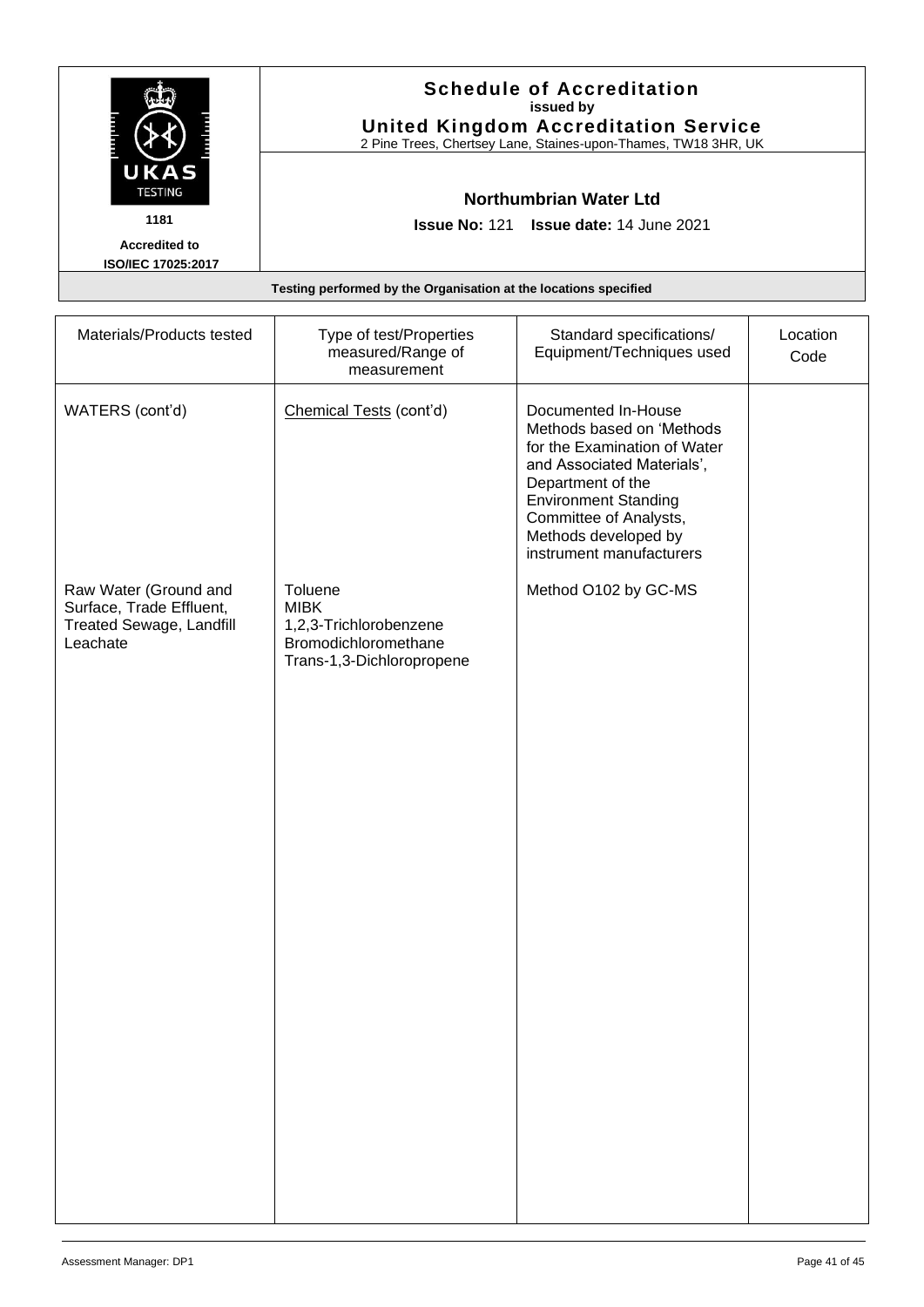|                                            | <b>Schedule of Accreditation</b><br>issued by<br><b>United Kingdom Accreditation Service</b><br>2 Pine Trees, Chertsey Lane, Staines-upon-Thames, TW18 3HR, UK |
|--------------------------------------------|----------------------------------------------------------------------------------------------------------------------------------------------------------------|
| UKAS<br><b>TESTING</b>                     | <b>Northumbrian Water Ltd</b>                                                                                                                                  |
| 1181                                       | <b>Issue No: 121 Issue date: 14 June 2021</b>                                                                                                                  |
| <b>Accredited to</b><br>ISO/IEC 17025:2017 |                                                                                                                                                                |
|                                            | Testing performed by the Organisation at the locations specified                                                                                               |

| Materials/Products tested         | Type of test/Properties<br>measured/Range of<br>measurement | Standard specifications/<br>Equipment/Techniques used        | Location<br>Code                              |
|-----------------------------------|-------------------------------------------------------------|--------------------------------------------------------------|-----------------------------------------------|
| WATERS, waste and<br>groundwaters | <b>Physical and Chemical Tests</b>                          | Documented In-House<br>Methods using:                        |                                               |
| <b>Boreholes</b>                  | Volume of Water in Boreholes                                | Method L15 using<br><b>Electrochemical Water</b><br>Detector | Site Water<br>Waste<br>Site-Water<br>Customer |
| <b>WASTE WATERS</b>               | <b>Chemical Tests</b>                                       | Documented In-House<br>Methods:                              |                                               |
| <b>Effluents</b>                  | Dissolved Oxygen                                            | Method L10 using<br><b>Electrochemical Sensor</b>            | Site-Water<br>Customer                        |
| <b>Effluents</b>                  | Chemical testing                                            | Method L4 by manual spot<br>sampling                         | Site-Water<br>Waste<br>Site-Water<br>Customer |
| Effluents                         | Temperature measurements                                    | Method L7 using Calibrated<br>thermometer                    | Site-Water<br>Waste<br>Site-Water<br>Customer |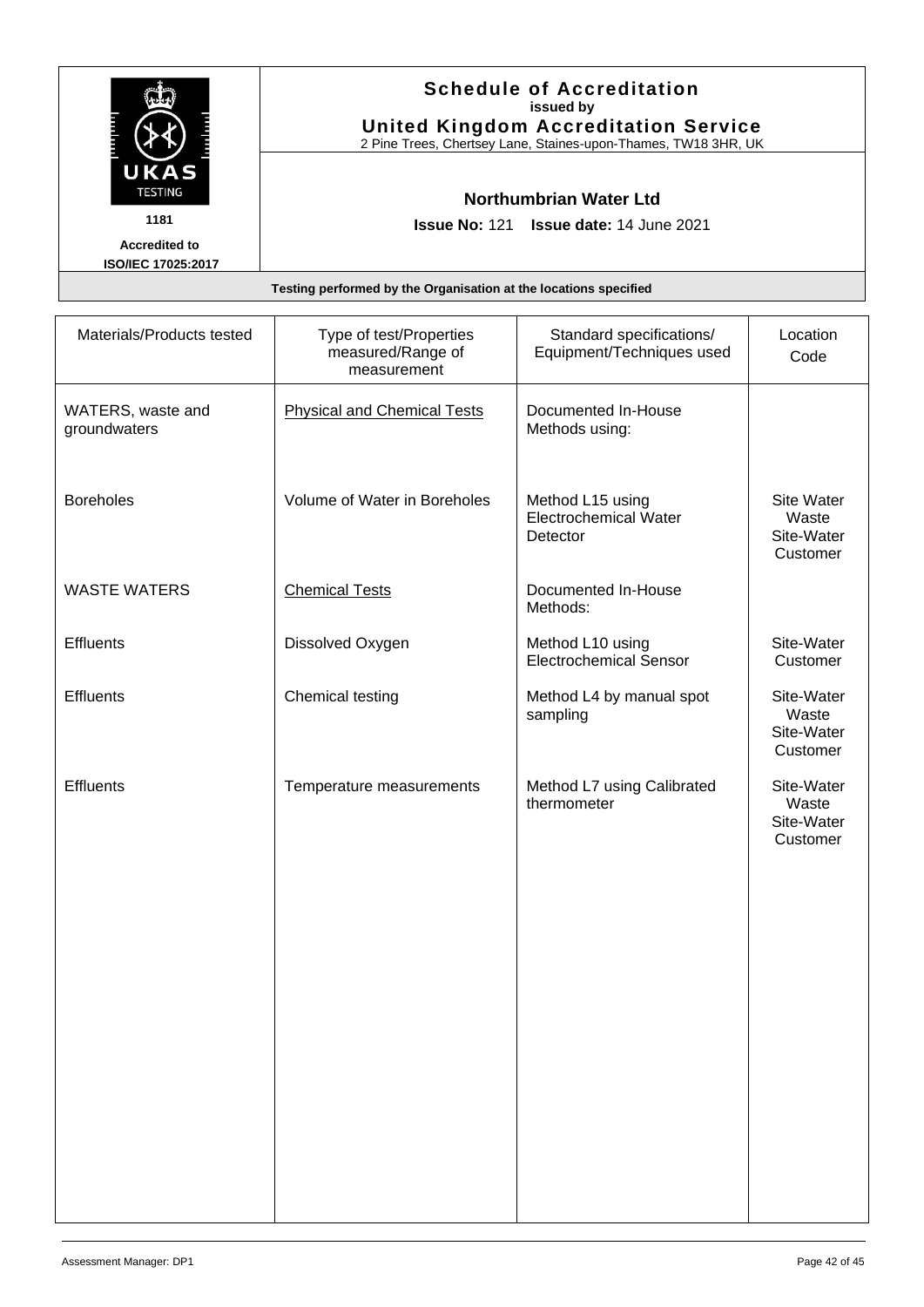|                                            | <b>Schedule of Accreditation</b><br>issued by<br><b>United Kingdom Accreditation Service</b><br>2 Pine Trees, Chertsey Lane, Staines-upon-Thames, TW18 3HR, UK |
|--------------------------------------------|----------------------------------------------------------------------------------------------------------------------------------------------------------------|
| UKAS<br><b>TESTING</b>                     | Northumbrian Water Ltd                                                                                                                                         |
| 1181                                       | <b>Issue No: 121 Issue date: 14 June 2021</b>                                                                                                                  |
| <b>Accredited to</b><br>ISO/IEC 17025:2017 |                                                                                                                                                                |
|                                            | Testing performed by the Organisation at the locations specified                                                                                               |

| Materials/Products tested                           | Type of test/Properties<br>measured/Range of<br>measurement      | Standard specifications/<br>Equipment/Techniques used                                                                                                                                                                                     | Location<br>Code |
|-----------------------------------------------------|------------------------------------------------------------------|-------------------------------------------------------------------------------------------------------------------------------------------------------------------------------------------------------------------------------------------|------------------|
| WATERS                                              | <b>Microbiological Tests</b><br>Enumeration:                     | Documented In-House<br>Methods based on methods<br>published in "The Microbiology<br>of Drinking Water (MODW)"                                                                                                                            |                  |
| <b>Bottled water</b>                                | Total viable count at 22 °C and<br>37 °C                         | Method HY003 using pour<br>plates based on MODW<br>part 7 (2020)                                                                                                                                                                          | Horsley          |
| <b>Bottled water</b>                                | Coliforms and<br>Escherichia coli (presumptive<br>and confirmed) | Method HY093 using MLGA<br>based on MODW part 4 (2016)                                                                                                                                                                                    | Horsley          |
| <b>Bottled water</b>                                | Clostridium perfringens<br>(presumptive and confirmed)           | Method HY019 using<br>membrane filtration TSC Agar<br>based on MODW part 6 (2021)                                                                                                                                                         | Horsley          |
| <b>Bottled water</b>                                | Enumeration of sulphite<br>reducing clostridia                   | Method HY087 using<br>membrane filtration based on<br>based on MODW part 6 (2021)                                                                                                                                                         | Horsley          |
| <b>Bottled water</b>                                | Enterococci (presumptive and<br>confirmed)                       | Method HY004 using<br>membrane filtration based on<br>MODW part 5 (2012)                                                                                                                                                                  | Horsley          |
| <b>Bottled water</b>                                | Pseudomonas aeruginosa<br>(presumptive and confirmed)            | Method HY072 using<br>membrane filtration based on<br>MODW part 8 (2015)                                                                                                                                                                  | Horsley          |
| Final Treated and<br><b>Recreational Pool Water</b> | Isolation and enumeration of<br>Cryptosporidium oocysts          | CM001 using the Filta-Max<br>xpress Method based on 'the<br>Microbiology of Drinking Water<br>$(2010) -$<br>Part 14 - Methods for the<br>isolation, identification and<br>enumeration of<br>Cryptosporidium oocysts and<br>Giardia cysts' | Horsley          |

Enumeration and Identification:

Method HY002 using

MODW part 4 (2016)

membrane filtration based on

*Escherichia coli* (presumptive

and confirmed)

Wastewater - Effluent

Horsley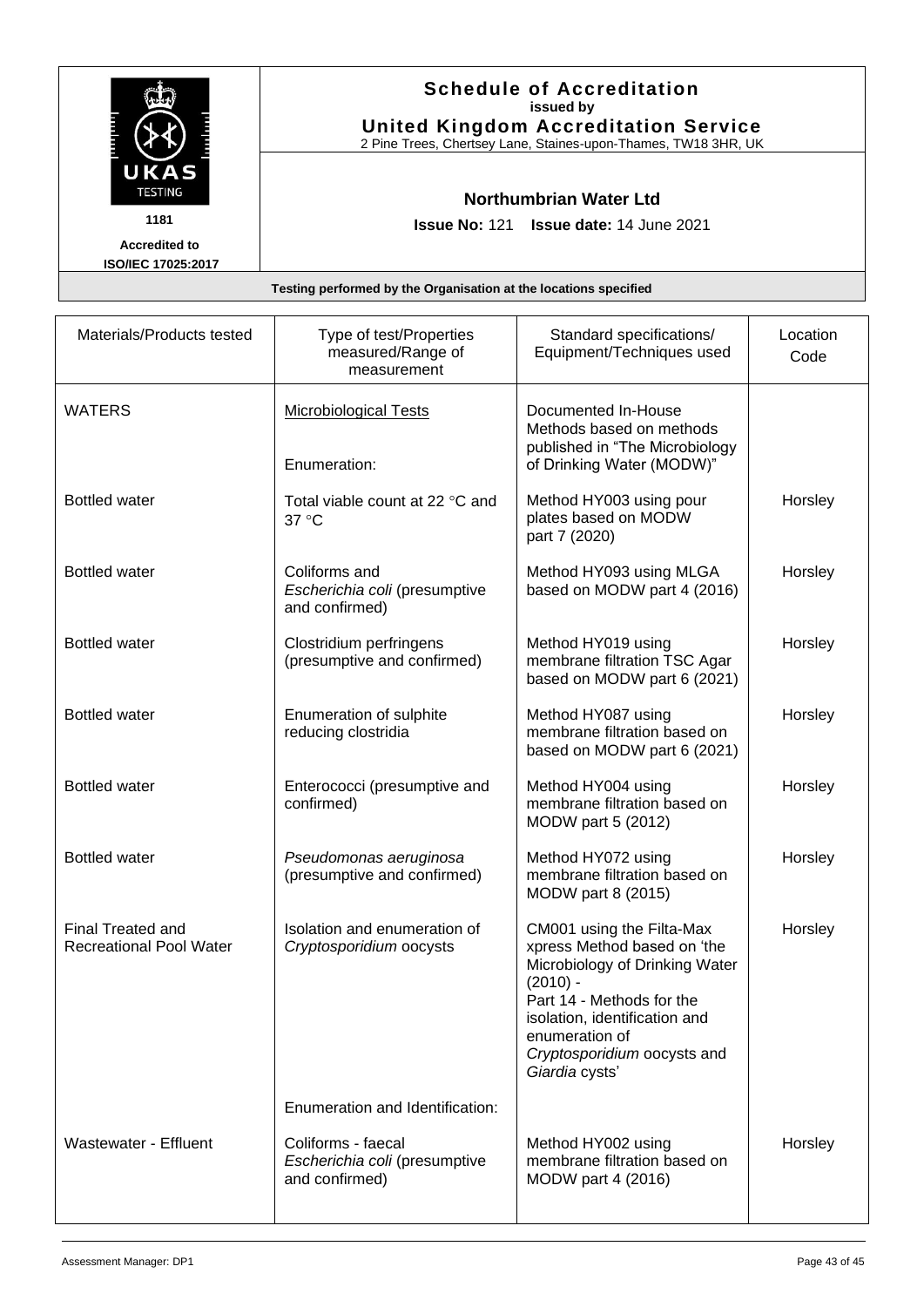|                        | <b>Schedule of Accreditation</b><br>issued by<br><b>United Kingdom Accreditation Service</b><br>2 Pine Trees, Chertsey Lane, Staines-upon-Thames, TW18 3HR, UK |  |
|------------------------|----------------------------------------------------------------------------------------------------------------------------------------------------------------|--|
| UKAS<br><b>TESTING</b> | <b>Northumbrian Water Ltd</b>                                                                                                                                  |  |
| 1181                   | <b>Issue No: 121 Issue date: 14 June 2021</b>                                                                                                                  |  |
| <b>Accredited to</b>   |                                                                                                                                                                |  |
| ISO/IEC 17025:2017     |                                                                                                                                                                |  |
|                        |                                                                                                                                                                |  |

| Testing performed by the Organisation at the locations specified |  |
|------------------------------------------------------------------|--|
|------------------------------------------------------------------|--|

| Materials/Products tested                      | Type of test/Properties<br>measured/Range of<br>measurement                                   | Standard specifications/<br>Equipment/Techniques used                                                                                                                                         | Location<br>Code      |
|------------------------------------------------|-----------------------------------------------------------------------------------------------|-----------------------------------------------------------------------------------------------------------------------------------------------------------------------------------------------|-----------------------|
| WATERS (cont'd)                                | <b>Microbiological Tests</b><br>Enumeration and Identification:                               | Documented In-House<br>Methods based on methods<br>published in "The Microbiology<br>of Drinking Water (MODW)"                                                                                |                       |
| Purified water and swimming<br>pool water      | Coliforms - faecal<br>Escherichia coli (presumptive<br>and confirmed)                         | Method HY093 using MLGA<br>based on MODW part 4 (2016)                                                                                                                                        | Horsley               |
| Purified water and swimming<br>pool water      | Pseudomonas aeruginosa<br>(presumptive and confirmed)                                         | Method HY072 using<br>membrane filtration based on<br>MODW part 8 (2015)                                                                                                                      | Horsley               |
| Wastewater - Effluent:<br>Swimming pool Water  | Enterococci (presumptive and<br>confirmed)                                                    | HY004 using membrane<br>filtration based on MODW<br>part 5 (2012)                                                                                                                             | Horsley               |
| Swimming pool Water                            | Coliforms and E coli                                                                          | HY073 using Colilert based on<br>MODW part 4 (2016)                                                                                                                                           | Chelmsford            |
| Swimming pool water                            | Total viable count at 22 °C and<br>37 °C                                                      | Method HY003 using pour<br>plates based on MODW<br>part 7 (2020)                                                                                                                              | Horsley<br>Chelmsford |
| <b>Endoscope Rinse Waters</b>                  | <b>Total Viable Count Aerobic</b><br>heterotrphic mesophilic<br>microorganisms at 30°C        | Method HY 097 using<br>membrane filtration and<br>culture on R2A agar in<br>duplicate based on Health<br>Technical Memorandum 01-<br>06; Decontamination of flexible<br>endoscopes (HTM01-06) | Horsley               |
| <b>Purified water</b>                          | Total viable counts at 32.5 °C                                                                | HY023 using membrane<br>filtration and R2A agar based<br>on Eu Pharma 2005                                                                                                                    | Horsley               |
| Purified water and water for<br>injection      | <b>Detection of Endotoxins</b>                                                                | CM008 using LAL Gel Clot<br>Technique                                                                                                                                                         | Horsley               |
| Process Waters (hot and<br>cold water systems) | Isolation, enumberation and<br>identification of Legionella spp<br>and Legionella pneumophila | Method LEG 01 using<br>membrane filtration and<br>selective media                                                                                                                             | Horsley<br>Chelmsford |
| Raw (Ground and Surface)<br>water              | Algal counts and identification of<br>Algal spp (abundance species)                           | BIO 1 using sedimentation<br>with Lugols iodine                                                                                                                                               | Chelmsford            |